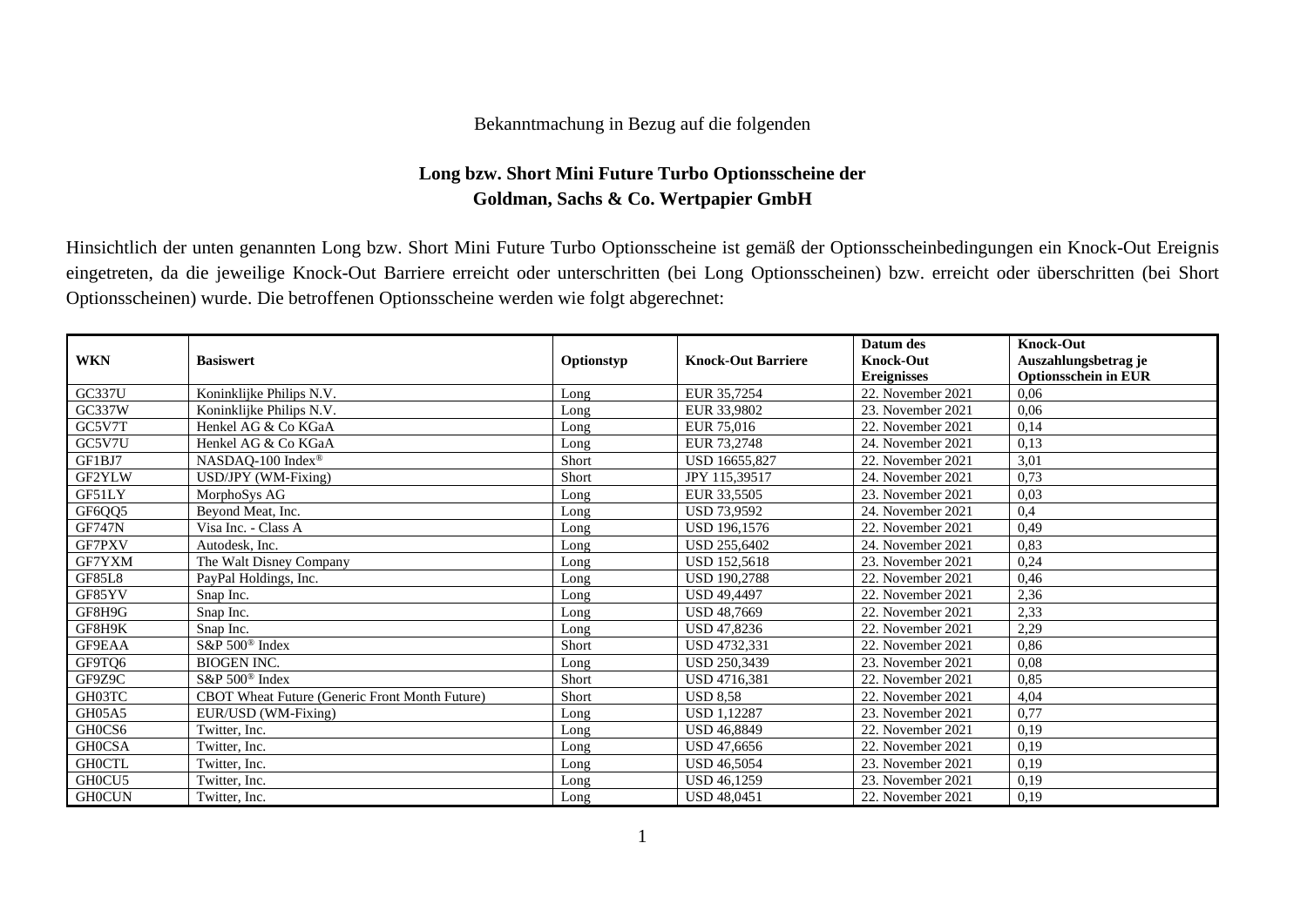|               |                                                |            |                           | Datum des          | <b>Knock-Out</b>            |
|---------------|------------------------------------------------|------------|---------------------------|--------------------|-----------------------------|
| <b>WKN</b>    | <b>Basiswert</b>                               | Optionstyp | <b>Knock-Out Barriere</b> | <b>Knock-Out</b>   | Auszahlungsbetrag je        |
|               |                                                |            |                           | <b>Ereignisses</b> | <b>Optionsschein in EUR</b> |
| <b>GH0CUU</b> | Twitter, Inc.                                  | Long       | <b>USD 47,2753</b>        | 22. November 2021  | 0,19                        |
| <b>GH0HLY</b> | Apple Inc.                                     | Short      | <b>USD 165,0904</b>       | 22. November 2021  | 0,43                        |
| GH0S5S        | Visa Inc. - Class A                            | Long       | <b>USD 197,675</b>        | 22. November 2021  | 0,49                        |
| GH0S65        | MasterCard Incorporated                        | Long       | USD 321,9446              | 22. November 2021  | 0,65                        |
| GH0S69        | MasterCard Incorporated                        | Long       | USD 320,2194              | 22. November 2021  | 0,77                        |
| GH0Y2D        | The Walt Disney Company                        | Long       | <b>USD 149,5377</b>       | 24. November 2021  | 0,23                        |
| GH15FM        | Fresenius Medical Care AG & Co. KGaA           | Long       | EUR 55,1374               | 22. November 2021  | 0,1                         |
| GH15GB        | Fresenius Medical Care AG & Co. KGaA           | Long       | EUR 54,8352               | 22. November 2021  | 0,1                         |
| GH1D70        | Visa Inc. - Class A                            | Long       | <b>USD 199,3441</b>       | 22. November 2021  | 0,49                        |
| <b>GH1MZX</b> | NASDAO-100 Index®                              | Short      | USD 16698,977             | 22. November 2021  | 3,02                        |
| GH29LV        | CBOT Wheat Future (Generic Front Month Future) | Short      | <b>USD 8,56</b>           | 22. November 2021  | 4,04                        |
| GH2FTF        | Autodesk, Inc.                                 | Long       | <b>USD 249,9468</b>       | 24. November 2021  | 0,81                        |
| GH2SC4        | Electronic Arts Inc.                           | Long       | USD 125,0696              | 24. November 2021  | 0,3                         |
| GH2XXQ        | Autodesk, Inc.                                 | Long       | USD 257,0779              | 24. November 2021  | 0,83                        |
| GH2XXR        | Autodesk, Inc.                                 | Long       | USD 254,3519              | 24. November 2021  | 0,82                        |
| GH31FL        | Autodesk, Inc.                                 | Long       | <b>USD 246,128</b>        | 24. November 2021  | 0,8                         |
| GH3CG4        | Drägerwerk AG                                  | Long       | EUR 66,9265               | 24. November 2021  | 0,27                        |
| GH3CG5        | Drägerwerk AG                                  | Long       | EUR 65,5337               | 24. November 2021  | 0,27                        |
| GH3CG7        | Drägerwerk AG                                  | Long       | EUR 63,9267               | 24. November 2021  | 0,26                        |
| GH3CG8        | Drägerwerk AG                                  | Long       | EUR 59,652                | 24. November 2021  | 0,24                        |
| GH3WMP        | Twilio Inc.                                    | Long       | USD 275,7651              | 22. November 2021  | 0,78                        |
| GH4436        | GBP/USD (WM-Fixing)                            | Long       | <b>USD 1,33317</b>        | 24. November 2021  | 0,94                        |
| GH4JLU        | Zoom Video Communications, Inc.                | Long       | USD 236,3656              | 23. November 2021  | 1,33                        |
| GH4M6C        | Autodesk, Inc.                                 | Long       | <b>USD 270,7717</b>       | 24. November 2021  | 0,88                        |
| GH4YBJ        | S&P 500 <sup>®</sup> Index                     | Short      | USD 4725,013              | 22. November 2021  | 0,85                        |
| GH5HBQ        | Volkswagen AG                                  | Long       | EUR 175,1347              | 24. November 2021  | 0,31                        |
| GH5QY2        | Zoom Video Communications, Inc.                | Long       | USD 218,9152              | 23. November 2021  | 1,23                        |
| GH5W04        | Medtronic, PLC                                 | Long       | USD 113,6176              | 23. November 2021  | 0,18                        |
| GH5W0W        | Medtronic, PLC                                 | Long       | USD 115,3923              | 23. November 2021  | 0,18                        |
| GH61GY        | Micron Technology, Inc.                        | Short      | <b>USD 86,893</b>         | 22. November 2021  | 0.39                        |
| GH61H1        | Micron Technology, Inc.                        | Short      | <b>USD 84,4266</b>        | 22. November 2021  | 0,38                        |
| GH61H2        | Micron Technology, Inc.                        | Short      | <b>USD 84,9124</b>        | 22. November 2021  | 0,38                        |
| GH61H5        | Micron Technology, Inc.                        | Short      | <b>USD 85,4636</b>        | 22. November 2021  | 0,38                        |
| GH61K2        | Twilio Inc.                                    | Long       | <b>USD 277,8087</b>       | 22. November 2021  | 0,79                        |
| GH61K3        | Micron Technology, Inc.                        | Short      | USD 86,0896               | 22. November 2021  | 0,39                        |
| GH61K4        | Twilio Inc.                                    | Long       | USD 266,7115              | 23. November 2021  | 0,76                        |
| GH61K8        | Twilio Inc.                                    | Long       | USD 274,0921              | 22. November 2021  | 0,77                        |
| GH61KA        | Twilio Inc.                                    | Long       | USD 270,4176              | 23. November 2021  | 0,77                        |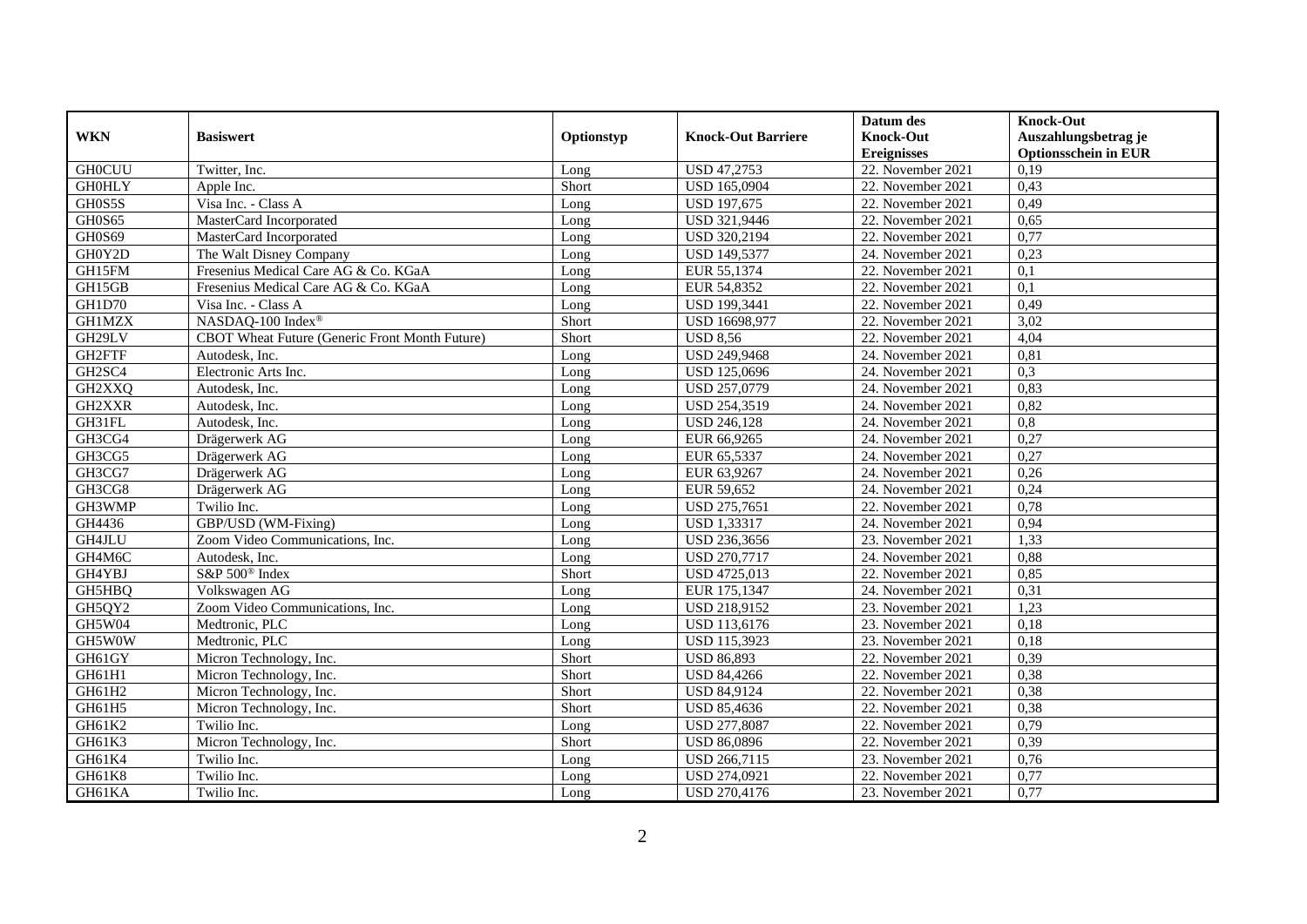|               |                                                  |            |                              | Datum des          | <b>Knock-Out</b>            |
|---------------|--------------------------------------------------|------------|------------------------------|--------------------|-----------------------------|
| <b>WKN</b>    | <b>Basiswert</b>                                 | Optionstyp | <b>Knock-Out Barriere</b>    | <b>Knock-Out</b>   | Auszahlungsbetrag je        |
|               |                                                  |            |                              | <b>Ereignisses</b> | <b>Optionsschein in EUR</b> |
| GH63SR        | <b>Bumble Inc</b>                                | Long       | <b>USD 34,453</b>            | 22. November 2021  | 0,17                        |
| GH66CR        | SolarEdge Technologies, Inc.                     | Short      | USD 378,0338                 | 22. November 2021  | 1,15                        |
| GH6RVG        | Square Inc                                       | Long       | USD 209,9997                 | 22. November 2021  | 0,85                        |
| GH6RVH        | Square Inc                                       | Long       | USD 208,3047                 | 22. November 2021  | 0,84                        |
| GH6U01        | Vonovia SE                                       | Long       | EUR 46,5174                  | 24. November 2021  | 0,42                        |
| GH6U03        | Vonovia SE                                       | Long       | EUR 46,0227                  | 24. November 2021  | 0,41                        |
| GH7CWM        | <b>AIXTRON SE</b>                                | Long       | EUR 18,4173                  | 24. November 2021  | 0,85                        |
| GH7CWP        | <b>AIXTRON SE</b>                                | Long       | EUR 19,7343                  | 24. November 2021  | 0.91                        |
| GH7G9J        | Square Inc                                       | Long       | USD 221,3809                 | 22. November 2021  | 0,9                         |
| GH7G9M        | Square Inc                                       | Long       | <b>USD 222,5944</b>          | 22. November 2021  | $\overline{0.9}$            |
| GH7MMR        | Air Liquide SA                                   | Short      | EUR 154,1592                 | 22. November 2021  | 0,28                        |
| GH7NUA        | EUR/USD (WM-Fixing)                              | Long       | <b>USD 1,1197</b>            | 24. November 2021  | 0,76                        |
| GH7U6H        | 10-Year U.S. Treasury Note Future (Generic Front |            | USD 128,93402                | 23. November 2021  | 22,51                       |
|               | Month Future)                                    | Long       |                              |                    |                             |
| GH7W8G        | Autodesk, Inc.                                   | Long       | USD 269,1894                 | 24. November 2021  | 0,87                        |
| GH7W8L        | Autodesk, Inc.                                   | Long       | <b>USD 267,525</b>           | 24. November 2021  | 0,86                        |
| GH7W8P        | Autodesk, Inc.                                   | Long       | <b>USD 265,671</b>           | 24. November 2021  | 0,86                        |
| GH7WAF        | Autodesk. Inc.                                   | Long       | USD 263,5852                 | 24. November 2021  | 0,85                        |
| GH8226        | S&P 500 <sup>®</sup> Index                       | Short      | USD 4739,572                 | 22. November 2021  | 0,86                        |
| GH83TA        | Taiwan Semiconductor Manufacturing Company Ltd.  | Short      | <b>USD 127,2067</b>          | 22. November 2021  | 0,39                        |
| <b>GH851M</b> | Feinunze Palladium, Feinheit mind. 0,9995        | Long       | <b>USD 1958,5</b>            | 23. November 2021  | 0,83                        |
| <b>GH860N</b> | 1 Feinunze Palladium, Feinheit mind. 0,9995      | Long       | <b>USD 2001,8</b>            | 23. November 2021  | 0,85                        |
| GH88GS        | NASDAQ-100 Index®                                | Short      | USD 16724,569                | 22. November 2021  | 3,02                        |
| GH88PT        | 1 Feinunze Palladium, Feinheit mind. 0,9995      | Long       | <b>USD 1953,1</b>            | 23. November 2021  | 0,83                        |
| GH8AYT        | Micron Technology, Inc.                          | Short      | <b>USD 83,892</b>            | 22. November 2021  | 0,38                        |
| GH8G28        | Symrise AG                                       | Short      | EUR 132,6454                 | 22. November 2021  | 0,24                        |
| GH8J9V        | Volkswagen AG                                    | Long       | EUR 177,6897                 | 22. November 2021  | 0,32                        |
| GH8KYA        | NASDAQ-100 Index®                                | Short      | USD 16754,158                | 22. November 2021  | 3,03                        |
| GH8KZM        | NASDAQ-100 Index®                                | Short      | USD 16630,797                | 22. November 2021  | 3,01                        |
| <b>GH8L82</b> | USD/JPY (WM-Fixing)                              | Short      | JPY 115,27234                | 24. November 2021  | 0,73                        |
| GH8LDW        | 1 Feinunze Platin, Feinheit mind. 0,9995         | Long       | <b>USD 987,3</b>             | 23. November 2021  | 0,42                        |
| GH8LUL        | 1 Feinunze Palladium, Feinheit mind. 0,9995      | Long       | <b>USD 1910</b>              | 23. November 2021  | 0,81                        |
| GH8MAX        | 1 Feinunze Silber, Feinheit mind. 0,999          | Long       | <b>USD 24,2</b>              | 23. November 2021  | 0.65                        |
| GH8MAY        | 1 Feinunze Gold, Feinheit mind. 0,995, LBMA      | Long       | <b>USD 1823</b>              | 23. November 2021  | 3,19                        |
| GH8MB1        | 1 Feinunze Silber, Feinheit mind. 0,999          | Long       | $\overline{\text{USD 24,2}}$ | 23. November 2021  | 0,59                        |
| GH8MSY        | Feinunze Palladium, Feinheit mind. 0,9995        | Long       | <b>USD 1980,1</b>            | 23. November 2021  | 0,84                        |
| GH8MT5        | 1 Feinunze Gold, Feinheit mind. 0,995, LBMA      | Long       | <b>USD 1832</b>              | 23. November 2021  | 3,17                        |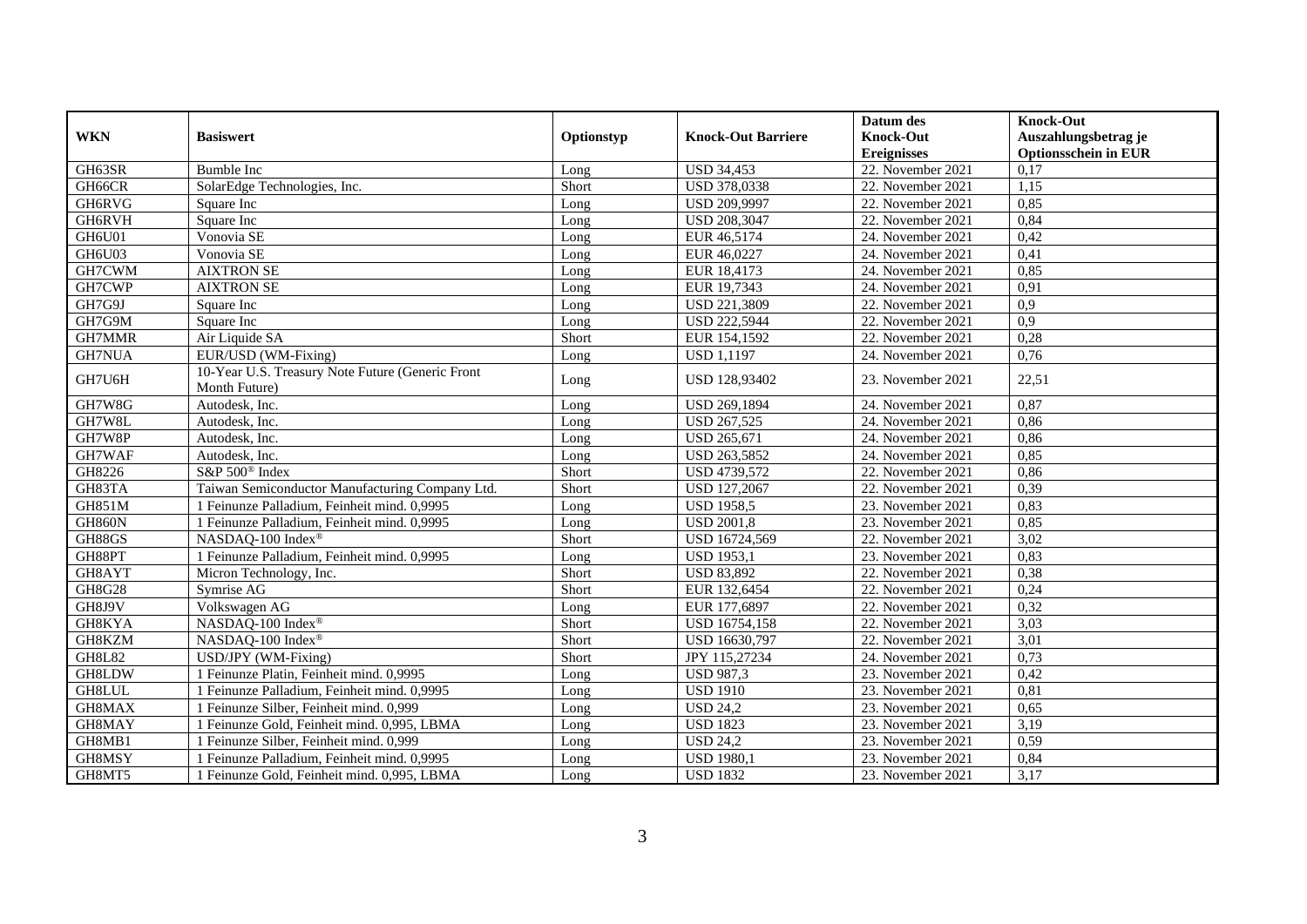| <b>WKN</b>    | <b>Basiswert</b>                                                    | Optionstyp | <b>Knock-Out Barriere</b> | Datum des<br><b>Knock-Out</b><br><b>Ereignisses</b> | <b>Knock-Out</b><br>Auszahlungsbetrag je<br><b>Optionsschein in EUR</b> |
|---------------|---------------------------------------------------------------------|------------|---------------------------|-----------------------------------------------------|-------------------------------------------------------------------------|
| GH8PP5        | NYMEX Light, Sweet Crude Oil Future (Generic Front<br>Month Future) | Short      | <b>USD 79</b>             | 24. November 2021                                   | 2,17                                                                    |
| GH8PYG        | NYMEX Light, Sweet Crude Oil Future (Generic Front<br>Month Future) | Short      | <b>USD 78.5</b>           | 24. November 2021                                   | 2,16                                                                    |
| GH8PYH        | NYMEX Light, Sweet Crude Oil Future (Generic Front<br>Month Future) | Short      | <b>USD 78</b>             | 24. November 2021                                   | 2,14                                                                    |
| GH8PYJ        | NYMEX Light, Sweet Crude Oil Future (Generic Front<br>Month Future) | Short      | <b>USD 77,5</b>           | 24. November 2021                                   | 2,13                                                                    |
| GH8PYL        | NYMEX Light, Sweet Crude Oil Future (Generic Front<br>Month Future) | Short      | <b>USD 77</b>             | 24. November 2021                                   | 2,12                                                                    |
| GH8PYQ        | NYMEX Light, Sweet Crude Oil Future (Generic Front<br>Month Future) | Short      | <b>USD 76.5</b>           | 24. November 2021                                   | 2,1                                                                     |
| GH8Q28        | NYMEX Light, Sweet Crude Oil Future (Generic Front<br>Month Future) | Short      | <b>USD 76</b>             | 24. November 2021                                   | 2,09                                                                    |
| GH8X8M        | Koninklijke Philips N.V.                                            | Long       | EUR 36,0594               | 22. November 2021                                   | 0,06                                                                    |
| GH8X8P        | Koninklijke Philips N.V.                                            | Long       | EUR 35,761                | 22. November 2021                                   | 0,06                                                                    |
| GH8X8Q        | Koninklijke Philips N.V.                                            | Long       | EUR 34,5466               | 23. November 2021                                   | 0,02                                                                    |
| GH8X8V        | Koninklijke Philips N.V.                                            | Long       | EUR 35,4522               | 22. November 2021                                   | 0,06                                                                    |
| GH8XT3        | NetEase Inc ADR                                                     | Short      | <b>USD 117,3547</b>       | 22. November 2021                                   | 0,41                                                                    |
| GH903W        | NASDAQ-100 Index®                                                   | Short      | USD 16675,675             | 22. November 2021                                   | 3,01                                                                    |
| GH9C49        | Alibaba Group Holding Limited                                       | Long       | <b>USD 133,2418</b>       | 24. November 2021                                   | 0,18                                                                    |
| GH9H7Y        | Software AG                                                         | Long       | EUR 35,1978               | 22. November 2021                                   | 0,1                                                                     |
| GH9HA5        | AtoS                                                                | Long       | EUR 38,1671               | 22. November 2021                                   | 0,11                                                                    |
| GH9HBV        | AtoS                                                                | Long       | EUR 38,4578               | 22. November 2021                                   | 0,11                                                                    |
| <b>GH9KCH</b> | Lam Research Corporation                                            | Short      | USD 659,2397              | 22. November 2021                                   | 2,32                                                                    |
| GH9KG9        | AtoS                                                                | Long       | EUR 37,1512               | 24. November 2021                                   | 0,1                                                                     |
| GH9KHK        | AtoS                                                                | Long       | EUR 37,4418               | 24. November 2021                                   | $\overline{0.1}$                                                        |
| GH9NXN        | MorphoSys AG                                                        | Long       | EUR 32,5208               | 23. November 2021                                   | 0,12                                                                    |
| GH9QSZ        | Henkel AG & Co KGaA                                                 | Long       | EUR 73,6409               | 24. November 2021                                   | 0,13                                                                    |
| GH9TGH        | AtoS                                                                | Long       | EUR 37,6816               | 23. November 2021                                   | 0,1                                                                     |
| GH9YZ1        | Aurubis AG                                                          | Short      | EUR 79,4229               | 22. November 2021                                   | 0,23                                                                    |
| GH9ZMJ        | Sea Ltd                                                             | Long       | <b>USD 284,0556</b>       | 23. November 2021                                   | 0,8                                                                     |
| GH9ZMX        | Sea Ltd                                                             | Long       | USD 287,7399              | 23. November 2021                                   | 0,82                                                                    |
| GH9ZNA        | Sea Ltd                                                             | Long       | USD 279,4319              | 23. November 2021                                   | 0,79                                                                    |
| <b>GX027D</b> | Aurubis AG                                                          | Short      | EUR 79,9027               | 22. November 2021                                   | 0,23                                                                    |
| GX05PA        | Taiwan Semiconductor Manufacturing Company Ltd.                     | Short      | <b>USD 125,4457</b>       | 22. November 2021                                   | 0,38                                                                    |
| GX05RW        | Koninklijke Philips N.V.                                            | Long       | EUR 34,1113               | 23. November 2021                                   | 0,06                                                                    |
| GX05S4        | Koninklijke Philips N.V.                                            | Long       | EUR 34,902                | 22. November 2021                                   | 0,06                                                                    |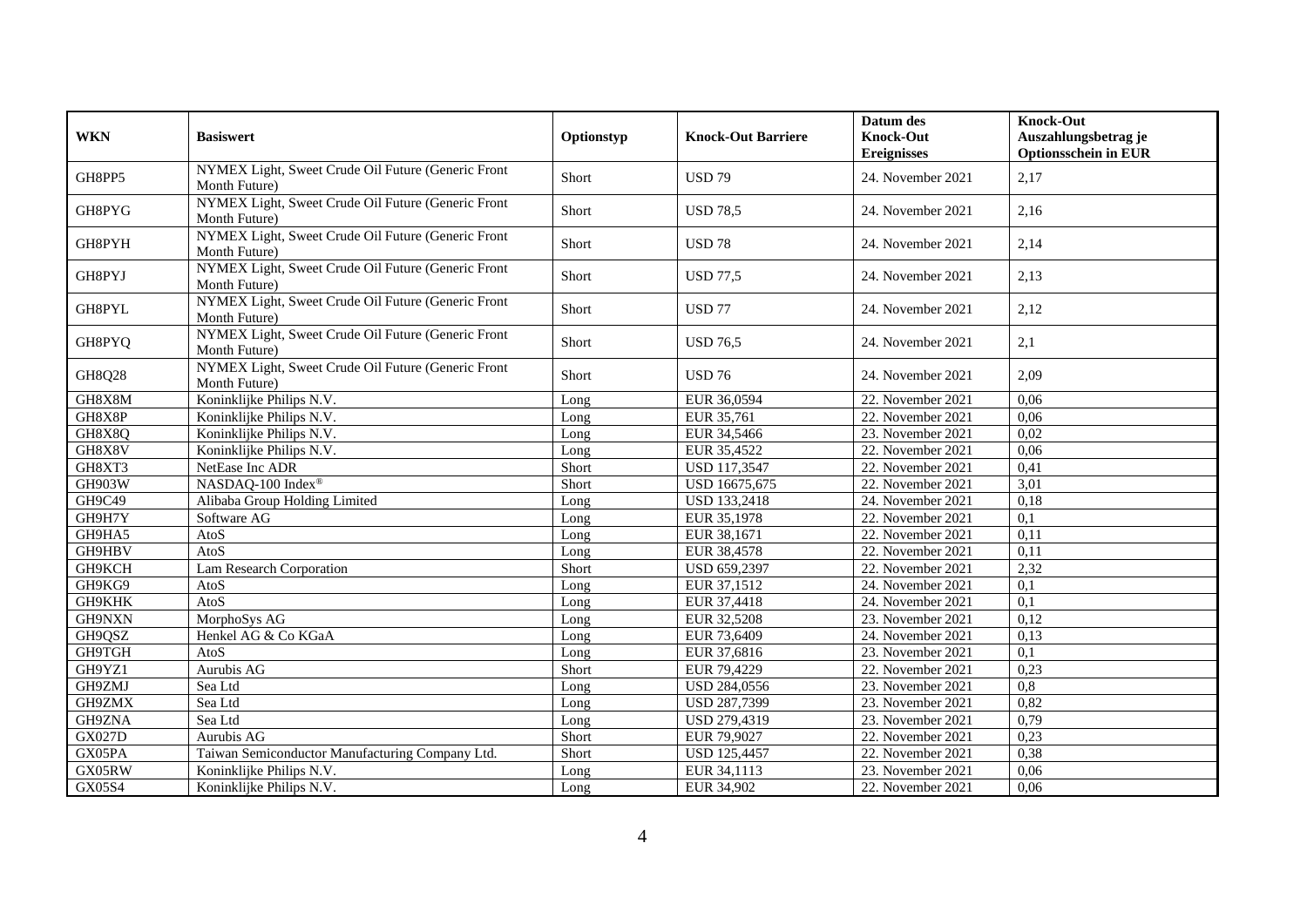|               |                                                  |            |                           | Datum des          | <b>Knock-Out</b>            |
|---------------|--------------------------------------------------|------------|---------------------------|--------------------|-----------------------------|
| <b>WKN</b>    | <b>Basiswert</b>                                 | Optionstyp | <b>Knock-Out Barriere</b> | <b>Knock-Out</b>   | Auszahlungsbetrag je        |
|               |                                                  |            |                           | <b>Ereignisses</b> | <b>Optionsschein in EUR</b> |
| GX05SC        | Koninklijke Philips N.V.                         | Long       | EUR 35,1279               | 22. November 2021  | 0,06                        |
| <b>GX0LRB</b> | Volkswagen AG                                    | Long       | EUR 172,4761              | 24. November 2021  | 0,31                        |
| <b>GX0PMH</b> | Suedzucker AG                                    | Long       | EUR 13,0752               | 24. November 2021  | 0,35                        |
| <b>GX0UTE</b> | Pinterest, Inc.                                  | Long       | <b>USD 43,158</b>         | 22. November 2021  | 0,12                        |
| <b>GX0WHX</b> | Schneider Electric SE                            | Short      | EUR 162,201               | 22. November 2021  | 0,29                        |
| <b>GX0XHP</b> | Alibaba Group Holding Limited                    | Long       | <b>USD 138,5612</b>       | 22. November 2021  | 0,11                        |
| <b>GX0XLQ</b> | Eckert & Ziegler Strahlen- und Medizintechnik AG | Long       | EUR 99,0578               | 23. November 2021  | 0,36                        |
| GX12SR        | EUREX Euro Bund Future (Generic Front Month      | Short      | EUR 172,56802             | 22. November 2021  |                             |
|               | Future)                                          |            |                           |                    | 3,38                        |
| GX12Z3        | Apple Inc.                                       | Short      | USD 161,8615              | 22. November 2021  | 0,42                        |
| GX1305        | Apple Inc.                                       | Short      | USD 164,0983              | 22. November 2021  | 0,43                        |
| <b>GX156M</b> | Sea Ltd                                          | Long       | <b>USD 293,5454</b>       | 22. November 2021  | 0,83                        |
| GX15GD        | AbbVie Inc.                                      | Short      | USD 118,8865              | 23. November 2021  | 0,31                        |
| GX15P7        | Vonovia SE                                       | Short      | EUR 56,1047               | 22. November 2021  | 0,1                         |
| <b>GX17T1</b> | Taiwan Semiconductor Manufacturing Company Ltd.  | Short      | <b>USD 126,2206</b>       | 22. November 2021  | 0,38                        |
| GX17TD        | Taiwan Semiconductor Manufacturing Company Ltd.  | Short      | <b>USD 128,0059</b>       | 22. November 2021  | 0,39                        |
| GX19WH        | Match Group, Inc.                                | Long       | <b>USD 135,2948</b>       | 22. November 2021  | 0,54                        |
| <b>GX1BPR</b> | <b>Costco Wholesale Corporation</b>              | Short      | USD 537,4212              | 22. November 2021  | 0,88                        |
| <b>GX1ERY</b> | Microsoft Corporation                            | Short      | USD 349,2017              | 22. November 2021  | 0,62                        |
| GX1EW5        | Henkel AG & Co KGaA                              | Long       | EUR 74,0876               | 23. November 2021  | 0,12                        |
| GX1EW7        | Henkel AG & Co KGaA                              | Long       | EUR 74,8967               | 22. November 2021  | 0,13                        |
| <b>GX1EWA</b> | Henkel AG & Co KGaA                              | Long       | EUR 74,4973               | 22. November 2021  | 0,13                        |
| GX1HN1        | Square Inc                                       | Long       | <b>USD 217,8214</b>       | 22. November 2021  | 0,88                        |
| <b>GX1KBX</b> | The Procter & Gamble Company                     | Short      | <b>USD 148,7361</b>       | 22. November 2021  | 0,24                        |
| <b>GX1KEY</b> | Zoom Video Communications, Inc.                  | Long       | USD 243,1227              | 22. November 2021  | 1,36                        |
| GX1Q68        | Wacker Chemie AG                                 | Short      | EUR 172,6914              | 22. November 2021  | 0,67                        |
| GX1Q8X        | Schneider Electric SE                            | Short      | EUR 163,1488              | 22. November 2021  | 0,3                         |
| GX1T1G        | 1 Feinunze Palladium, Feinheit mind. 0,9995      | Long       | <b>USD 1842,8</b>         | 23. November 2021  | 0,75                        |
| GX1T9L        | Volkswagen AG                                    | Long       | EUR 176,5727              | 22. November 2021  | 0,32                        |
| <b>GX1TAL</b> | Volkswagen AG                                    | Long       | EUR 173,7274              | 24. November 2021  | 0,31                        |
| GX1VW0        | Alibaba Group Holding Limited                    | Long       | USD 137,2343              | 22. November 2021  | 0,22                        |
| <b>GX1VXC</b> | Alibaba Group Holding Limited                    | Long       | USD 136,0657              | 22. November 2021  | 0,29                        |
| <b>GX1ZGV</b> | Electronic Arts Inc.                             | Long       | <b>USD 126,2886</b>       | 22. November 2021  | 0,3                         |
| <b>GX1ZHT</b> | Porsche Automobil Holding SE                     | Long       | EUR 78,9551               | 24. November 2021  | 0,14                        |
| GX1ZJ1        | Porsche Automobil Holding SE                     | Long       | EUR 80,6751               | 23. November 2021  | 0,14                        |
| GX1ZK1        | Porsche Automobil Holding SE                     | Long       | EUR 79,8151               | 24. November 2021  | 0,14                        |
| GX1ZK4        | Porsche Automobil Holding SE                     | Long       | EUR 79,3851               | 24. November 2021  | 0,14                        |
| <b>GX1ZKT</b> | Uber Technologies, Inc.                          | Long       | <b>USD 42,2214</b>        | 22. November 2021  | 0,2                         |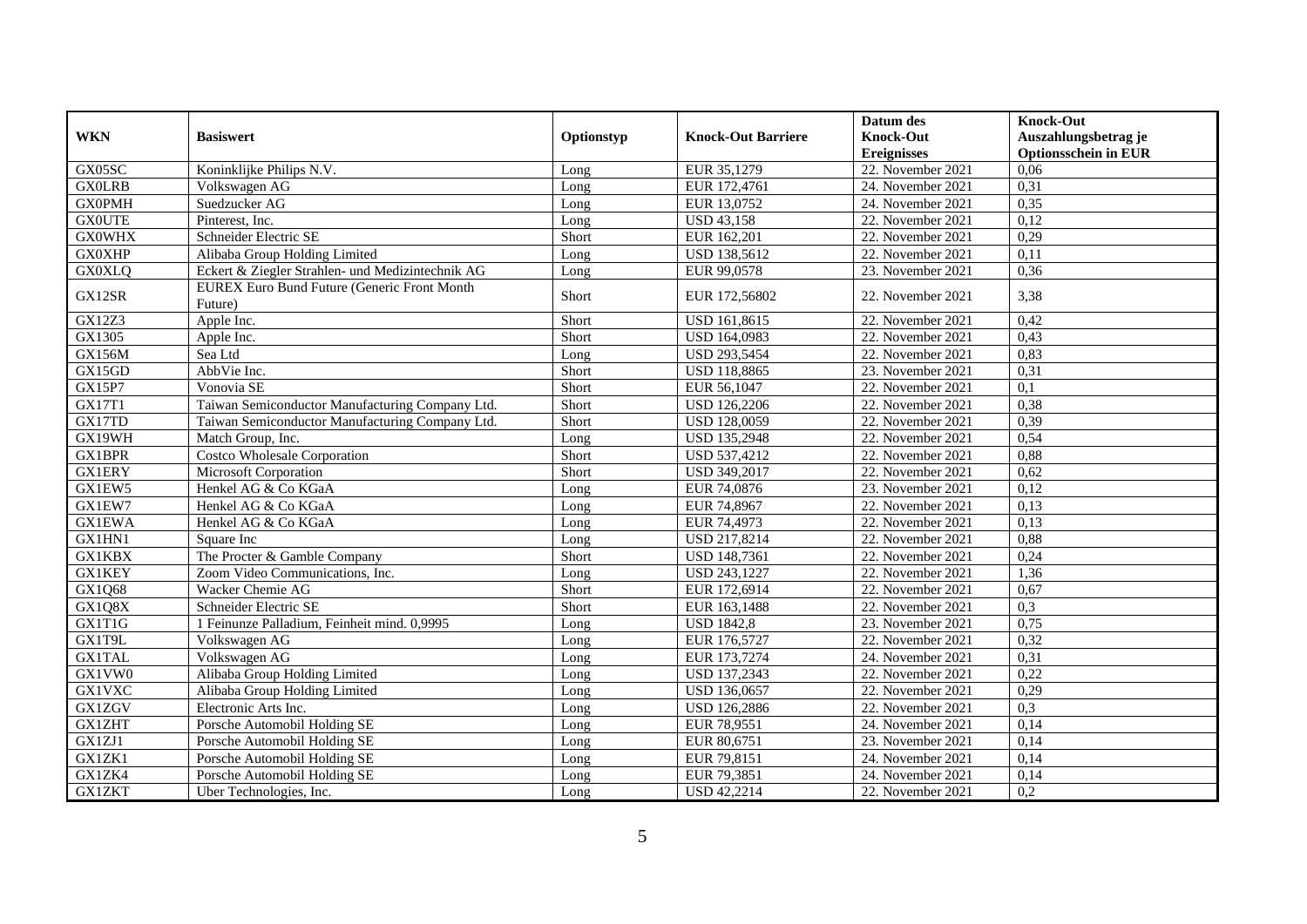|               |                                                  |            |                           | Datum des          | <b>Knock-Out</b>            |
|---------------|--------------------------------------------------|------------|---------------------------|--------------------|-----------------------------|
| <b>WKN</b>    | <b>Basiswert</b>                                 | Optionstyp | <b>Knock-Out Barriere</b> | <b>Knock-Out</b>   | Auszahlungsbetrag je        |
|               |                                                  |            |                           | <b>Ereignisses</b> | <b>Optionsschein in EUR</b> |
| <b>GX1ZKZ</b> | Uber Technologies, Inc.                          | Long       | <b>USD 41,5275</b>        | 24. November 2021  | 0,18                        |
| <b>GX1ZMF</b> | Porsche Automobil Holding SE                     | Long       | EUR 80,2451               | 24. November 2021  | 0,14                        |
| GX2133        | Suedzucker AG                                    | Long       | EUR 13,0019               | 24. November 2021  | 0,35                        |
| GX23QY        | Alibaba Group Holding Limited                    | Long       | <b>USD 134,5589</b>       | 23. November 2021  | 0,32                        |
| GX23U7        | Electronic Arts Inc.                             | Long       | <b>USD 130,249</b>        | 22. November 2021  | 0,31                        |
| <b>GX23U8</b> | Electronic Arts Inc.                             | Long       | <b>USD 128,2232</b>       | 22. November 2021  | 0,31                        |
| GX23UD        | Electronic Arts Inc.                             | Long       | <b>USD 127,5411</b>       | 22. November 2021  | 0,31                        |
| GX23UE        | Electronic Arts Inc.                             | Long       | <b>USD 129,5668</b>       | 22. November 2021  | 0,31                        |
| GX23UY        | Eckert & Ziegler Strahlen- und Medizintechnik AG | Long       | EUR 102,3879              | 22. November 2021  | 0,38                        |
| GX23V4        | Electronic Arts Inc.                             | Long       | <b>USD 128,895</b>        | 22. November 2021  | 0,31                        |
| GX23XY        | Carl-Zeiss Meditec AG                            | Short      | EUR 189,055               | 22. November 2021  | 0,74                        |
| GX23Y1        | Carl-Zeiss Meditec AG                            | Short      | EUR 190,833               | 22. November 2021  | 0,74                        |
| GX23Y2        | Carl-Zeiss Meditec AG                            | Short      | EUR 189,944               | 22. November 2021  | 0,74                        |
| <b>GX254N</b> | Deutsche Post AG                                 | Short      | EUR 58,0861               | 22. November 2021  | 0,11                        |
| GX2763        | BioNTech SE - ADR                                | Short      | USD 311,2979              | 22. November 2021  | 1,23                        |
| <b>GX277C</b> | BioNTech SE - ADR                                | Short      | USD 304,9445              | 22. November 2021  | 1,2                         |
| <b>GX278Y</b> | Eckert & Ziegler Strahlen- und Medizintechnik AG | Long       | EUR 103,0804              | 22. November 2021  | 0,38                        |
| <b>GX278Z</b> | Eckert & Ziegler Strahlen- und Medizintechnik AG | Long       | EUR 104.2066              | 22. November 2021  | 0.38                        |
| GX2790        | Eckert & Ziegler Strahlen- und Medizintechnik AG | Long       | EUR 103,633               | 22. November 2021  | 0,38                        |
| GX2793        | Eckert & Ziegler Strahlen- und Medizintechnik AG | Long       | EUR 100,8279              | 23. November 2021  | 0,37                        |
| GX2795        | Eckert & Ziegler Strahlen- und Medizintechnik AG | Long       | EUR 97,8455               | 23. November 2021  | 0,36                        |
| <b>GX279R</b> | Eckert & Ziegler Strahlen- und Medizintechnik AG | Long       | EUR 101,391               | 22. November 2021  | 0,37                        |
| <b>GX279S</b> | Eckert & Ziegler Strahlen- und Medizintechnik AG | Long       | EUR 100,2023              | 23. November 2021  | 0,17                        |
| GX27CE        | Zoom Video Communications, Inc.                  | Long       | USD 239,8296              | 22. November 2021  | 1,35                        |
| GX27CL        | Zoom Video Communications, Inc.                  | Long       | <b>USD 209,855</b>        | 23. November 2021  | 1,18                        |
| <b>GX296N</b> | Electronic Arts Inc.                             | Long       | USD 131,9566              | 22. November 2021  | 0,32                        |
| <b>GX296Y</b> | Electronic Arts Inc.                             | Long       | <b>USD 131,2437</b>       | 22. November 2021  | 0,32                        |
| GX29D9        | Royal Dutch Shell plc                            | Long       | EUR 18,9776               | 22. November 2021  | 0,04                        |
| GX29DD        | Roval Dutch Shell plc                            | Long       | EUR 18,8752               | 22. November 2021  | 0.04                        |
| GX2BXB        | Publicis Groupe SA                               | Short      | EUR 61,3546               | 22. November 2021  | 0,18                        |
| GX2BYQ        | Eckert & Ziegler Strahlen- und Medizintechnik AG | Long       | EUR 105,1005              | 22. November 2021  | 0,39                        |
| <b>GX2DVR</b> | Pinterest, Inc.                                  | Long       | USD 41,0641               | 23. November 2021  | 0,12                        |
| GX2DXV        | Alibaba Group Holding Limited                    | Long       | USD 131,4992              | 24. November 2021  | 0,32                        |
| GX2DYX        | Alibaba Group Holding Limited                    | Long       | USD 139,4616              | 22. November 2021  | 0,34                        |
| GX2DZR        | Alibaba Group Holding Limited                    | Long       | <b>USD 132,2324</b>       | 24. November 2021  | 0,26                        |
| GX2E2Z        | $K+SAG$                                          | Short      | <b>EUR 15,55</b>          | 22. November 2021  | 0,44                        |
| GX2E6Q        | Square Inc                                       | Long       | USD 213,2123              | 22. November 2021  | 0,86                        |
| GX2E6T        | Square Inc                                       | Long       | USD 211,8542              | 22. November 2021  | 0,86                        |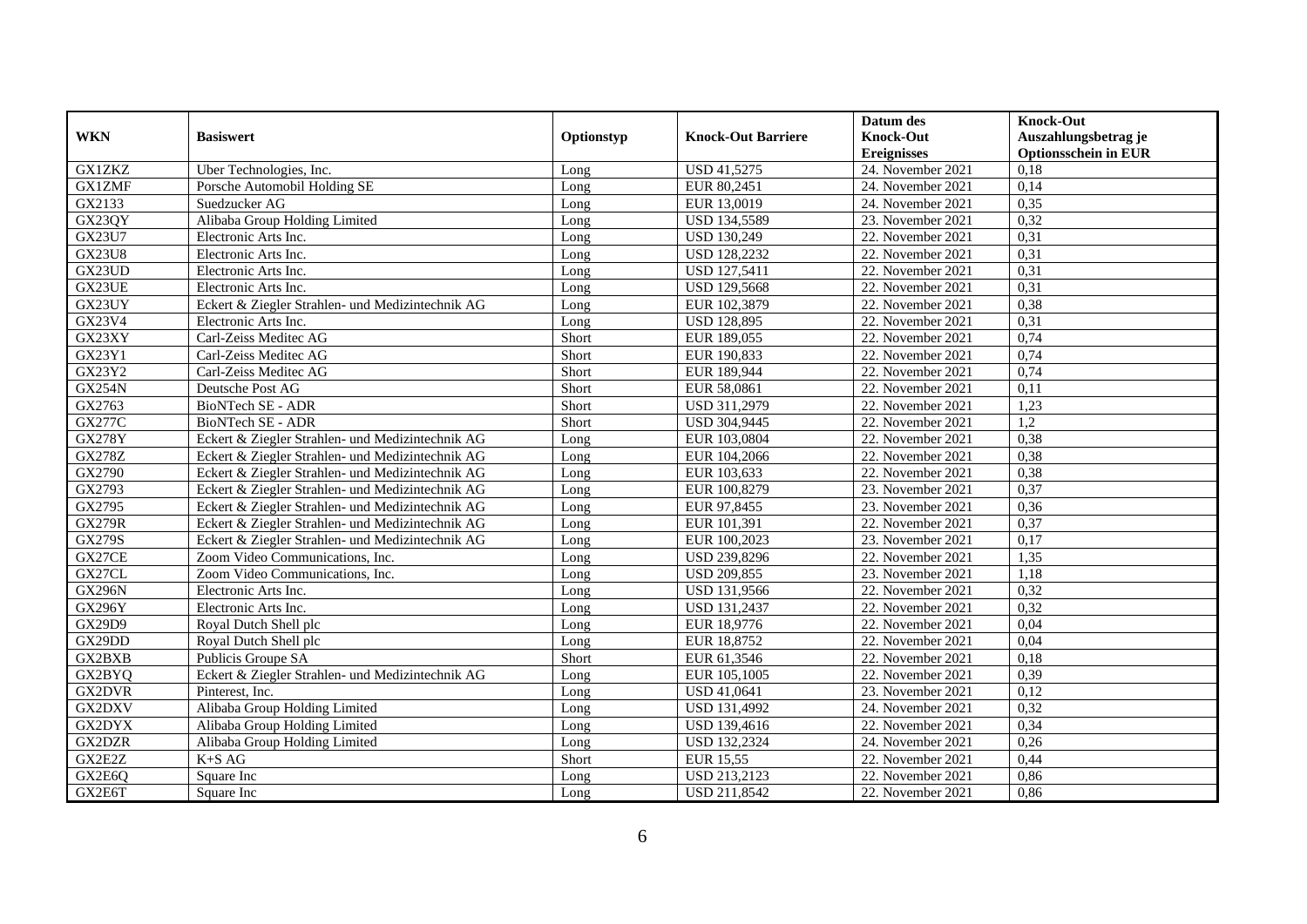|               |                                                                     |            |                           | Datum des          | <b>Knock-Out</b>            |
|---------------|---------------------------------------------------------------------|------------|---------------------------|--------------------|-----------------------------|
| <b>WKN</b>    | <b>Basiswert</b>                                                    | Optionstyp | <b>Knock-Out Barriere</b> | <b>Knock-Out</b>   | Auszahlungsbetrag je        |
|               |                                                                     |            |                           | <b>Ereignisses</b> | <b>Optionsschein in EUR</b> |
| GX2E6U        | Square Inc                                                          | Long       | USD 214,4335              | 22. November 2021  | 0,87                        |
| <b>GX2E77</b> | Square Inc                                                          | Long       | <b>USD 219,1922</b>       | 22. November 2021  | 0,89                        |
| GX2E7D        | Square Inc                                                          | Long       | USD 215,6232              | 22. November 2021  | 0,87                        |
| GX2E7H        | Square Inc                                                          | Long       | <b>USD 223,9508</b>       | 22. November 2021  | 0,91                        |
| GX2G73        | Eckert & Ziegler Strahlen- und Medizintechnik AG                    | Long       | EUR 106,6486              | 22. November 2021  | 0,39                        |
| GX2G8S        | Eckert & Ziegler Strahlen- und Medizintechnik AG                    | Long       | EUR 107,3156              | 22. November 2021  | 0,4                         |
| GX2JC6        | ICE Brent Crude Oil Future (Generic Front Month<br>Future)          | Long       | USD 76,98866              | 22. November 2021  | 1,96                        |
| GX2JMV        | ADYEN N.V.                                                          | Long       | EUR 2324,8785             | 24. November 2021  | 1,7                         |
| GX2JN0        | ADYEN N.V.                                                          | Long       | EUR 2342,4892             | 24. November 2021  | 1,72                        |
| <b>GX2N36</b> | Autodesk, Inc.                                                      | Long       | <b>USD 272,8416</b>       | 24. November 2021  | 0,88                        |
| GX2N43        | <b>AIXTRON SE</b>                                                   | Long       | EUR 18,8498               | 24. November 2021  | 0,87                        |
| GX2N4X        | Autodesk, Inc.                                                      | Long       | USD 274,3216              | 24. November 2021  | 0,89                        |
| <b>GX2N54</b> | Autodesk, Inc.                                                      | Long       | USD 261,3247              | 24. November 2021  | 0,84                        |
| GX2NVK        | Intesa Sanpaolo S.p.A.                                              | Long       | EUR 2,2971                | 23. November 2021  | 0,04                        |
| GX2NYH        | Deutsche Bank AG                                                    | Long       | EUR 10,7208               | 22. November 2021  | 0,4                         |
| <b>GX2P57</b> | 1 Feinunze Palladium, Feinheit mind. 0,9995                         | Long       | <b>USD 1925,5</b>         | 23. November 2021  | 0,78                        |
| GX2P5U        | 1 Feinunze Palladium, Feinheit mind. 0,9995                         | Long       | <b>USD 1935,9</b>         | 23. November 2021  | 0,79                        |
| GX2P63        | 1 Feinunze Palladium, Feinheit mind. 0,9995                         | Long       | <b>USD 1946,2</b>         | 23. November 2021  | 0,79                        |
| GX2QKD        | Baidu, Inc.                                                         | Long       | USD 147,2145              | 22. November 2021  | 0,48                        |
| GX2QKE        | Baidu, Inc.                                                         | Long       | <b>USD 148,0378</b>       | 22. November 2021  | 0,48                        |
| GX2QKG        | Baidu, Inc.                                                         | Long       | <b>USD 148,8507</b>       | 22. November 2021  | 0,48                        |
| GX2QKH        | Baidu, Inc.                                                         | Long       | <b>USD 149,6636</b>       | 22. November 2021  | 0,48                        |
| GX2QKR        | Baidu, Inc.                                                         | Long       | USD 150,4869              | 22. November 2021  | 0,49                        |
| GX2QKX        | Take-Two Interactive Software, Inc.                                 | Long       | USD 167,8115              | 22. November 2021  | 0,54                        |
| GX2QL0        | Take-Two Interactive Software, Inc.                                 | Long       | USD 166,9251              | 22. November 2021  | 0,53                        |
| GX2QL2        | Take-Two Interactive Software, Inc.                                 | Long       | USD 166,0284              | 22. November 2021  | 0,53                        |
| GX2QL4        | Take-Two Interactive Software, Inc.                                 | Long       | <b>USD 165,142</b>        | 22. November 2021  | 0,53                        |
| GX2QL9        | Take-Two Interactive Software, Inc.                                 | Long       | USD 164,2453              | 22. November 2021  | 0,52                        |
| GX2QLG        | Take-Two Interactive Software, Inc.                                 | Long       | <b>USD 168,6978</b>       | 22. November 2021  | 0,54                        |
| GX2QM4        | Take-Two Interactive Software, Inc.                                 | Long       | USD 162,4621              | 23. November 2021  | 0,52                        |
| GX2QNB        | Take-Two Interactive Software, Inc.                                 | Long       | USD 163,3589              | 23. November 2021  | 0,52                        |
| GX2QSB        | Software AG                                                         | Long       | EUR 34,7391               | 23. November 2021  | 0,09                        |
| GX2QSF        | Software AG                                                         | Long       | EUR 34,419                | 23. November 2021  | 0,09                        |
| GX2RCP        | NYMEX Light, Sweet Crude Oil Future (Generic Front<br>Month Future) | Long       | USD 74,99698              | 22. November 2021  | 1,86                        |
| GX2T5S        | Vonovia SE                                                          | Long       | EUR 45,7091               | 24. November 2021  | 0,41                        |
| GX2TAM        | EUR/USD (WM-Fixing)                                                 | Long       | <b>USD 1,12296</b>        | 23. November 2021  | 0,77                        |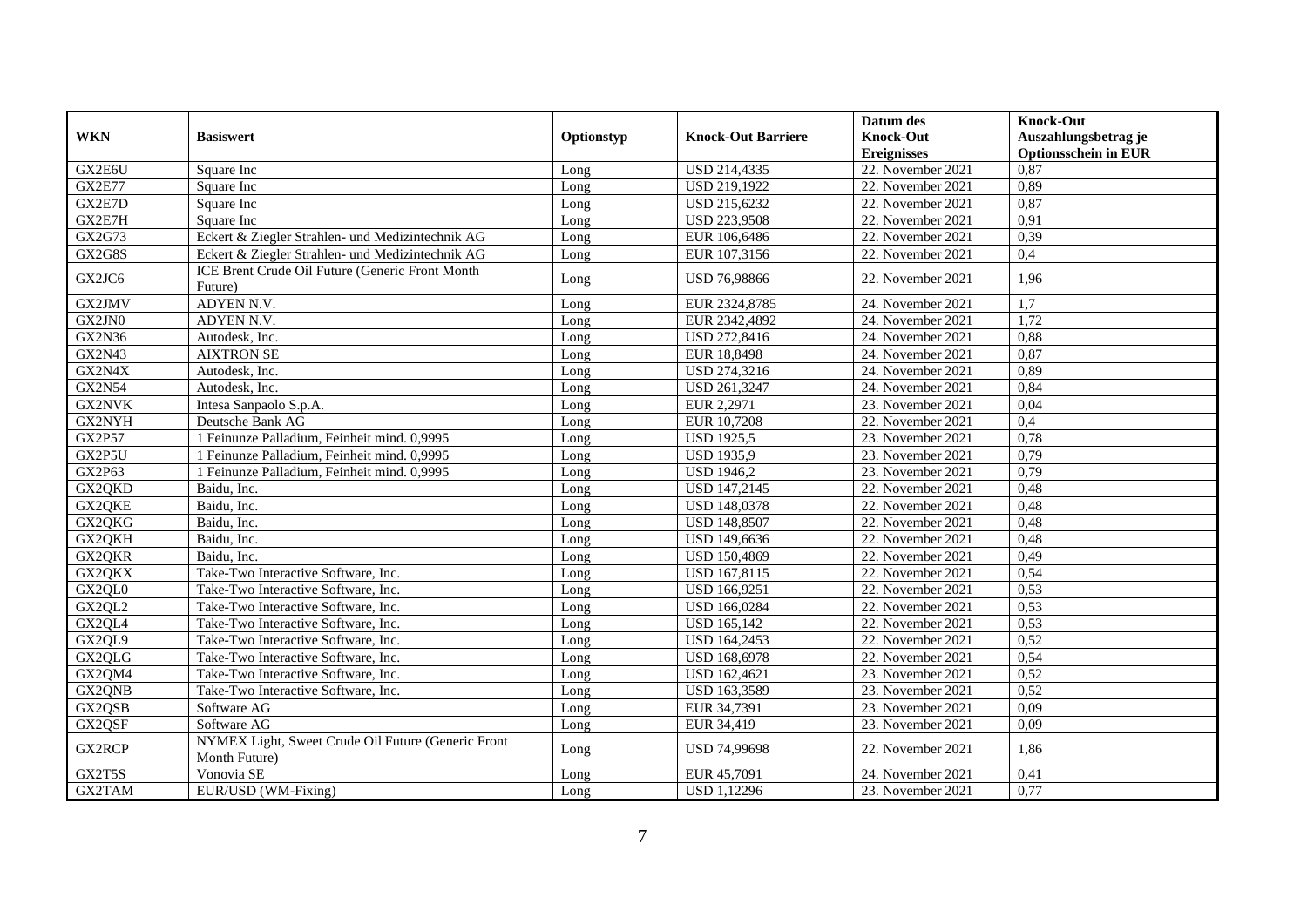|               |                                             |            |                           | Datum des           | <b>Knock-Out</b>            |
|---------------|---------------------------------------------|------------|---------------------------|---------------------|-----------------------------|
| <b>WKN</b>    | <b>Basiswert</b>                            | Optionstyp | <b>Knock-Out Barriere</b> | <b>Knock-Out</b>    | Auszahlungsbetrag je        |
|               |                                             |            |                           | <b>Ereignisses</b>  | <b>Optionsschein in EUR</b> |
| GX2TC5        | TeamViewer AG                               | Long       | EUR 12,4383               | 22. November 2021   | 0,06                        |
| <b>GX2TEC</b> | Bevond Meat, Inc.                           | Long       | <b>USD 74,2162</b>        | 23. November 2021   | 0,52                        |
| <b>GX2TEK</b> | Telefonica S.A.                             | Short      | EUR 4,1555                | 22. November 2021   | 0,08                        |
| GX2UCD        | 1 Feinunze Palladium, Feinheit mind. 0,9995 | Long       | <b>USD 1899,9</b>         | 23. November 2021   | 0,77                        |
| GX2W0S        | 1 Feinunze Platin, Feinheit mind. 0,9995    | Long       | <b>USD 982,3</b>          | 23. November 2021   | 0,4                         |
| GX2WRX        | TeamViewer AG                               | Long       | EUR 11,8059               | 23. November 2021   | 0,05                        |
| GX2WSZ        | <b>SAP SE</b>                               | Long       | EUR 118,5444              | 24. November 2021   | 0,21                        |
| GX2WT1        | <b>SAP SE</b>                               | Long       | EUR 117,9213              | 24. November 2021   | 0,21                        |
| GX2WT2        | <b>SAP SE</b>                               | Long       | EUR 117,2982              | 24. November 2021   | 0,21                        |
| GX2WTY        | Zoom Video Communications, Inc.             | Long       | <b>USD 229,5078</b>       | 23. November 2021   | 1,29                        |
| GX2WYG        | Ørsted A/S                                  | Long       | DKK 837,8809              | 23. November 2021   | 0,41                        |
| GX2WYJ        | Ørsted A/S                                  | Long       | DKK 830,1086              | 23. November 2021   | 0,41                        |
| GX2XZ5        | 1 Feinunze Palladium, Feinheit mind. 0,9995 | Long       | <b>USD 1874,6</b>         | 23. November 2021   | 0,76                        |
| GX2XZB        | 1 Feinunze Platin, Feinheit mind. 0,9995    | Long       | <b>USD 961,7</b>          | 23. November 2021   | 0,39                        |
| GX2Y2N        | Chevron Corporation                         | Short      | USD 116,8184              | 23. November 2021   | 0,21                        |
| GX2Y2Z        | Oracle Corporation                          | Long       | <b>USD 92,8448</b>        | 23. November 2021   | 0,15                        |
| GX2Y49        | <b>Oracle Corporation</b>                   | Long       | <b>USD 92,3545</b>        | 23. November 2021   | 0,14                        |
| GX2Y6K        | Salesforce.com. Inc.                        | Long       | <b>USD 286.2885</b>       | 24. November 2021   | 0.69                        |
| GX2Y6L        | Salesforce.com, Inc.                        | Long       | USD 287,7739              | 24. November 2021   | 0,69                        |
| GX2Y6M        | Salesforce.com, Inc.                        | Long       | <b>USD 284,7928</b>       | 24. November 2021   | 0,68                        |
| GX2Y6S        | Salesforce.com, Inc.                        | Long       | <b>USD 283,2971</b>       | 24. November 2021   | 0,68                        |
| GX2Y8A        | ADYEN N.V.                                  | Long       | EUR 2464,0703             | 22. November 2021   | 1,81                        |
| GX2Y8C        | ADYEN N.V.                                  | Long       | EUR 2486,137              | 22. November 2021   | 1,82                        |
| GX2Y8D        | ADYEN N.V.                                  | Long       | EUR 2424,4971             | 23. November 2021   | 1,78                        |
| GX2YAW        | Autodesk, Inc.                              | Long       | <b>USD 278,8089</b>       | 24. November 2021   | 0,9                         |
| GX2YB0        | Autodesk, Inc.                              | Long       | USD 277,2986              | $24.$ November 2021 | 0,9                         |
| GX2YB1        | Autodesk, Inc.                              | Long       | <b>USD 286,3288</b>       | 24. November 2021   | 0,93                        |
| GX2YB2        | Autodesk. Inc.                              | Long       | USD 275,7988              | 24. November 2021   | 0,89                        |
| GX2YB3        | Autodesk, Inc.                              | Long       | USD 280,3191              | 24. November 2021   | 0.91                        |
| GX2YB4        | Autodesk, Inc.                              | Long       | USD 284,8185              | 24. November 2021   | 0,92                        |
| GX2YB6        | Autodesk, Inc.                              | Long       | USD 281,8189              | 24. November 2021   | 0,91                        |
| GX2YBB        | Autodesk, Inc.                              | Long       | USD 283,3291              | 24. November 2021   | 0.92                        |
| <b>GX2ZWX</b> | <b>AIXTRON SE</b>                           | Long       | EUR 19,3946               | 24. November 2021   | 0,89                        |
| GX30GM        | <b>E.ON SE</b>                              | Long       | EUR 10,8369               | 23. November 2021   | 0,19                        |
| GX30GN        | <b>E.ON SE</b>                              | Long       | EUR 10,5613               | 23. November 2021   | 0,19                        |
| GX30GQ        | <b>E.ON SE</b>                              | Long       | EUR 10,6736               | 23. November 2021   | 0,19                        |
| GX30H0        | ElringKlinger AG                            | Long       | EUR 11,7889               | 24. November 2021   | 0,04                        |
| <b>GX30H5</b> | <b>E.ON SE</b>                              | Long       | EUR 10,7246               | 23. November 2021   | 0,19                        |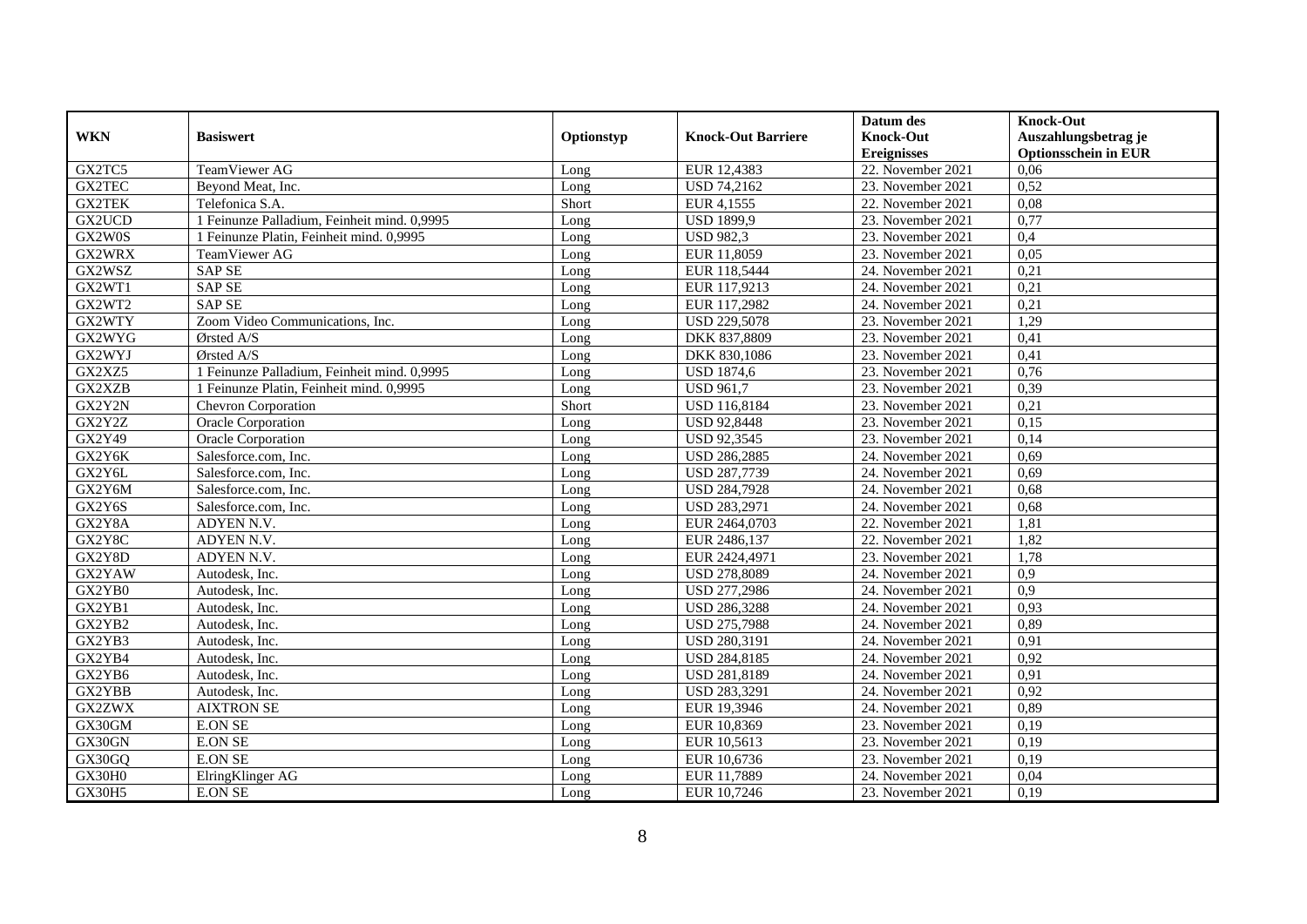|               |                                                 |            |                           | Datum des          | <b>Knock-Out</b>            |
|---------------|-------------------------------------------------|------------|---------------------------|--------------------|-----------------------------|
| <b>WKN</b>    | <b>Basiswert</b>                                | Optionstyp | <b>Knock-Out Barriere</b> | <b>Knock-Out</b>   | Auszahlungsbetrag je        |
|               |                                                 |            |                           | <b>Ereignisses</b> | <b>Optionsschein in EUR</b> |
| GX30JU        | ElringKlinger AG                                | Long       | EUR 11,6848               | 24. November 2021  | 0,04                        |
| GX30JW        | Pinterest, Inc.                                 | Long       | <b>USD 42,5285</b>        | 22. November 2021  | 0,12                        |
| GX30K3        | <b>E.ON SE</b>                                  | Long       | EUR 10,6124               | 23. November 2021  | 0,19                        |
| <b>GX30K5</b> | <b>E.ON SE</b>                                  | Long       | EUR 10,7858               | 23. November 2021  | 0,19                        |
| GX30R0        | <b>BioNTech SE - ADR</b>                        | Short      | <b>USD 301,7557</b>       | 22. November 2021  | 1,19                        |
| <b>GX30R3</b> | <b>BioNTech SE - ADR</b>                        | Short      | USD 308,8183              | 22. November 2021  | 1,22                        |
| <b>GX30R4</b> | BioNTech SE - ADR                               | Short      | USD 303,1682              | 22. November 2021  | 1,2                         |
| <b>GX30R5</b> | <b>BioNTech SE - ADR</b>                        | Short      | USD 298,9307              | 22. November 2021  | 1,18                        |
| <b>GX30R8</b> | <b>BioNTech SE - ADR</b>                        | Short      | USD 307,4154              | 22. November 2021  | 1,21                        |
| GX30RD        | <b>BioNTech SE - ADR</b>                        | Short      | USD 313,2373              | 22. November 2021  | 1,24                        |
| GX30RE        | <b>BioNTech SE - ADR</b>                        | Short      | USD 314,9838              | 22. November 2021  | 1,24                        |
| GX30S1        | <b>BioNTech SE - ADR</b>                        | Short      | USD 297,5181              | 22. November 2021  | 1,17                        |
| GX30S2        | BioNTech SE - ADR                               | Short      | USD 300,3432              | 22. November 2021  | 1,18                        |
| <b>GX30U0</b> | Evotec AG                                       | Short      | EUR 43,3753               | 22. November 2021  | 0,21                        |
| GX30W7        | HeidelbergCement AG                             | Long       | EUR 62,2862               | 22. November 2021  | 0,11                        |
| GX30W9        | HeidelbergCement AG                             | Long       | EUR 62,6127               | 22. November 2021  | 0,11                        |
| GX31W9        | SolarEdge Technologies, Inc.                    | Short      | USD 371,1709              | 22. November 2021  | 1,13                        |
| GX31XF        | <b>Microsoft Corporation</b>                    | Short      | USD 346,4657              | 22. November 2021  | 0.61                        |
| GX31XS        | Texas Instruments Incorporated                  | Short      | <b>USD 196,1443</b>       | 22. November 2021  | 0,5                         |
| GX31Y0        | SolarEdge Technologies, Inc.                    | Short      | USD 381,7753              | 22. November 2021  | 1,16                        |
| GX31YX        | SolarEdge Technologies, Inc.                    | Short      | <b>USD 372,8788</b>       | 22. November 2021  | 1,13                        |
| GX31ZH        | $K+SAG$                                         | Short      | EUR 15,6443               | 22. November 2021  | 0,45                        |
| <b>GX320R</b> | $K+SAG$                                         | Short      | EUR 15,7122               | 22. November 2021  | 0,45                        |
| <b>GX322M</b> | Pinterest, Inc.                                 | Long       | <b>USD 41,4455</b>        | 23. November 2021  | 0,12                        |
| GX3231        | Pinterest, Inc.                                 | Long       | USD 41,7561               | 23. November 2021  | 0,12                        |
| <b>GX323U</b> | Pinterest, Inc.                                 | Long       | USD 42,0769               | 22. November 2021  | 0,12                        |
| GX3389        | Autodesk, Inc.                                  | Long       | <b>USD 302,15</b>         | 23. November 2021  | 0,98                        |
| <b>GX338G</b> | Autodesk, Inc.                                  | Long       | <b>USD 298,84</b>         | 23. November 2021  | 0,97                        |
| <b>GX338J</b> | Autodesk. Inc.                                  | Long       | <b>USD 295,33</b>         | 24. November 2021  | 0,95                        |
| <b>GX338U</b> | Autodesk, Inc.                                  | Long       | <b>USD 300,51</b>         | 23. November 2021  | 0.98                        |
| GX33A0        | Autodesk, Inc.                                  | Long       | <b>USD 293,28</b>         | 24. November 2021  | 0,95                        |
| GX33AB        | Autodesk, Inc.                                  | Long       | <b>USD 290,99</b>         | 24. November 2021  | 0,94                        |
| GX33AK        | Autodesk. Inc.                                  | Long       | <b>USD 297,17</b>         | 24. November 2021  | 0,96                        |
| GX33GA        | Dow Jones Industrial Average <sup>®</sup> Index | Long       | USD 35547,129             | 23. November 2021  | 0,62                        |
| GX33GR        | <b>Comcast Corporation</b>                      | Long       | <b>USD 51,14</b>          | 22. November 2021  | 0,08                        |
| GX33H9        | <b>Comcast Corporation</b>                      | Long       | <b>USD 51,41</b>          | 22. November 2021  | 0,08                        |
| GX33KL        | SolarEdge Technologies, Inc.                    | Short      | <b>USD 387,59</b>         | 22. November 2021  | 1,18                        |
| GX33KM        | SolarEdge Technologies, Inc.                    | Short      | <b>USD 378,68</b>         | 22. November 2021  | 1,15                        |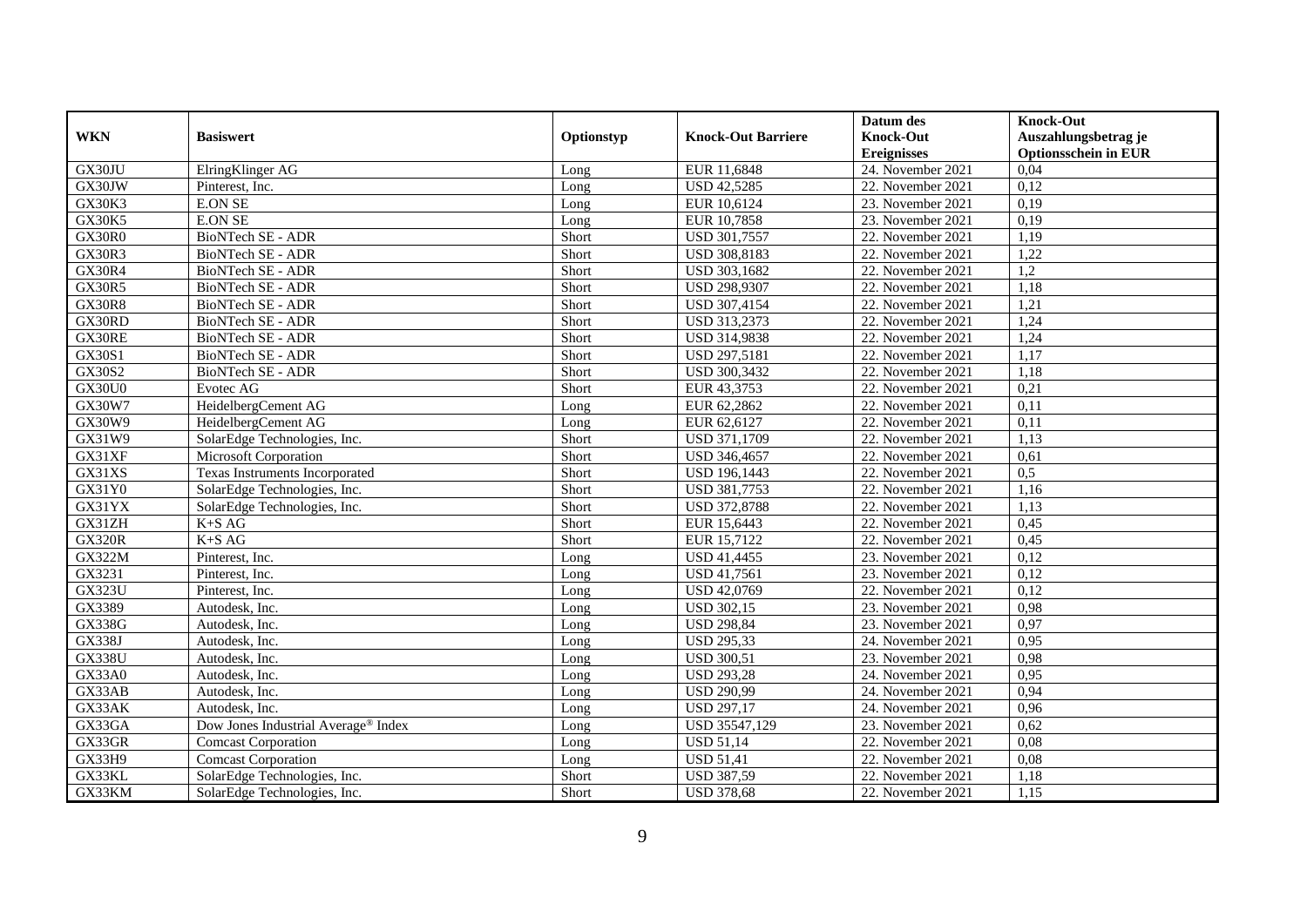|               |                                     |            |                           | Datum des          | <b>Knock-Out</b>            |
|---------------|-------------------------------------|------------|---------------------------|--------------------|-----------------------------|
| <b>WKN</b>    | <b>Basiswert</b>                    | Optionstyp | <b>Knock-Out Barriere</b> | <b>Knock-Out</b>   | Auszahlungsbetrag je        |
|               |                                     |            |                           | <b>Ereignisses</b> | <b>Optionsschein in EUR</b> |
| GX33KP        | SolarEdge Technologies, Inc.        | Short      | <b>USD 375,25</b>         | 22. November 2021  | 1,14                        |
| GX33KR        | SolarEdge Technologies, Inc.        | Short      | <b>USD 376,99</b>         | 22. November 2021  | 1,14                        |
| GX33MX        | Apple Inc.                          | Short      | <b>USD 162,913</b>        | 22. November 2021  | 0,42                        |
| GX33RU        | <b>SAP SE</b>                       | Long       | EUR 123,51                | 22. November 2021  | 0,22                        |
| GX33S2        | Software AG                         | Long       | <b>EUR 34,2</b>           | 23. November 2021  | 0,09                        |
| GX33SB        | Software AG                         | Long       | EUR 34,02                 | 23. November 2021  | 0,09                        |
| GX33SD        | Software AG                         | Long       | <b>EUR 34,94</b>          | 22. November 2021  | 0.09                        |
| GX34R6        | Capgemini SE                        | Long       | <b>EUR 202</b>            | 24. November 2021  | 0,56                        |
| GX34RM        | Capgemini SE                        | Long       | EUR 203,16                | 23. November 2021  | 0,56                        |
| GX34SE        | Capgemini SE                        | Long       | EUR 200,84                | 24. November 2021  | 0,55                        |
| GX34TP        | Fraport AG                          | Long       | <b>EUR 58,42</b>          | 23. November 2021  | 0,1                         |
| GX34UR        | Sixt SE                             | Long       | EUR 151,17                | 23. November 2021  | 0,41                        |
| GX34UZ        | Sixt SE                             | Long       | EUR 152,06                | 23. November 2021  | 0,41                        |
| GX34VX        | Salesforce.com. Inc.                | Long       | <b>USD 293,67</b>         | 23. November 2021  | 0,71                        |
| GX34VY        | Salesforce.com, Inc.                | Long       | <b>USD 292,12</b>         | 23. November 2021  | 0,71                        |
| GX34VZ        | Salesforce.com, Inc.                | Long       | <b>USD 295,23</b>         | 23. November 2021  | 0,72                        |
| GX34W4        | Ceconomy AG                         | Long       | <b>EUR 3,8</b>            | 24. November 2021  | 0,14                        |
| GX34WC        | Salesforce.com, Inc.                | Long       | <b>USD 296,78</b>         | 22. November 2021  | 0,72                        |
| GX34XA        | TeamViewer AG                       | Long       | <b>EUR 11,6</b>           | 24. November 2021  | 0,05                        |
| GX34YJ        | TeamViewer AG                       | Long       | <b>EUR 12,57</b>          | 22. November 2021  | 0,06                        |
| GX34YR        | TeamViewer AG                       | Long       | <b>EUR 12,5</b>           | 22. November 2021  | 0,06                        |
| GX34ZD        | <b>TeamViewer AG</b>                | Long       | EUR 11,71                 | 23. November 2021  | 0,05                        |
| <b>GX352U</b> | <b>Bristol-Myers Squibb Company</b> | Long       | <b>USD 57,14</b>          | 22. November 2021  | 0,09                        |
| GX3534        | <b>Bristol-Myers Squibb Company</b> | Long       | <b>USD 56,84</b>          | 24. November 2021  | 0,09                        |
| GX353P        | Bristol-Myers Squibb Company        | Long       | <b>USD 57,44</b>          | 22. November 2021  | 0,09                        |
| GX353Z        | <b>Bristol-Myers Squibb Company</b> | Long       | <b>USD 57,74</b>          | 22. November 2021  | 0,09                        |
| GX356Y        | <b>AIXTRON SE</b>                   | Long       | EUR 20,12                 | 23. November 2021  | 0,93                        |
| <b>GX35Z7</b> | TeamViewer AG                       | Long       | <b>EUR 12,65</b>          | 22. November 2021  | 0,06                        |
| GX35ZW        | Shop Apotheke Europe NV             | Long       | EUR 140,55                | 23. November 2021  | 0,9                         |
| GX361A        | Snap Inc.                           | Long       | <b>USD 49,8</b>           | 22. November 2021  | 2,39                        |
| GX361C        | Snap Inc.                           | Long       | <b>USD 49,23</b>          | 22. November 2021  | 2,37                        |
| GX361H        | Snap Inc.                           | Long       | <b>USD 50,35</b>          | 22. November 2021  | 2,42                        |
| GX361J        | Snap Inc.                           | Long       | <b>USD 49,53</b>          | 22. November 2021  | 2,38                        |
| GX361W        | Snap Inc.                           | Long       | <b>USD 50.08</b>          | 22. November 2021  | 2,41                        |
| <b>GX362E</b> | Weibo Corporation                   | Long       | <b>USD 41,03</b>          | 22. November 2021  | 0,2                         |
| GX362S        | Infineon Technologies AG            | Long       | EUR 40,59                 | 24. November 2021  | 1,51                        |
| GX364Z        | Sanofi S.A.                         | Long       | EUR 87,74                 | 23. November 2021  | 0,16                        |
| GX3653        | Sanofi S.A.                         | Long       | <b>EUR 87,28</b>          | 24. November 2021  | 0,16                        |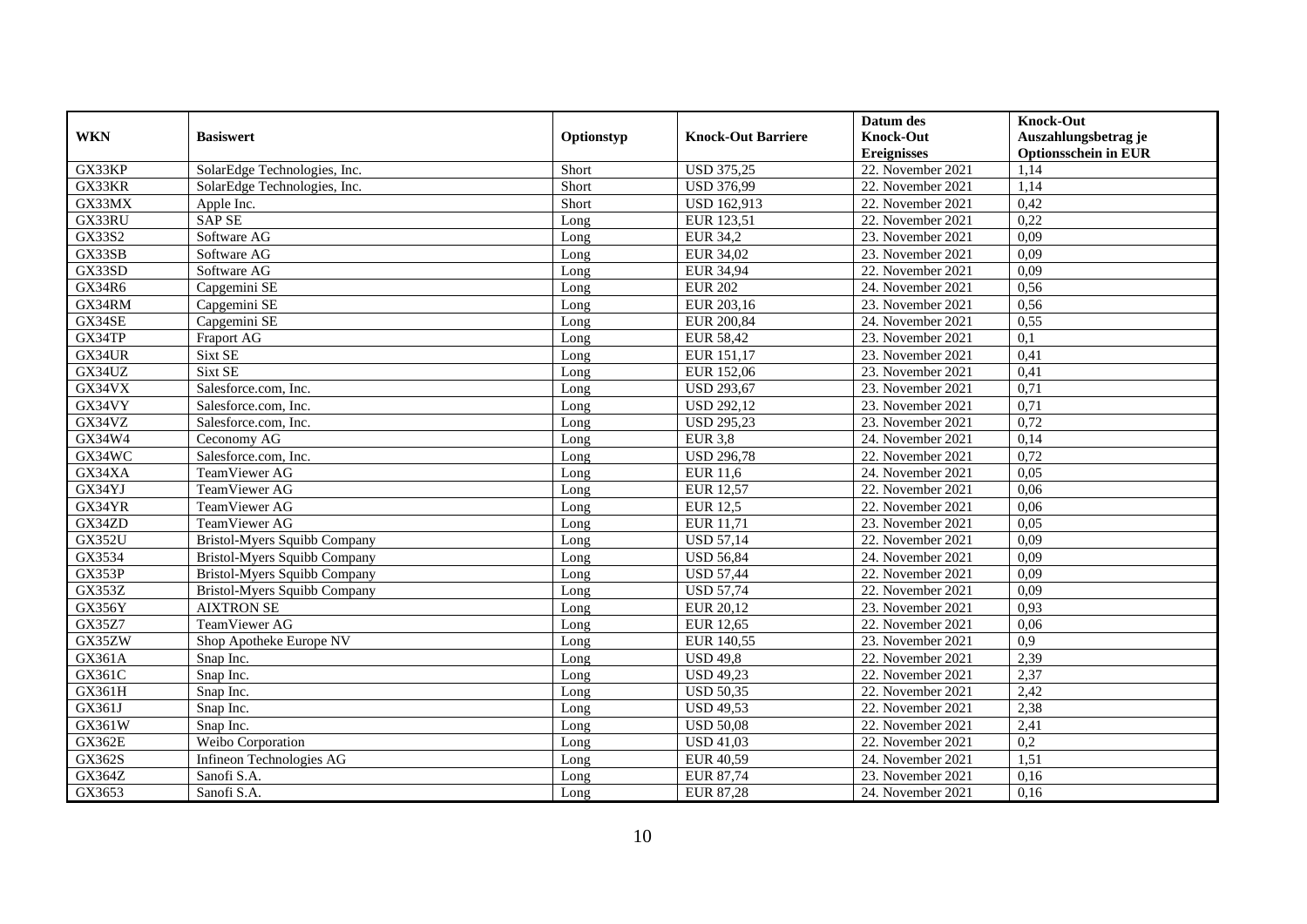|               |                                                                          |            |                           | Datum des          | <b>Knock-Out</b>            |
|---------------|--------------------------------------------------------------------------|------------|---------------------------|--------------------|-----------------------------|
| <b>WKN</b>    | <b>Basiswert</b>                                                         | Optionstyp | <b>Knock-Out Barriere</b> | <b>Knock-Out</b>   | Auszahlungsbetrag je        |
|               |                                                                          |            |                           | <b>Ereignisses</b> | <b>Optionsschein in EUR</b> |
| GX3679        | DAX <sup>®</sup> (Performance Index)                                     | Long       | EUR 15872,74              | 23. November 2021  | 1,37                        |
| <b>GX367F</b> | $DAX^{\circledR}$ (Performance Index)                                    | Long       | EUR 15864,68              | 24. November 2021  | 1,36                        |
| GX367G        | $DAX^{\circledast}$ (Performance Index)/ X-DAX <sup>®</sup>              | Long       | EUR 15913,01              | 23. November 2021  | 1,37                        |
| GX367H        | $\text{DAX}^{\circledast}$ (Performance Index)                           | Long       | EUR 15880,8               | 23. November 2021  | 1,37                        |
| GX367L        | DAX <sup>®</sup> (Performance Index)/ X-DAX <sup>®</sup>                 | Long       | EUR 15759,89              | 24. November 2021  | 1,35                        |
| GX367M        | $DAX^{\circledast}$ (Performance Index)                                  | Long       | EUR 15896,89              | 23. November 2021  | 1,37                        |
| GX367Q        | DAX <sup>®</sup> (Performance Index)/ X-DAX <sup>®</sup>                 | Long       | EUR 15872,74              | 23. November 2021  | 1,37                        |
| <b>GX367R</b> | $DAX^{\circledast}$ (Performance Index)/ X-DAX <sup>®</sup>              | Long       | EUR 15824,41              | 24. November 2021  | 1,36                        |
| GX367T        | $DAX^{\circledR}$ (Performance Index)                                    | Long       | EUR 15888,84              | 23. November 2021  | 1,37                        |
| GX367U        | DAX <sup>®</sup> (Performance Index)                                     | Long       | EUR 15824,41              | 24. November 2021  | 1,36                        |
| GX367V        | DAX <sup>®</sup> (Performance Index)                                     | Long       | EUR 15792,15              | 24. November 2021  | 1,35                        |
| GX367X        | DAX <sup>®</sup> (Performance Index)                                     | Long       | EUR 15848,57              | 24. November 2021  | 1,36                        |
| <b>GX367Y</b> | $DAX^{\circledast}$ (Performance Index)/ X-DAX <sup>®</sup>              | Long       | EUR 15776,05              | 24. November 2021  | 1,35                        |
| GX3680        | $DAX^{\circledR}$ (Performance Index)                                    | Long       | EUR 15759,89              | 24. November 2021  | 1,35                        |
| GX3682        | DAX <sup>®</sup> (Performance Index)                                     | Long       | EUR 15904,95              | 23. November 2021  | 1,37                        |
| GX3683        | DAX <sup>®</sup> (Performance Index)/ X-DAX <sup>®</sup>                 | Long       | EUR 15896,89              | 23. November 2021  | 1,37                        |
| GX3686        | $DAX^{\circledast}$ (Performance Index)/ X-DAX <sup>®</sup>              | Long       | EUR 15880,8               | 23. November 2021  | 1,37                        |
| GX3687        | DAX <sup>®</sup> (Performance Index)/ X-DAX <sup>®</sup>                 | Long       | EUR 15743,83              | 24. November 2021  | 1,35                        |
| GX3689        | $DAX^{\circledast}$ (Performance Index)/ X-DAX <sup>®</sup>              | Long       | EUR 15808,26              | 24. November 2021  | 1,35                        |
| <b>GX368B</b> | $\text{DAX}^{\circledast}$ (Performance Index)                           | Long       | EUR 15776,05              | 24. November 2021  | 1,35                        |
| <b>GX368C</b> | $DAX^{\circledast}$ (Performance Index)                                  | Long       | EUR 15808,26              | 24. November 2021  | 1,35                        |
| <b>GX368L</b> | $DAX^{\circledast}$ (Performance Index)/ X-DAX <sup>®</sup>              | Long       | EUR 15904,95              | 23. November 2021  | 1,37                        |
| <b>GX368M</b> | DAX <sup>®</sup> (Performance Index)/ X-DAX <sup>®</sup>                 | Long       | EUR 15864,68              | 24. November 2021  | 1,36                        |
| <b>GX368R</b> | DAX <sup>®</sup> (Performance Index)/ X-DAX <sup>®</sup>                 | Long       | EUR 15792,15              | 24. November 2021  | 1,35                        |
| <b>GX368S</b> | $\overline{\text{DAX}^{\otimes}}$ (Performance Index)/X-DAX <sup>®</sup> | Long       | EUR 15848,57              | 24. November 2021  | 1,36                        |
| GX368W        | $DAX^{\circledast}$ (Performance Index)/ X-DAX <sup>®</sup>              | Long       | EUR 15888,84              | 23. November 2021  | 1,37                        |
| <b>GX368X</b> | DAX <sup>®</sup> (Performance Index)                                     | Long       | EUR 15913,01              | 23. November 2021  | 1,37                        |
| GX36BN        | Carl-Zeiss Meditec AG                                                    | Long       | EUR 171,25                | 23. November 2021  | 0,63                        |
| GX36BR        | Carl-Zeiss Meditec AG                                                    | Long       | EUR 169,39                | 24. November 2021  | 0,62                        |
| GX36BT        | Carl-Zeiss Meditec AG                                                    | Long       | EUR 170,32                | 23. November 2021  | 0.63                        |
| GX36CK        | <b>Beiersdorf AG</b>                                                     | Long       | EUR 91,35                 | 23. November 2021  | 0,17                        |
| GX36CP        | Beiersdorf AG                                                            | Long       | <b>EUR 90,87</b>          | 23. November 2021  | 0,16                        |
| GX36DC        | <b>Intel Corporation</b>                                                 | Long       | <b>USD 48,66</b>          | 24. November 2021  | 0,12                        |
| GX36EL        | ASML Holding N.V.                                                        | Long       | EUR 696,38                | 24. November 2021  | 1,25                        |
| GX36EM        | <b>ASML</b> Holding N.V.                                                 | Long       | EUR 692,79                | 24. November 2021  | 1,25                        |
| GX36EP        | ASML Holding N.V.                                                        | Long       | EUR 699,96                | 24. November 2021  | 1,26                        |
| GX36F0        | <b>Intel Corporation</b>                                                 | Long       | <b>USD 48,91</b>          | 24. November 2021  | 0,12                        |
| <b>GX36F8</b> | <b>BASF SE</b>                                                           | Short      | EUR 63,39                 | 23. November 2021  | 0,12                        |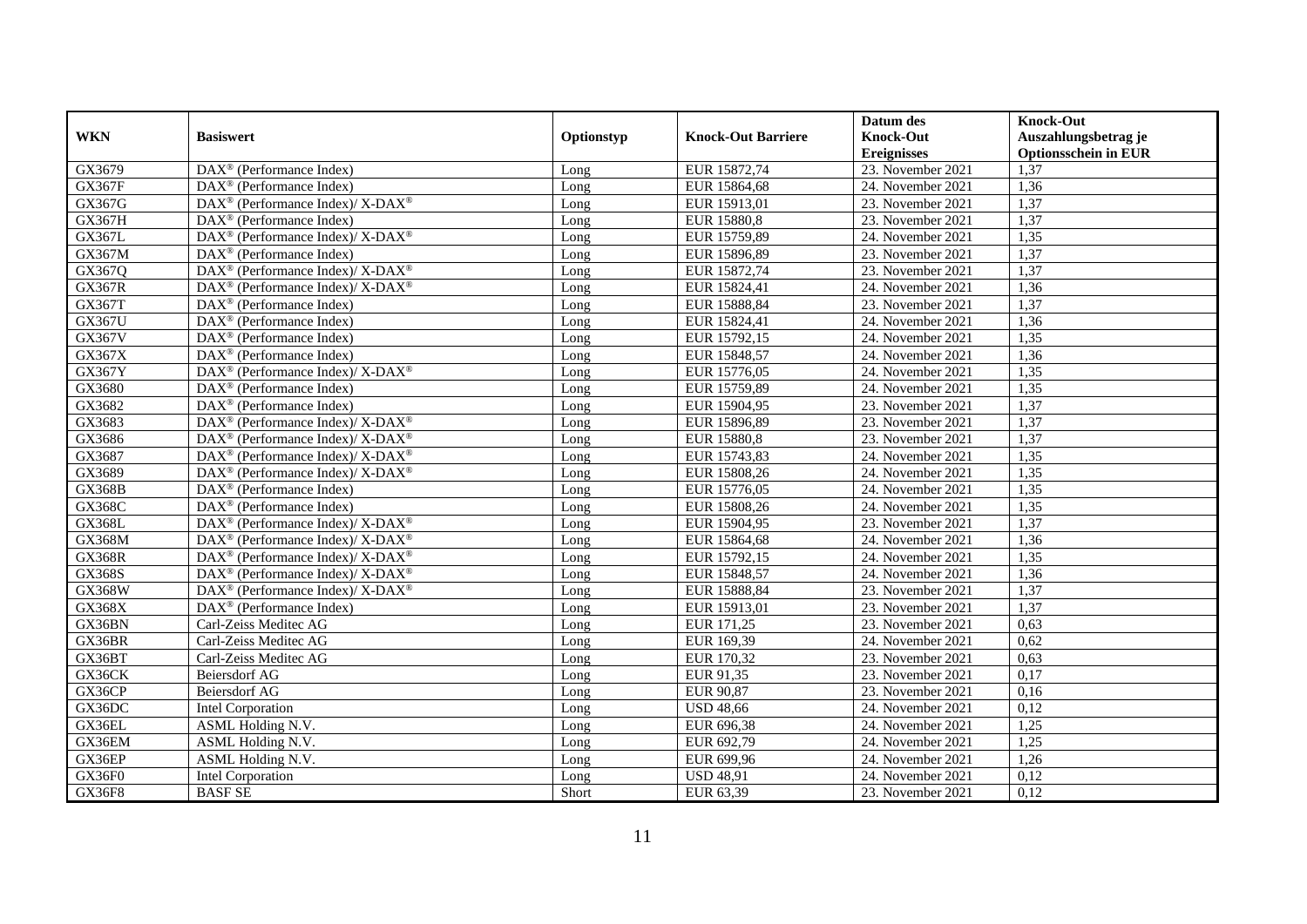|               |                                             |            |                           | Datum des          | <b>Knock-Out</b>            |
|---------------|---------------------------------------------|------------|---------------------------|--------------------|-----------------------------|
| <b>WKN</b>    | <b>Basiswert</b>                            | Optionstyp | <b>Knock-Out Barriere</b> | <b>Knock-Out</b>   | Auszahlungsbetrag je        |
|               |                                             |            |                           | <b>Ereignisses</b> | <b>Optionsschein in EUR</b> |
| GX36FD        | The Boeing Company                          | Long       | <b>USD 210,74</b>         | 22. November 2021  | 0,05                        |
| GX36FH        | The Boeing Company                          | Long       | <b>USD 208,55</b>         | 23. November 2021  | 0,05                        |
| GX36FK        | The Boeing Company                          | Long       | <b>USD 207,46</b>         | 24. November 2021  | 0,05                        |
| GX36FN        | The Boeing Company                          | Long       | <b>USD 209,64</b>         | 22. November 2021  | 0,05                        |
| GX37TM        | TecDAX <sup>®</sup> (Performance Index)     | Long       | EUR 3781,54               | 24. November 2021  | 0,69                        |
| GX37TP        | TecDAX <sup>®</sup> (Performance Index)     | Long       | EUR 3789,48               | 24. November 2021  | $\overline{0.7}$            |
| GX37TR        | TecDAX <sup>®</sup> (Performance Index)     | Long       | EUR 3813,59               | 24. November 2021  | $\overline{0,7}$            |
| GX37TS        | TecDAX <sup>®</sup> (Performance Index)     | Long       | EUR 3785,58               | 24. November 2021  | 0,69                        |
| GX37TU        | $TecDAX^{\circledR}$ (Performance Index)    | Long       | EUR 3817,53               | 24. November 2021  | 0,7                         |
| GX37TV        | TecDAX <sup>®</sup> (Performance Index)     | Long       | EUR 3805,58               | 24. November 2021  | $\overline{0,7}$            |
| GX37TW        | TecDAX <sup>®</sup> (Performance Index)     | Long       | EUR 3801,53               | 24. November 2021  | 0,7                         |
| GX37TZ        | TecDAX <sup>®</sup> (Performance Index)     | Long       | EUR 3809,57               | 24. November 2021  | $\overline{0,7}$            |
| <b>GX37U0</b> | TecDAX <sup>®</sup> (Performance Index)     | Long       | EUR 3797,52               | 24. November 2021  | 0,7                         |
| GX37U2        | $TecDAX^{\otimes}$ (Performance Index)      | Long       | EUR 3793,57               | 24. November 2021  | 0,7                         |
| GX37UC        | TecDAX <sup>®</sup> (Performance Index)     | Long       | EUR 3821,57               | 24. November 2021  | $\overline{0,7}$            |
| GX37UN        | TecDAX <sup>®</sup> (Performance Index)     | Long       | EUR 3825,6                | 24. November 2021  | $\overline{0,7}$            |
| GX383W        | Activision Blizzard, Inc.                   | Long       | <b>USD 60,12</b>          | 22. November 2021  | 0,2                         |
| GX3898        | SolarEdge Technologies, Inc.                | Long       | <b>USD 336,75</b>         | 24. November 2021  | 0.96                        |
| <b>GX389F</b> | SolarEdge Technologies, Inc.                | Long       | <b>USD 334,93</b>         | 24. November 2021  | 0,95                        |
| <b>GX389T</b> | Amgen Inc.                                  | Long       | USD 202,4239              | 22. November 2021  | 0,34                        |
| <b>GX38A8</b> | Ford Motor Company                          | Short      | <b>USD 20,5308</b>        | 22. November 2021  | 0,56                        |
| GX38CR        | Match Group, Inc.                           | Long       | <b>USD 138,82</b>         | 22. November 2021  | 0,56                        |
| GX38EB        | The Walt Disney Company                     | Long       | <b>USD 150,96</b>         | 23. November 2021  | 0,24                        |
| GX3AB1        | TeamViewer AG                               | Long       | EUR 12,181                | 22. November 2021  | 0,06                        |
| GX3ADK        | <b>Union Pacific Corporation</b>            | Short      | USD 247,5676              | 23. November 2021  | 0,4                         |
| GX3AGH        | The Home Depot, Inc.                        | Short      | <b>USD 411,957</b>        | 22. November 2021  | 0,67                        |
| GX3AKB        | 1 Feinunze Palladium, Feinheit mind. 0,9995 | Long       | <b>USD 1916,9</b>         | 23. November 2021  | 0,78                        |
| GX3AKE        | 1 Feinunze Palladium, Feinheit mind. 0,9995 | Long       | <b>USD 1889,6</b>         | 23. November 2021  | 0,77                        |
| GX3AKU        | 1 Feinunze Palladium, Feinheit mind. 0,9995 | Long       | <b>USD 1911,5</b>         | 23. November 2021  | 0,78                        |
| GX3ALY        | 1 Feinunze Palladium, Feinheit mind. 0,9995 | Long       | <b>USD 1905,9</b>         | 23. November 2021  | 0,77                        |
| GX3BZ7        | <b>AIXTRON SE</b>                           | Long       | EUR 19,5822               | 24. November 2021  | 0,9                         |
| GX3BZB        | <b>AIXTRON SE</b>                           | Long       | EUR 19,1092               | 24. November 2021  | 0,88                        |
| GX3CA8        | Vestas Wind System A/S                      | Long       | DKK 211,7                 | 24. November 2021  | 0,09                        |
| GX3CBA        | Nvidia Corporation                          | Short      | <b>USD 333,23</b>         | 22. November 2021  | 1,51                        |
| GX3CCB        | <b>BioNTech SE - ADR</b>                    | Short      | <b>USD 291,54</b>         | 22. November 2021  | 0,27                        |
| GX3CCL        | Nvidia Corporation                          | Short      | <b>USD 340,18</b>         | 22. November 2021  | 1,54                        |
| GX3CCV        | Moderna Inc                                 | Short      | <b>USD 288,26</b>         | 22. November 2021  | 2,77                        |
| GX3CD3        | Vestas Wind System A/S                      | Long       | DKK 210,56                | 24. November 2021  | 0,09                        |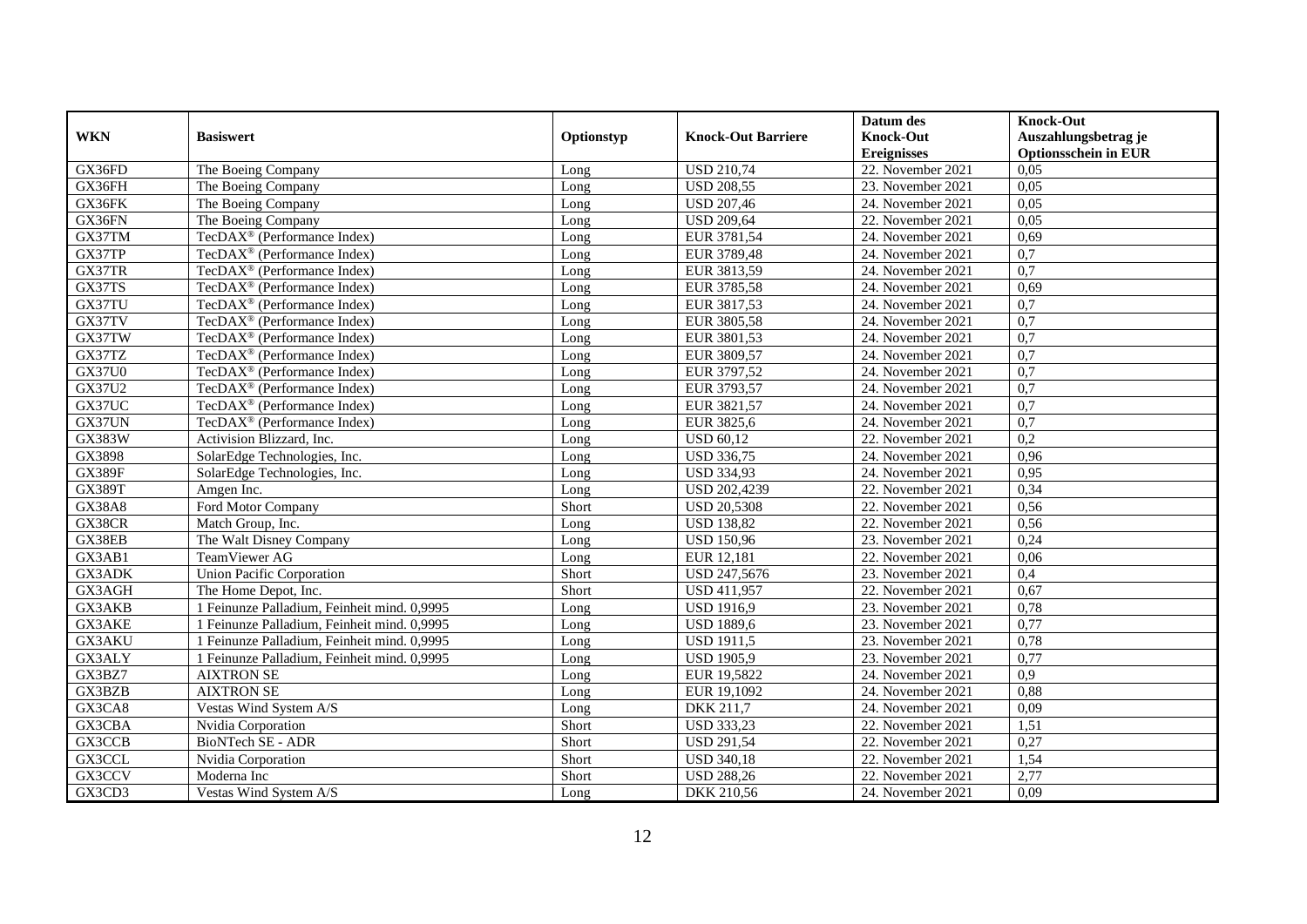|               |                                                             |            |                           | Datum des          | <b>Knock-Out</b>            |
|---------------|-------------------------------------------------------------|------------|---------------------------|--------------------|-----------------------------|
| <b>WKN</b>    | <b>Basiswert</b>                                            | Optionstyp | <b>Knock-Out Barriere</b> | <b>Knock-Out</b>   | Auszahlungsbetrag je        |
|               |                                                             |            |                           | <b>Ereignisses</b> | <b>Optionsschein in EUR</b> |
| GX3CD8        | Moderna Inc                                                 | Short      | <b>USD 284,7</b>          | 22. November 2021  | 2,73                        |
| GX3CE3        | Moderna Inc                                                 | Short      | <b>USD 286,38</b>         | 22. November 2021  | 2,75                        |
| GX3CE8        | Aurelius Equity Opportunities SE & KGaA                     | Long       | <b>EUR 27,88</b>          | 23. November 2021  | 0,07                        |
| GX3CEC        | Aurelius Equity Opportunities SE & KGaA                     | Long       | <b>EUR 28,02</b>          | 23. November 2021  | 0,07                        |
| GX3CEF        | Aurelius Equity Opportunities SE & KGaA                     | Long       | EUR 27,73                 | 23. November 2021  | 0,07                        |
| GX3CEG        | Aurelius Equity Opportunities SE & KGaA                     | Long       | <b>EUR 28,17</b>          | 23. November 2021  | 0,07                        |
| GX3CEK        | Aurelius Equity Opportunities SE & KGaA                     | Long       | EUR 27,29                 | 24. November 2021  | 0,07                        |
| GX3CEM        | Aurelius Equity Opportunities SE & KGaA                     | Long       | EUR 27,14                 | 24. November 2021  | 0,07                        |
| GX3CEQ        | Aurelius Equity Opportunities SE & KGaA                     | Long       | <b>EUR 27</b>             | 24. November 2021  | 0,07                        |
| GX3CET        | Aurelius Equity Opportunities SE & KGaA                     | Long       | <b>EUR 27,44</b>          | 23. November 2021  | 0,07                        |
| GX3CF5        | Aurelius Equity Opportunities SE & KGaA                     | Long       | <b>EUR 27,58</b>          | 23. November 2021  | 0,07                        |
| GX3CFN        | STMicroelectronics N.V.                                     | Short      | EUR 46,02                 | 22. November 2021  | 1,84                        |
| GX3CFP        | STMicroelectronics N.V.                                     | Short      | EUR 46,25                 | 22. November 2021  | 1,85                        |
| GX3CGT        | Shop Apotheke Europe NV                                     | Long       | EUR 143,5                 | 23. November 2021  | 0,69                        |
| GX3CGV        | Shop Apotheke Europe NV                                     | Long       | EUR 144,52                | 23. November 2021  | 0,93                        |
| GX3CH0        | Shop Apotheke Europe NV                                     | Long       | EUR 142,36                | 23. November 2021  | 0,91                        |
| GX3CH3        | Shop Apotheke Europe NV                                     | Long       | EUR 145,44                | 23. November 2021  | 0,93                        |
| GX3CH8        | Puma SE                                                     | Long       | EUR 107,27                | 24. November 2021  | 0,2                         |
| GX3CHG        | Puma SE                                                     | Long       | EUR 107,84                | 24. November 2021  | 0,2                         |
| GX3CJC        | Rheinmetall AG                                              | Long       | EUR 83,67                 | 24. November 2021  | 0,23                        |
| <b>GX3CJR</b> | Rheinmetall AG                                              | Long       | EUR 83,23                 | 24. November 2021  | 0,23                        |
| GX3DDL        | Airbus SE                                                   | Long       | EUR 108,43                | 23. November 2021  | 0,2                         |
| GX3DE2        | McDonald's Corporation                                      | Short      | <b>USD 255,82</b>         | 24. November 2021  | 0,43                        |
| GX3DE5        | Airbnb. Inc.                                                | Long       | <b>USD 182,92</b>         | 22. November 2021  | 1,03                        |
| GX3DED        | Airbnb, Inc.                                                | Long       | <b>USD 177,84</b>         | 22. November 2021  |                             |
| GX3DEH        | Airbnb, Inc.                                                | Long       | <b>USD 185,51</b>         | 22. November 2021  | 1,05                        |
| GX3DFP        | Airbnb, Inc.                                                | Long       | <b>USD 187,22</b>         | 22. November 2021  | 1,06                        |
| GX3DHQ        | $DAX^{\circledast}$ (Performance Index)/ X-DAX <sup>®</sup> | Long       | EUR 15934,87              | 23. November 2021  | 1,43                        |
| GX3DHR        | $DAX^{\circledast}$ (Performance Index)/ X-DAX <sup>®</sup> | Long       | EUR 15926,77              | 23. November 2021  | 1,43                        |
| GX3DHS        | $DAX^{\circledast}$ (Performance Index)/ X-DAX <sup>®</sup> | Long       | EUR 15975,43              | 23. November 2021  | 1,43                        |
| GX3DHT        | $DAX^{\circledast}$ (Performance Index)/ X-DAX <sup>®</sup> | Long       | EUR 15967,32              | 23. November 2021  | 1,43                        |
| GX3DHW        | DAX <sup>®</sup> (Performance Index)/ X-DAX <sup>®</sup>    | Long       | EUR 15959,22              | 23. November 2021  | 1,43                        |
| GX3DHX        | $DAX^{\circledast}$ (Performance Index)/ X-DAX <sup>®</sup> | Long       | EUR 15983,52              | 23. November 2021  | 1,43                        |
| GX3DJ7        | $\text{DAX}^{\circledast}$ (Performance Index)              | Long       | EUR 15951,1               | 23. November 2021  | 1,43                        |
| GX3DJ9        | DAX <sup>®</sup> (Performance Index)                        | Long       | EUR 15967,32              | 23. November 2021  | 1,43                        |
| GX3DJB        | $DAX^{\circledR}$ (Performance Index)                       | Long       | EUR 15959,22              | 23. November 2021  | 1,43                        |
| GX3DJC        | $DAX^{\circledast}$ (Performance Index)                     | Long       | EUR 15943,01              | 23. November 2021  | 1,43                        |
| <b>GX3DJE</b> | DAX <sup>®</sup> (Performance Index)                        | Long       | EUR 15983,52              | 23. November 2021  | 1,43                        |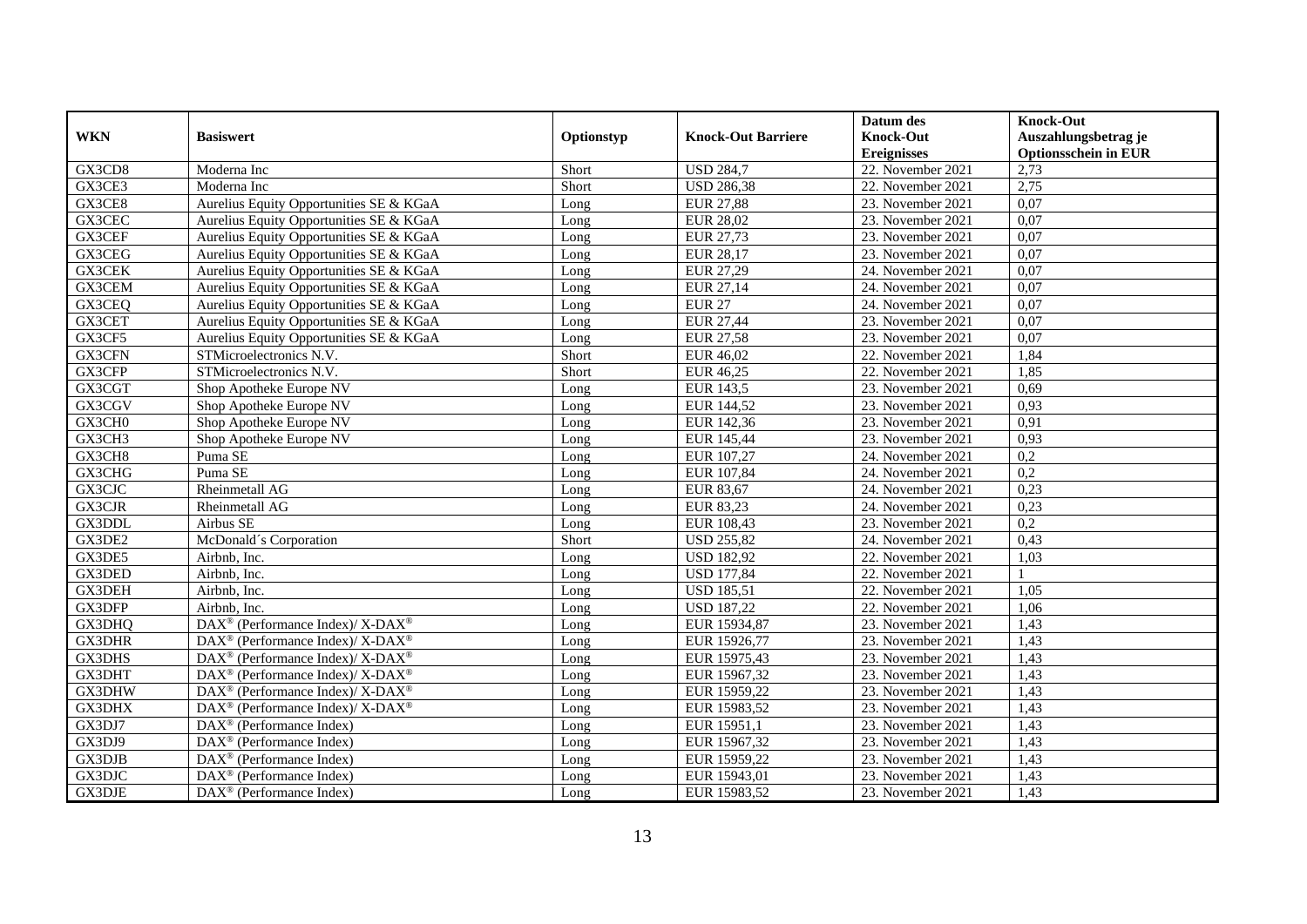|               |                                                          |            |                           | Datum des          | <b>Knock-Out</b>            |
|---------------|----------------------------------------------------------|------------|---------------------------|--------------------|-----------------------------|
| <b>WKN</b>    | <b>Basiswert</b>                                         | Optionstyp | <b>Knock-Out Barriere</b> | <b>Knock-Out</b>   | Auszahlungsbetrag je        |
|               |                                                          |            |                           | <b>Ereignisses</b> | <b>Optionsschein in EUR</b> |
| GX3DJF        | DAX <sup>®</sup> (Performance Index)/ X-DAX <sup>®</sup> | Long       | EUR 15951,1               | 23. November 2021  | 1,43                        |
| GX3DJH        | $DAX^{\circledR}$ (Performance Index)                    | Long       | EUR 15975,43              | 23. November 2021  | 1,43                        |
| GX3DKA        | DAX <sup>®</sup> (Performance Index)/ X-DAX <sup>®</sup> | Long       | EUR 15943,01              | 23. November 2021  | 1,43                        |
| GX3DY7        | Tesla Inc                                                | Short      | <b>USD 1181,09</b>        | 22. November 2021  | 0,53                        |
| GX3DZL        | Tesla Inc                                                | Short      | <b>USD 1186,49</b>        | 22. November 2021  | 0,53                        |
| GX3E01        | Tesla Inc                                                | Short      | <b>USD 1192,04</b>        | 22. November 2021  | 0,53                        |
| GX3E0T        | Tesla Inc                                                | Short      | <b>USD 1198,19</b>        | 22. November 2021  | 0,53                        |
| GX3E2J        | Sartorius AG                                             | Short      | EUR 583,59                | 22. November 2021  | 1,72                        |
| GX3E3A        | ProSiebenSat.1 Media SE                                  | Long       | EUR 14,19                 | 24. November 2021  | 0,39                        |
| GX3E3E        | ProSiebenSat.1 Media SE                                  | Long       | EUR 14,11                 | 24. November 2021  | 0,38                        |
| GX3E3W        | ProSiebenSat.1 Media SE                                  | Long       | EUR 14,42                 | 22. November 2021  | 0,4                         |
| GX3E3Z        | ProSiebenSat.1 Media SE                                  | Long       | <b>EUR 14,34</b>          | 22. November 2021  | 0,4                         |
| GX3E4H        | Pinterest, Inc.                                          | Long       | <b>USD 44,28</b>          | 22. November 2021  | 0,13                        |
| GX3E4M        | Pinterest, Inc.                                          | Long       | <b>USD 43,69</b>          | 22. November 2021  | 0,13                        |
| GX3E4P        | Pinterest, Inc.                                          | Long       | <b>USD 43,98</b>          | 22. November 2021  | 0,13                        |
| <b>GX3E54</b> | ProSiebenSat.1 Media SE                                  | Long       | EUR 14,26                 | 23. November 2021  | 0,39                        |
| GX3E6G        | Peloton Interactive Inc.                                 | Long       | <b>USD 45,54</b>          | 22. November 2021  | 0,36                        |
| GX3E6X        | Deutsche Post AG                                         | Short      | <b>EUR 57,68</b>          | 22. November 2021  | 0,11                        |
| GX3E8D        | Tesla Inc                                                | Short      | <b>USD 1175,69</b>        | 22. November 2021  | 0,52                        |
| GX3F41        | Twilio Inc.                                              | Long       | <b>USD 283,08</b>         | 22. November 2021  | 0,82                        |
| GX3F63        | Commerzbank AG                                           | Long       | <b>EUR 6,55</b>           | 23. November 2021  | 0,24                        |
| GX3F65        | Commerzbank AG                                           | Long       | <b>EUR 6,58</b>           | 23. November 2021  | 0,24                        |
| GX3F75        | <b>Morgan Stanley</b>                                    | Short      | <b>USD 101,61</b>         | 23. November 2021  | 0,17                        |
| GX3F7K        | Applied Materials, Inc.                                  | Long       | <b>USD 148,92</b>         | 22. November 2021  | 0,49                        |
| GX3F7L        | Applied Materials, Inc.                                  | Long       | <b>USD 147,78</b>         | 22. November 2021  | 0,49                        |
| GX3F7Q        | Applied Materials, Inc.                                  | Long       | <b>USD 146,64</b>         | 23. November 2021  | 0,49                        |
| <b>GX3F82</b> | Applied Materials, Inc.                                  | Long       | <b>USD 145,51</b>         | 23. November 2021  | 0,48                        |
| <b>GX3F87</b> | Autodesk. Inc.                                           | Long       | <b>USD 308,15</b>         | 23. November 2021  | 1,02                        |
| GX3F8B        | Autodesk, Inc.                                           | Long       | <b>USD 306,43</b>         | 23. November 2021  | 1,02                        |
| GX3F8S        | NIKE, Inc.                                               | Short      | <b>USD 177,32</b>         | 22. November 2021  | 0,3                         |
| GX3F92        | Autodesk, Inc.                                           | Long       | <b>USD 316,69</b>         | 22. November 2021  | 1,05                        |
| GX3F94        | Autodesk, Inc.                                           | Long       | <b>USD 313,27</b>         | 22. November 2021  | 1,04                        |
| GX3F96        | Autodesk, Inc.                                           | Long       | <b>USD 318,4</b>          | 22. November 2021  | 1,05                        |
| GX3F98        | Autodesk, Inc.                                           | Long       | <b>USD 309,87</b>         | 23. November 2021  | 1,03                        |
| GX3F9T        | Autodesk, Inc.                                           | Long       | <b>USD 311,57</b>         | 22. November 2021  | 1,03                        |
| GX3F9U        | Autodesk, Inc.                                           | Long       | <b>USD 314,98</b>         | 22. November 2021  | 1,04                        |
| GX3FHL        | Vestas Wind System A/S                                   | Long       | DKK 213,41                | 23. November 2021  | 0,09                        |
| GX3FHM        | Vestas Wind System A/S                                   | Long       | DKK 214,59                | 22. November 2021  | 0,09                        |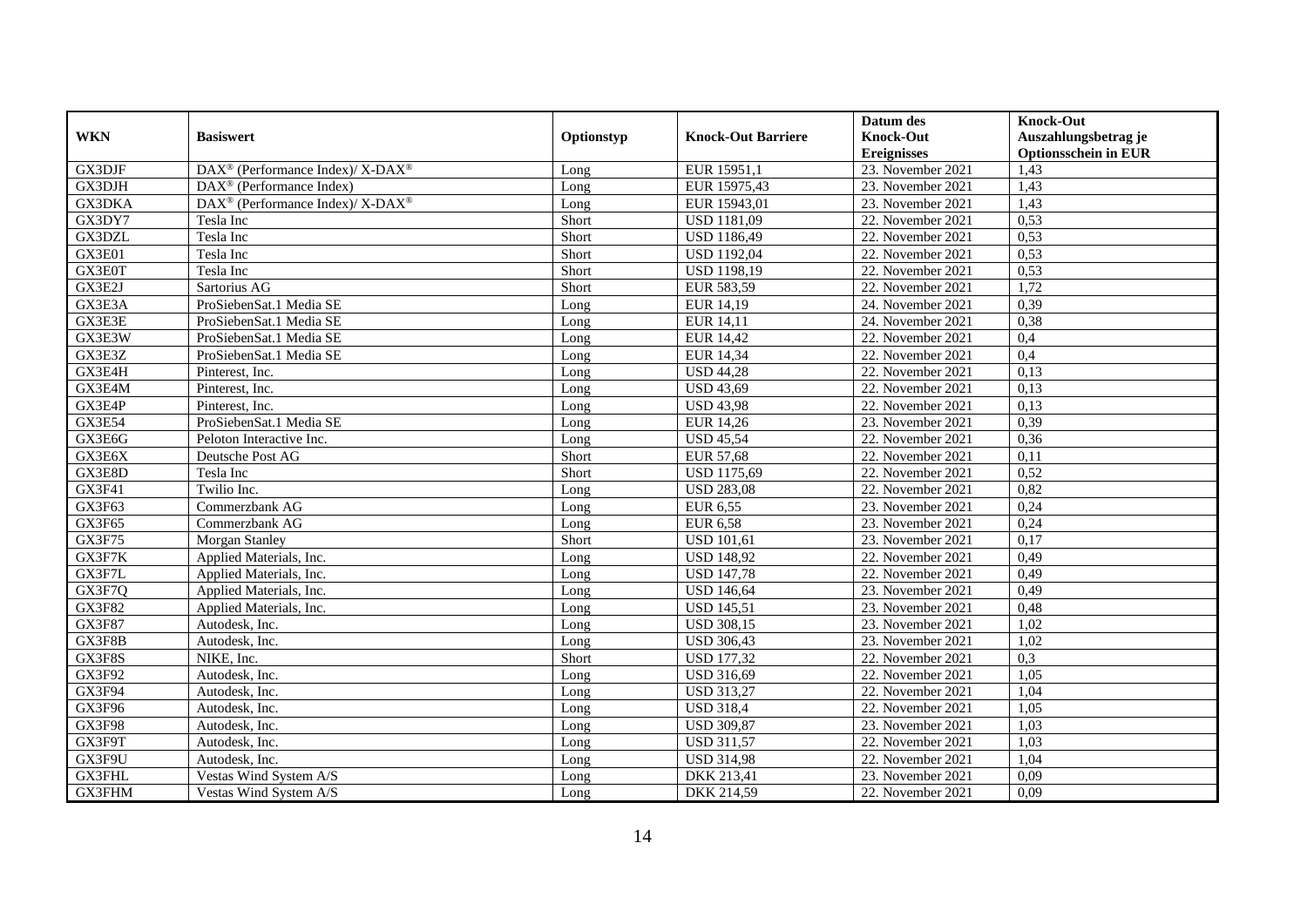|               |                                 |            |                           | Datum des          | <b>Knock-Out</b>            |
|---------------|---------------------------------|------------|---------------------------|--------------------|-----------------------------|
| <b>WKN</b>    | <b>Basiswert</b>                | Optionstyp | <b>Knock-Out Barriere</b> | <b>Knock-Out</b>   | Auszahlungsbetrag je        |
|               |                                 |            |                           | <b>Ereignisses</b> | <b>Optionsschein in EUR</b> |
| GX3FHP        | Vestas Wind System A/S          | Long       | DKK 215,78                | 22. November 2021  | 0,1                         |
| <b>GX3FHR</b> | Vestas Wind System A/S          | Long       | DKK 218,14                | 22. November 2021  | $\overline{0,1}$            |
| GX3FHY        | Vestas Wind System A/S          | Long       | DKK 216,95                | 22. November 2021  | 0,1                         |
| GX3FJ5        | Vestas Wind System A/S          | Long       | DKK 219,32                | 22. November 2021  | 0,1                         |
| GX3FJG        | Drägerwerk AG                   | Long       | EUR 64,51                 | 24. November 2021  | 0,27                        |
| GX3FJJ        | Drägerwerk AG                   | Long       | EUR 57,52                 | 24. November 2021  | 0,24                        |
| <b>GX3FJK</b> | Drägerwerk AG                   | Long       | EUR 61,63                 | 24. November 2021  | 0,26                        |
| GX3FJM        | Drägerwerk AG                   | Long       | EUR 62,95                 | 24. November 2021  | 0,26                        |
| GX3FJP        | Drägerwerk AG                   | Long       | EUR 62,36                 | 24. November 2021  | 0,26                        |
| GX3FJX        | Drägerwerk AG                   | Long       | EUR 67,6                  | 23. November 2021  | 0,28                        |
| GX3FJZ        | Drägerwerk AG                   | Long       | EUR 66,57                 | 24. November 2021  | 0,28                        |
| GX3FK0        | Drägerwerk AG                   | Long       | EUR 65,02                 | 24. November 2021  | 0,27                        |
| GX3FK1        | Drägerwerk AG                   | Long       | EUR 66,06                 | 24. November 2021  | 0,28                        |
| GX3FK3        | Drägerwerk AG                   | Long       | EUR 63,48                 | 24. November 2021  | 0,26                        |
| <b>GX3FKJ</b> | Drägerwerk AG                   | Long       | EUR 68,11                 | 23. November 2021  | 0,28                        |
| GX3FL2        | Siemens Energy AG               | Long       | EUR 23,26                 | 23. November 2021  | 0,09                        |
| GX3FLE        | Siemens Energy AG               | Long       | EUR 23,39                 | 23. November 2021  | 0,09                        |
| GX3FLH        | Krones AG                       | Long       | EUR 92,26                 | 23. November 2021  | 0,33                        |
| <b>GX3FME</b> | Siemens Energy AG               | Long       | EUR 23,14                 | 23. November 2021  | 0,09                        |
| GX3FMP        | Kion Group AG                   | Long       | EUR 95,81                 | 24. November 2021  | 0,36                        |
| GX3JFP        | Henkel AG & Co KGaA             | Long       | EUR 73,31                 | 24. November 2021  | 0,14                        |
| <b>GX3JNE</b> | CME Group Inc.                  | Short      | <b>USD 229,72</b>         | 24. November 2021  | 0,39                        |
| GX3JNJ        | Tesla Inc                       | Short      | <b>USD 1155,88</b>        | 22. November 2021  | 0,52                        |
| GX3JNT        | Tesla Inc                       | Short      | <b>USD 1144,13</b>        | 22. November 2021  | 0,51                        |
| GX3JPD        | PayPal Holdings, Inc.           | Long       | <b>USD 188,15</b>         | 22. November 2021  | 0,47                        |
| GX3JPG        | PayPal Holdings, Inc.           | Long       | <b>USD 185,15</b>         | 22. November 2021  | 0,46                        |
| GX3JPM        | PayPal Holdings, Inc.           | Long       | <b>USD 186,74</b>         | 22. November 2021  | 0,47                        |
| GX3JPU        | PayPal Holdings, Inc.           | Long       | <b>USD 192,65</b>         | 22. November 2021  | 0,48                        |
| GX3JPW        | PayPal Holdings, Inc.           | Long       | <b>USD 191,6</b>          | 22. November 2021  | 0,48                        |
| GX3JQ3        | MorphoSys AG                    | Long       | EUR 35,07                 | 22. November 2021  | 0,13                        |
| GX3JQA        | MorphoSys AG                    | Long       | EUR 35,76                 | 22. November 2021  | 0,13                        |
| GX3JSW        | Siemens Energy AG               | Long       | <b>EUR 23,58</b>          | 23. November 2021  | 0,09                        |
| GX3JTA        | Siemens Energy AG               | Long       | EUR 23,73                 | 22. November 2021  | 0,09                        |
| GX3JTB        | Siemens Energy AG               | Long       | <b>EUR 23,86</b>          | 22. November 2021  | 0,09                        |
| GX3JTW        | <b>Barrick Gold Corporation</b> | Long       | <b>USD 19,53</b>          | 22. November 2021  | 0,49                        |
| GX3JTY        | <b>Barrick Gold Corporation</b> | Long       | <b>USD 19,85</b>          | 22. November 2021  | 0,5                         |
| GX3JTZ        | <b>Barrick Gold Corporation</b> | Long       | <b>USD 19,64</b>          | 22. November 2021  | 0,5                         |
| GX3JU0        | <b>Barrick Gold Corporation</b> | Long       | <b>USD 19,74</b>          | 22. November 2021  | 0,49                        |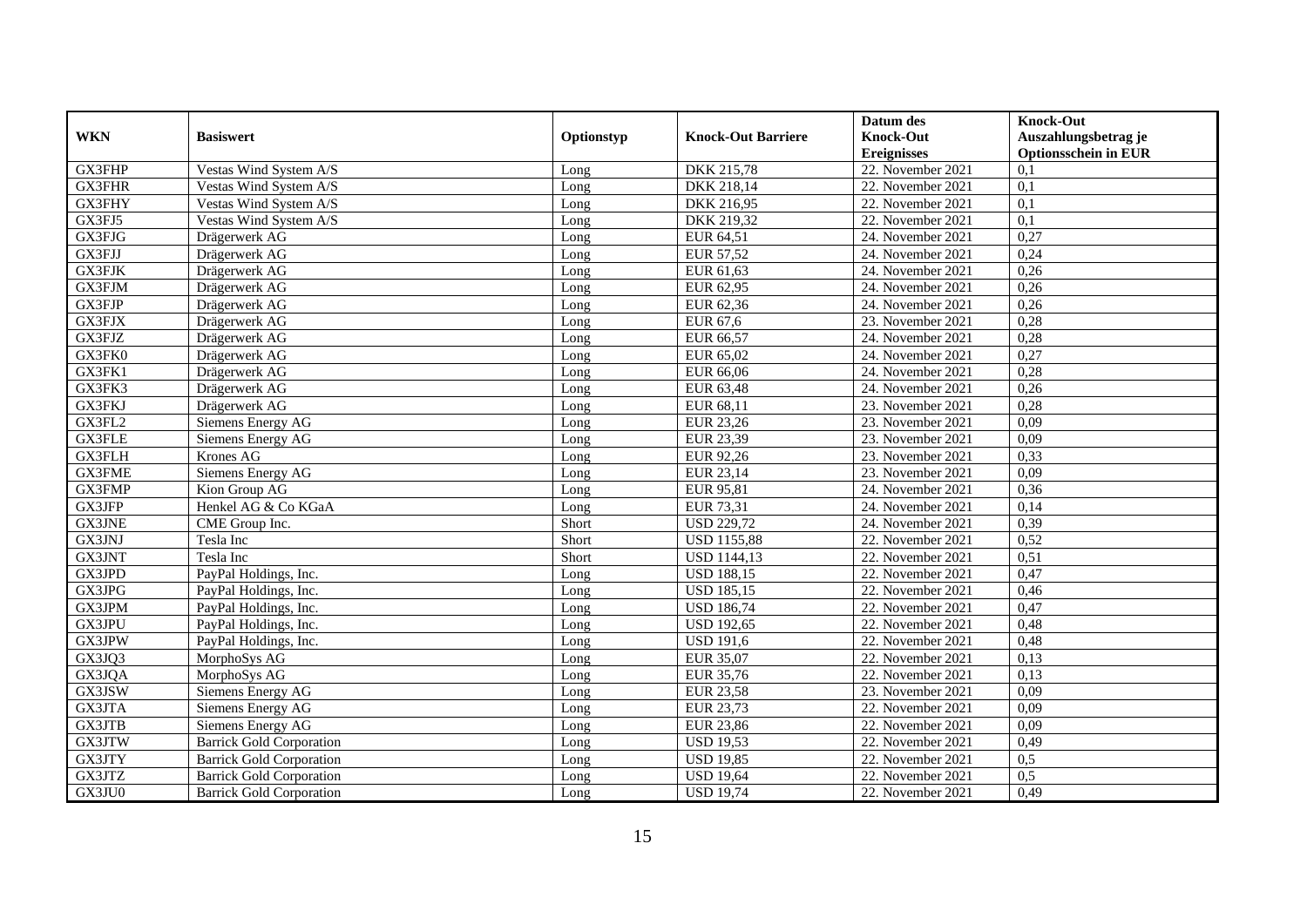|               |                                                              |            |                           | Datum des          | <b>Knock-Out</b>            |
|---------------|--------------------------------------------------------------|------------|---------------------------|--------------------|-----------------------------|
| <b>WKN</b>    | <b>Basiswert</b>                                             | Optionstyp | <b>Knock-Out Barriere</b> | <b>Knock-Out</b>   | Auszahlungsbetrag je        |
|               |                                                              |            |                           | <b>Ereignisses</b> | <b>Optionsschein in EUR</b> |
| GX3JU6        | <b>Barrick Gold Corporation</b>                              | Long       | <b>USD 19,43</b>          | 23. November 2021  | 0,49                        |
| GX3JU8        | <b>Barrick Gold Corporation</b>                              | Long       | <b>USD 19,95</b>          | 22. November 2021  | 0,5                         |
| <b>GX3JUE</b> | <b>Barrick Gold Corporation</b>                              | Long       | <b>USD 20,06</b>          | 22. November 2021  | 0,51                        |
| GX3JYH        | $\text{DAX}^{\circledast}$ (Performance Index)               | Long       | EUR 15999,71              | 23. November 2021  | 1,07                        |
| GX3JYL        | DAX <sup>®</sup> (Performance Index)                         | Long       | EUR 16007,82              | 23. November 2021  | 1,47                        |
| GX3JYR        | $DAX^{\circledast}$ (Performance Index)                      | Long       | EUR 15756,5               | 24. November 2021  | 1,43                        |
| GX3JZ2        | $\text{DAX}^{\circledR}$ (Performance Index)                 | Long       | EUR 15934,86              | 23. November 2021  | 1,46                        |
| GX3LHQ        | $\text{DAX}^{\textcircled{}}$ (Performance Index)            | Long       | EUR 16025,06              | 23. November 2021  | 1,5                         |
| GX3LHY        | $DAX^{\circledast}$ (Performance Index)/ X-DAX <sup>®</sup>  | Long       | EUR 16025,06              | 23. November 2021  | 1,5                         |
| GX3LJ2        | DAX <sup>®</sup> (Performance Index)                         | Long       | EUR 16016,96              | 23. November 2021  | 1,5                         |
| GX3LJ7        | $DAX^{\circledast}$ (Performance Index)/ X-DAX <sup>®</sup>  | Long       | EUR 16000,72              | 23. November 2021  | 1,5                         |
| GX3LJ8        | DAX <sup>®</sup> (Performance Index)/ X-DAX <sup>®</sup>     | Long       | EUR 16016,96              | 23. November 2021  | 1,5                         |
| <b>GX3LJB</b> | $DAX^{\circledast}$ (Performance Index)/ X-DAX <sup>®</sup>  | Long       | EUR 16041,32              | 23. November 2021  | 1,5                         |
| GX3LJC        | $DAX^{\circledcirc}$ (Performance Index)/ X-DAX <sup>®</sup> | Long       | EUR 16033,19              | 23. November 2021  | 1,5                         |
| GX3LJQ        | DAX <sup>®</sup> (Performance Index)                         | Long       | EUR 16041,32              | 23. November 2021  | 1,5                         |
| GX3LJU        | DAX <sup>®</sup> (Performance Index)                         | Long       | EUR 16033,19              | 23. November 2021  | 1,5                         |
| GX3LJV        | DAX <sup>®</sup> (Performance Index)/ X-DAX <sup>®</sup>     | Long       | EUR 16008,84              | 23. November 2021  | 1,5                         |
| <b>GX3LMZ</b> | <b>Costco Wholesale Corporation</b>                          | Short      | <b>USD 544,15</b>         | 22. November 2021  | 0,95                        |
| GX3LP1        | <b>Bumble Inc</b>                                            | Long       | <b>USD 36,06</b>          | 22. November 2021  | 0,23                        |
| GX3LP2        | <b>Costco Wholesale Corporation</b>                          | Short      | <b>USD 539,64</b>         | 22. November 2021  | 0,94                        |
| GX3LP3        | MorphoSys AG                                                 | Long       | <b>EUR 34,7</b>           | 22. November 2021  | 0,13                        |
| GX3LPH        | MorphoSys AG                                                 | Long       | EUR 34,23                 | 23. November 2021  | 0,13                        |
| <b>GX3LPX</b> | Beyond Meat, Inc.                                            | Long       | <b>USD 76,3</b>           | 22. November 2021  | 0,55                        |
| GX3LQM        | <b>Costco Wholesale Corporation</b>                          | Short      | <b>USD 548,62</b>         | 24. November 2021  | 0,95                        |
| GX3LQQ        | <b>Bumble Inc</b>                                            | Long       | <b>USD 34,54</b>          | 22. November 2021  | 0,23                        |
| GX3LSU        | SolarEdge Technologies, Inc.                                 | Short      | <b>USD 383,86</b>         | 22. November 2021  | 1,21                        |
| GX3LSW        | Plug Power Inc                                               | Short      | <b>USD 45,6</b>           | 22. November 2021  | 4,44                        |
| GX3LU1        | Eckert & Ziegler Strahlen- und Medizintechnik AG             | Long       | EUR 106,18                | 22. November 2021  | 0,4                         |
| GX3LV3        | Vestas Wind System A/S                                       | Long       | DKK 222,73                | 22. November 2021  | 0,1                         |
| GX3LVA        | Vestas Wind System A/S                                       | Long       | DKK 221,53                | 22. November 2021  | 0,1                         |
| GX3LXB        | Infineon Technologies AG                                     | Long       | EUR 40,95                 | 24. November 2021  | 1,54                        |
| <b>GX3LXE</b> | Infineon Technologies AG                                     | Long       | EUR 41,17                 | 24. November 2021  | 1,55                        |
| <b>GX3LXH</b> | Peloton Interactive Inc.                                     | Long       | <b>USD 44,51</b>          | 22. November 2021  | 0,36                        |
| <b>GX3LXL</b> | Infineon Technologies AG                                     | Long       | EUR 41,61                 | 23. November 2021  | 1,57                        |
| <b>GX3LXS</b> | Infineon Technologies AG                                     | Long       | EUR 41,39                 | 23. November 2021  | 1,56                        |
| GX3M3M        | Pan American Silver Corp                                     | Long       | <b>USD 25,4142</b>        | 22. November 2021  | 0,08                        |
| GX3M3U        | Pan American Silver Corp                                     | Long       | <b>USD 26,4703</b>        | 22. November 2021  | 0,08                        |
| GX3M41        | Pan American Silver Corp                                     | Long       | <b>USD 25,1967</b>        | 22. November 2021  | 0,07                        |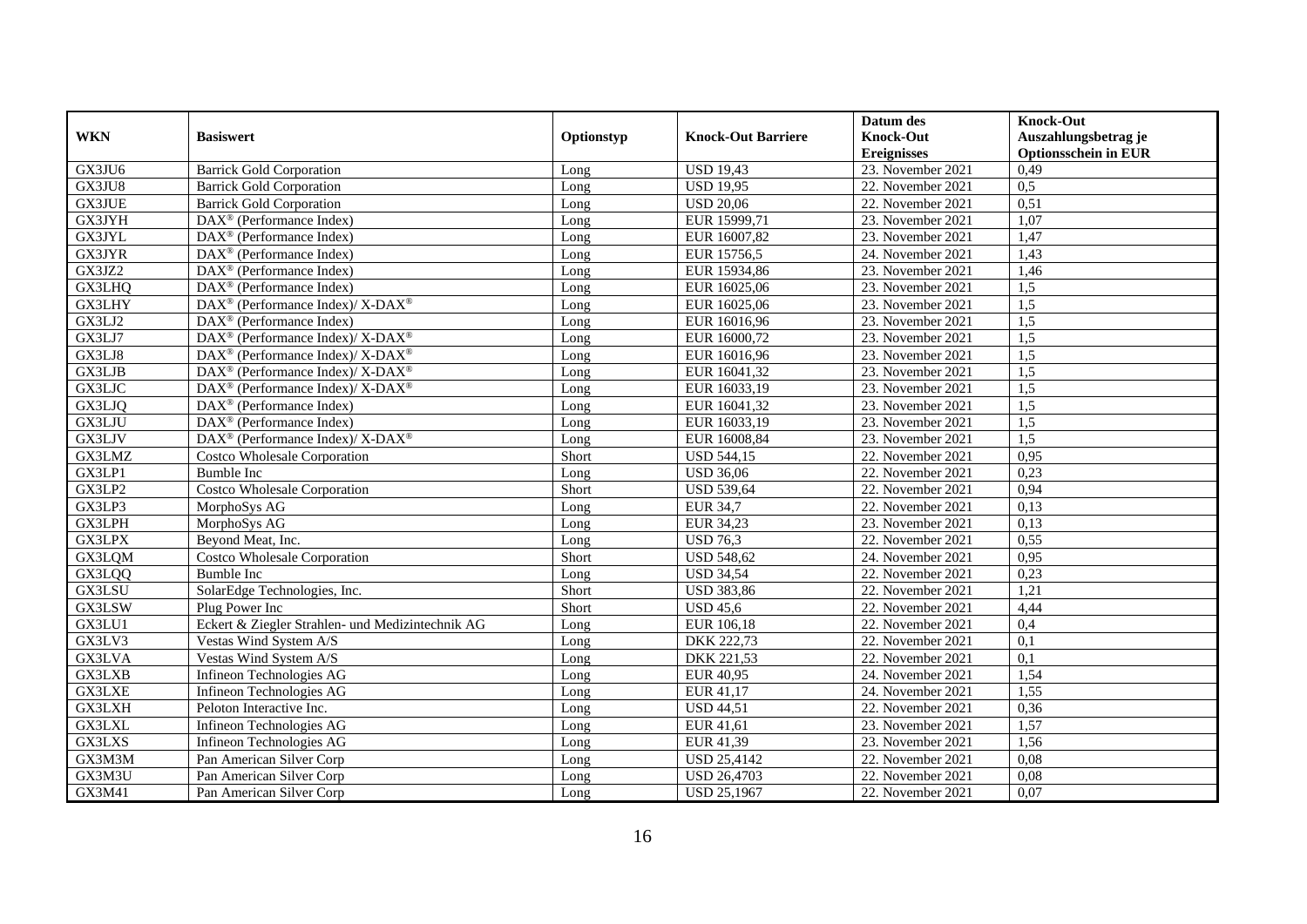|               |                                                             |            |                           | Datum des          | <b>Knock-Out</b>            |
|---------------|-------------------------------------------------------------|------------|---------------------------|--------------------|-----------------------------|
| <b>WKN</b>    | <b>Basiswert</b>                                            | Optionstyp | <b>Knock-Out Barriere</b> | <b>Knock-Out</b>   | Auszahlungsbetrag je        |
|               |                                                             |            |                           | <b>Ereignisses</b> | <b>Optionsschein in EUR</b> |
| GX3M4S        | Pan American Silver Corp                                    | Long       | <b>USD 26,2632</b>        | 22. November 2021  | 0,08                        |
| GX3M4W        | Pan American Silver Corp                                    | Long       | <b>USD 26,0458</b>        | 22. November 2021  | 0,08                        |
| GX3M56        | Pan American Silver Corp                                    | Long       | <b>USD 24,969</b>         | 22. November 2021  | 0,07                        |
| GX3M5V        | Pan American Silver Corp                                    | Long       | <b>USD 25,6213</b>        | 22. November 2021  | 0,08                        |
| GX3M5W        | Pan American Silver Corp                                    | Long       | <b>USD 26,6774</b>        | 22. November 2021  | 0,08                        |
| GX3M5Z        | Pan American Silver Corp                                    | Long       | <b>USD 25,8387</b>        | 22. November 2021  | 0,08                        |
| GX3M6N        | Occidental Petroleum Corporation                            | Short      | <b>USD 32,39</b>          | 24. November 2021  | 0,09                        |
| GX3NVS        | $DAX^{\circledast}$ (Performance Index)/ X-DAX <sup>®</sup> | Long       | EUR 16080,97              | 22. November 2021  | 1,54                        |
| GX3NVX        | $DAX^{\circledast}$ (Performance Index)                     | Long       | EUR 16089,13              | 23. November 2021  | 1,53                        |
| GX3NW0        | $DAX^{\circledast}$ (Performance Index)                     | Long       | EUR 16064,69              | 23. November 2021  | 1,53                        |
| GX3NW4        | $\overline{\text{DAX}^{\otimes}}$ (Performance Index)       | Long       | EUR 16080,97              | 23. November 2021  | 1,53                        |
| GX3NW6        | DAX <sup>®</sup> (Performance Index)                        | Long       | EUR 16072,82              | 23. November 2021  | 1,53                        |
| GX3NW7        | DAX <sup>®</sup> (Performance Index)/ X-DAX <sup>®</sup>    | Long       | EUR 16064,69              | 22. November 2021  | 1,54                        |
| GX3NW9        | $DAX^{\circledR}$ (Performance Index)                       | Long       | EUR 16056,56              | 23. November 2021  | 0,56                        |
| GX3NWQ        | DAX <sup>®</sup> (Performance Index)/ X-DAX <sup>®</sup>    | Long       | EUR 16056,56              | 23. November 2021  | 1,53                        |
| GX3NWW        | DAX <sup>®</sup> (Performance Index)/ X-DAX <sup>®</sup>    | Long       | EUR 16072,82              | 22. November 2021  | 1,54                        |
| GX3NWZ        | DAX <sup>®</sup> (Performance Index)/ X-DAX <sup>®</sup>    | Long       | EUR 16089,13              | 22. November 2021  | 1,54                        |
| GX3P09        | Koninklijke Philips N.V.                                    | Long       | EUR 33.77                 | 23. November 2021  | 0,07                        |
| GX3P0E        | Netflix, Inc.                                               | Long       | <b>USD 653,35</b>         | 23. November 2021  | 0,22                        |
| GX3P0F        | Netflix, Inc.                                               | Long       | <b>USD 649,82</b>         | 23. November 2021  | 0,22                        |
| GX3P0K        | Netflix, Inc.                                               | Long       | <b>USD 660,4</b>          | 22. November 2021  | 0,22                        |
| GX3P0Y        | Netflix, Inc.                                               | Long       | <b>USD 667,44</b>         | 22. November 2021  | 0,22                        |
| GX3P19        | Netflix, Inc.                                               | Long       | <b>USD 646,29</b>         | 23. November 2021  | 0,22                        |
| GX3P1J        | Koninklijke Philips N.V.                                    | Long       | EUR 34,34                 | 23. November 2021  | 0,07                        |
| GX3P1R        | Koninklijke Philips N.V.                                    | Long       | <b>EUR 33,96</b>          | 23. November 2021  | 0,07                        |
| GX3P21        | Netflix, Inc.                                               | Long       | <b>USD 663,93</b>         | 22. November 2021  | 0,22                        |
| GX3P2A        | Netflix, Inc.                                               | Long       | <b>USD 656,88</b>         | 22. November 2021  | 0,22                        |
| GX3P2P        | Netflix, Inc.                                               | Long       | <b>USD 670,97</b>         | 22. November 2021  | 0,23                        |
| GX3P2U        | L'Oréal S.A.                                                | Long       | EUR 408,46                | 24. November 2021  | 0,78                        |
| GX3P2V        | L'Oréal S.A.                                                | Long       | EUR 410,62                | 23. November 2021  | 0,79                        |
| GX3P2Z        | L'Oréal S.A.                                                | Long       | EUR 404,14                | 24. November 2021  | 0,77                        |
| GX3P33        | L'Oréal S.A.                                                | Long       | EUR 419,25                | 22. November 2021  | 0,81                        |
| GX3P34        | L'Oréal S.A.                                                | Long       | EUR 406,3                 | 24. November 2021  | 0,77                        |
| <b>GX3P37</b> | L'Oréal S.A.                                                | Long       | EUR 417,1                 | 23. November 2021  | 0,8                         |
| GX3P39        | L'Oréal S.A.                                                | Long       | EUR 414,94                | 23. November 2021  | 0,79                        |
| GX3P3F        | PowerCell Sweden AB                                         | Long       | <b>SEK 223,78</b>         | 23. November 2021  | 0,09                        |
| GX3P3H        | PowerCell Sweden AB                                         | Long       | SEK 222,56                | 23. November 2021  | 0,09                        |
| GX3P3J        | PowerCell Sweden AB                                         | Long       | SEK 218,92                | 24. November 2021  | 0,09                        |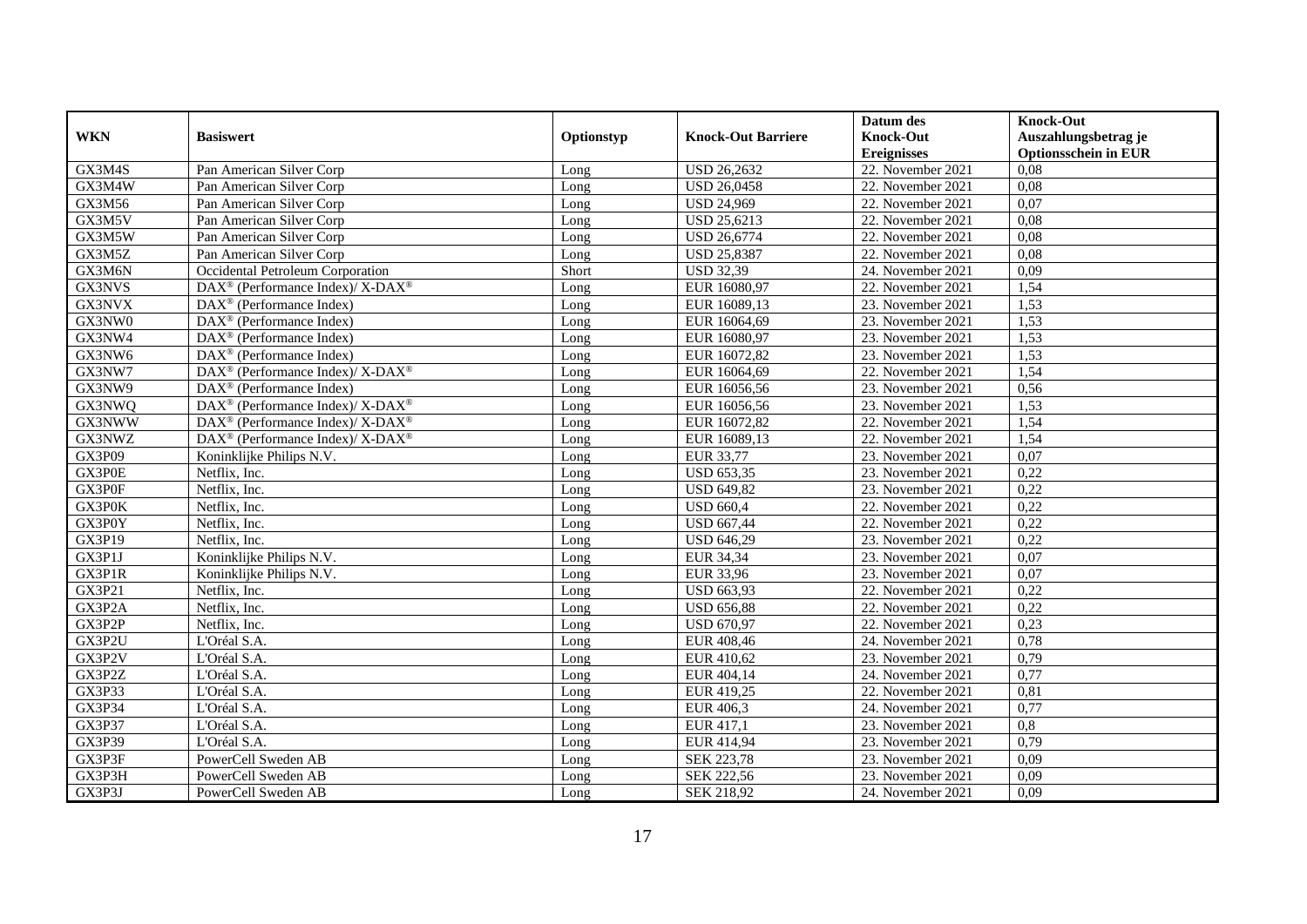|               |                      |            |                           | Datum des          | <b>Knock-Out</b>            |
|---------------|----------------------|------------|---------------------------|--------------------|-----------------------------|
| <b>WKN</b>    | <b>Basiswert</b>     | Optionstyp | <b>Knock-Out Barriere</b> | <b>Knock-Out</b>   | Auszahlungsbetrag je        |
|               |                      |            |                           | <b>Ereignisses</b> | <b>Optionsschein in EUR</b> |
| GX3P3K        | PowerCell Sweden AB  | Long       | SEK 221,35                | 23. November 2021  | 0,09                        |
| GX3P3M        | PowerCell Sweden AB  | Long       | SEK 220,15                | 24. November 2021  | 0,09                        |
| GX3P3R        | PowerCell Sweden AB  | Long       | SEK 217,7                 | 24. November 2021  | 0,09                        |
| GX3P3S        | PowerCell Sweden AB  | Long       | SEK 228,63                | 23. November 2021  | 0,1                         |
| GX3P3U        | PowerCell Sweden AB  | Long       | SEK 229,84                | 23. November 2021  | 0,1                         |
| GX3P3W        | PowerCell Sweden AB  | Long       | <b>SEK 227,42</b>         | 23. November 2021  | $\overline{0,1}$            |
| GX3P3Y        | L'Oréal S.A.         | Long       | EUR 412,78                | 23. November 2021  | 0,79                        |
| GX3P3Z        | PowerCell Sweden AB  | Long       | SEK 226,21                | 23. November 2021  | 0,09                        |
| GX3P41        | PowerCell Sweden AB  | Long       | SEK 224,99                | 23. November 2021  | 0,09                        |
| GX3P4A        | Nordex SE            | Long       | <b>EUR 14,68</b>          | 23. November 2021  | 0,69                        |
| GX3P4C        | Nordex SE            | Long       | <b>EUR 14,6</b>           | 23. November 2021  | 0,69                        |
| GX3P4D        | Nordex SE            | Long       | <b>EUR 14,52</b>          | 23. November 2021  | 0,68                        |
| GX3P4P        | Covestro AG          | Long       | <b>EUR 54,96</b>          | 24. November 2021  | 0,16                        |
| GX3P4S        | Covestro AG          | Long       | EUR 55,25                 | 24. November 2021  | 0,16                        |
| GX3P4V        | Valeo SA             | Long       | EUR 27,74                 | 24. November 2021  | 0,11                        |
| GX3P4Z        | Valeo SA             | Long       | <b>EUR 27,42</b>          | 24. November 2021  | 0,1                         |
| <b>GX3P53</b> | Wacker Chemie AG     | Short      | EUR 173,25                | 22. November 2021  | 0,71                        |
| GX3P56        | Valeo SA             | Long       | <b>EUR 27,58</b>          | 24. November 2021  | 0,1                         |
| <b>GX3P58</b> | Nordex SE            | Long       | <b>EUR 14,44</b>          | 23. November 2021  | 0,68                        |
| GX3PM8        | Zalando SE           | Long       | EUR 77,21                 | 24. November 2021  | 0,29                        |
| GX3PM9        | Zalando SE           | Long       | <b>EUR 77,63</b>          | 24. November 2021  | 0,29                        |
| GX3PMB        | Zalando SE           | Long       | <b>EUR 78,05</b>          | 24. November 2021  | 0,29                        |
| <b>GX3PMH</b> | Zalando SE           | Long       | <b>EUR 79,3</b>           | 23. November 2021  | 0,3                         |
| GX3PMM        | Zalando SE           | Long       | <b>EUR 79,72</b>          | 23. November 2021  | 0,27                        |
| GX3PMQ        | Zalando SE           | Long       | <b>EUR 78,47</b>          | 23. November 2021  | 0,3                         |
| <b>GX3PMR</b> | Zalando SE           | Long       | <b>EUR 78,89</b>          | 23. November 2021  | 0,3                         |
| GX3PN7        | Meta Platforms, Inc. | Long       | <b>USD 333,24</b>         | 24. November 2021  | 0,84                        |
| GX3PN8        | Meta Platforms, Inc. | Long       | <b>USD 335,04</b>         | 23. November 2021  | 0,85                        |
| <b>GX3PNL</b> | MorphoSys AG         | Long       | <b>EUR 35,52</b>          | 22. November 2021  | 0,14                        |
| GX3PP3        | Delivery Hero SE     | Long       | EUR 115,81                | 24. November 2021  | 0,65                        |
| GX3PPK        | Delivery Hero SE     | Long       | EUR 118,36                | 23. November 2021  | 0,66                        |
| GX3PPV        | Delivery Hero SE     | Long       | EUR 117,72                | 24. November 2021  | 0,66                        |
| GX3PQ4        | Delivery Hero SE     | Long       | EUR 116,45                | 24. November 2021  | 0,65                        |
| GX3PQ9        | Delivery Hero SE     | Long       | EUR 117,09                | 24. November 2021  | 0,66                        |
| GX3PQV        | ASML Holding N.V.    | Long       | EUR 714,71                | 23. November 2021  | 1,37                        |
| GX3PQX        | ASML Holding N.V.    | Long       | EUR 726,27                | 23. November 2021  | 1,39                        |
| GX3PQY        | ASML Holding N.V.    | Long       | EUR 722,42                | 23. November 2021  | 1,38                        |
| GX3PR1        | Merck KGaA           | Long       | EUR 213,41                | 23. November 2021  | 0,41                        |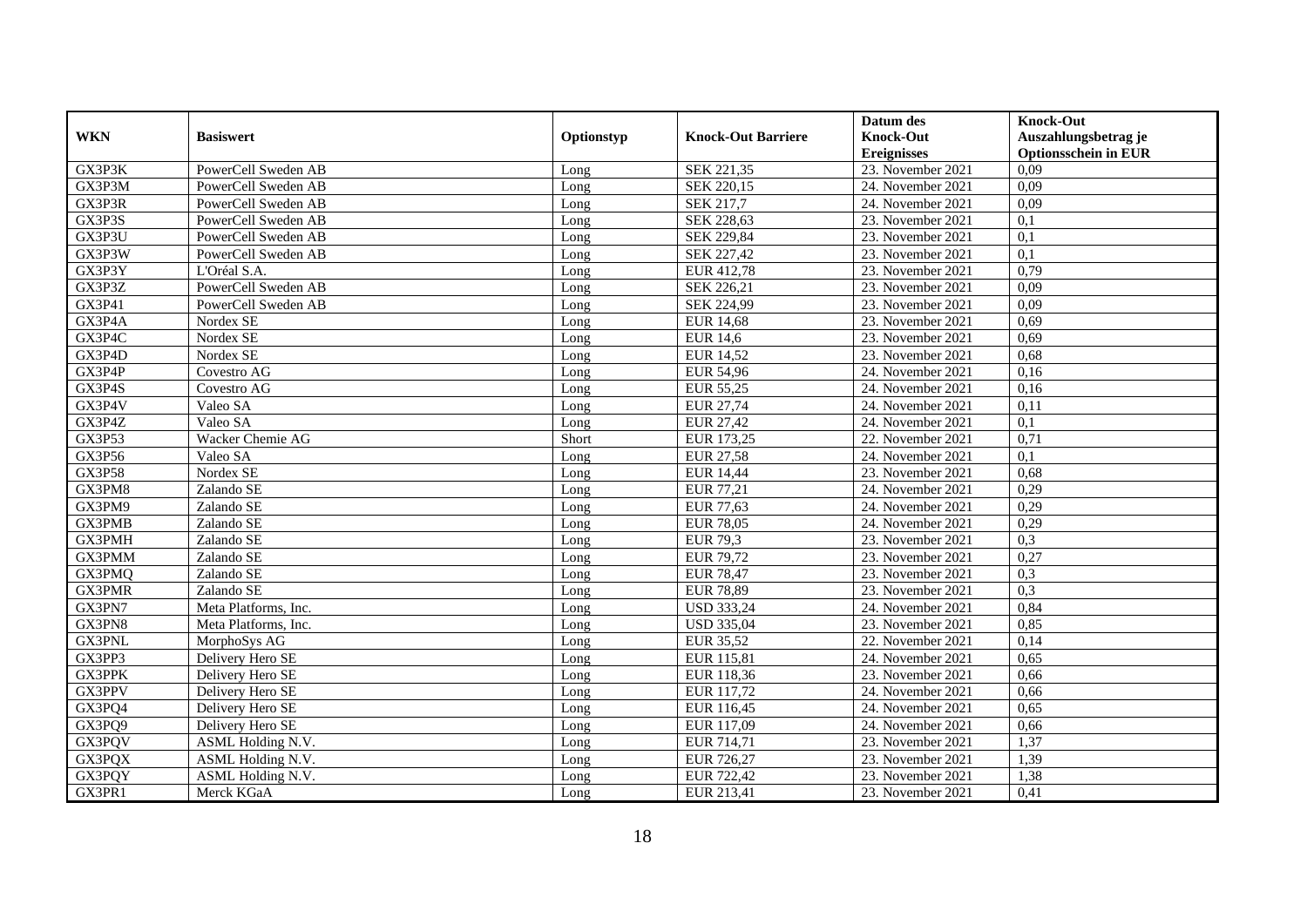|               |                                  |            |                           | Datum des          | <b>Knock-Out</b>            |
|---------------|----------------------------------|------------|---------------------------|--------------------|-----------------------------|
| <b>WKN</b>    | <b>Basiswert</b>                 | Optionstyp | <b>Knock-Out Barriere</b> | <b>Knock-Out</b>   | Auszahlungsbetrag je        |
|               |                                  |            |                           | <b>Ereignisses</b> | <b>Optionsschein in EUR</b> |
| GX3PR2        | ASML Holding N.V.                | Long       | EUR 710,85                | 23. November 2021  | 1,36                        |
| GX3PR4        | Merck KGaA                       | Long       | EUR 214,52                | 23. November 2021  | 0,41                        |
| GX3PR6        | <b>ASML Holding N.V.</b>         | Long       | EUR 718,56                | 23. November 2021  | 1,37                        |
| GX3PR8        | Vonovia SE                       | Long       | EUR 49,2913               | 24. November 2021  | 0,1                         |
| GX3PRA        | Vonovia SE                       | Long       | <b>EUR 52,83</b>          | 23. November 2021  | 0,1                         |
| <b>GX3PRE</b> | Vonovia SE                       | Long       | EUR 48,7651               | 24. November 2021  | 0,45                        |
| GX3PRF        | Vonovia SE                       | Long       | EUR 53,11                 | 23. November 2021  | $\overline{0.1}$            |
| GX3PRG        | Vonovia SE                       | Long       | EUR 48,5068               | 24. November 2021  | 0,44                        |
| GX3PRJ        | <b>ASML Holding N.V.</b>         | Long       | EUR 753,29                | 22. November 2021  | 1,45                        |
| GX3PRN        | ASML Holding N.V.                | Long       | EUR 737,86                | 23. November 2021  | 1,41                        |
| GX3PRP        | ASML Holding N.V.                | Long       | <b>EUR 745,58</b>         | 23. November 2021  | 1,43                        |
| <b>GX3PRR</b> | ASML Holding N.V.                | Long       | EUR 749,43                | 22. November 2021  | 1,44                        |
| GX3PRS        | Vonovia SE                       | Long       | EUR 49,033                | 24. November 2021  | 0,45                        |
| GX3PRT        | ASML Holding N.V.                | Long       | <b>EUR 734</b>            | 23. November 2021  | 1,4                         |
| GX3PRU        | ASML Holding N.V.                | Long       | EUR 741,72                | 23. November 2021  | 1,42                        |
| GX3PRZ        | ASML Holding N.V.                | Long       | EUR 730,13                | 23. November 2021  | 1,4                         |
| GX3PSW        | Schaeffler AG                    | Long       | <b>EUR 7,67</b>           | 24. November 2021  | 0,29                        |
| GX3PSZ        | Schaeffler AG                    | Long       | <b>EUR 7,73</b>           | 24. November 2021  | 0,29                        |
| GX3PTP        | Vonovia SE                       | Long       | EUR 47,9806               | 24. November 2021  | 0,44                        |
| GX3QPB        | Siemens Healthineers AG          | Short      | EUR 67,47                 | 22. November 2021  | 0,21                        |
| GX3QPD        | SolarEdge Technologies, Inc.     | Long       | <b>USD 345,35</b>         | 23. November 2021  | 1,03                        |
| GX3QPH        | SolarEdge Technologies, Inc.     | Long       | <b>USD 339,75</b>         | 24. November 2021  |                             |
| GX3QPL        | SolarEdge Technologies, Inc.     | Long       | <b>USD 341,62</b>         | 23. November 2021  | 1,01                        |
| GX3QPS        | SolarEdge Technologies, Inc.     | Long       | <b>USD 349,1</b>          | 22. November 2021  | 1,03                        |
| GX3QPV        | SolarEdge Technologies, Inc.     | Long       | <b>USD 350,97</b>         | 22. November 2021  | 1,04                        |
| GX3QPY        | SolarEdge Technologies, Inc.     | Long       | <b>USD 347,22</b>         | 23. November 2021  | 1,03                        |
| GX3QPZ        | SolarEdge Technologies, Inc.     | Long       | <b>USD 343,48</b>         | 23. November 2021  | 1,02                        |
| GX3QQG        | Symrise AG                       | Long       | EUR 126,15                | 24. November 2021  | 0,24                        |
| GX3QQH        | Symrise AG                       | Long       | <b>EUR 126,8</b>          | 23. November 2021  | 0,24                        |
| GX3QS0        | ElringKlinger AG                 | Long       | EUR 12,06                 | 23. November 2021  | 0,05                        |
| GX3QS1        | Robinhood Markets Inc            | Long       | <b>USD 27,83</b>          | 22. November 2021  | 0,24                        |
| GX3QS7        | ElringKlinger AG                 | Long       | EUR 11,97                 | 23. November 2021  | 0.05                        |
| GX3QS8        | ElringKlinger AG                 | Long       | EUR 12,15                 | 23. November 2021  | 0,05                        |
| GX3R2S        | Pernod Ricard SA                 | Short      | EUR 213,0723              | 22. November 2021  | 0,43                        |
| GX3R2Z        | <b>Automatic Data Processing</b> | Short      | <b>USD 240,63</b>         | 22. November 2021  | 0,43                        |
| GX3R41        | Advanced Micro Devices, Inc.     | Short      | <b>USD 160,47</b>         | 22. November 2021  | 0,9                         |
| GX3R49        | Advanced Micro Devices, Inc.     | Short      | <b>USD 159,39</b>         | 22. November 2021  | 0,9                         |
| GX3R4D        | ThyssenKrupp AG                  | Short      | <b>EUR 11,2</b>           | 22. November 2021  | 0,58                        |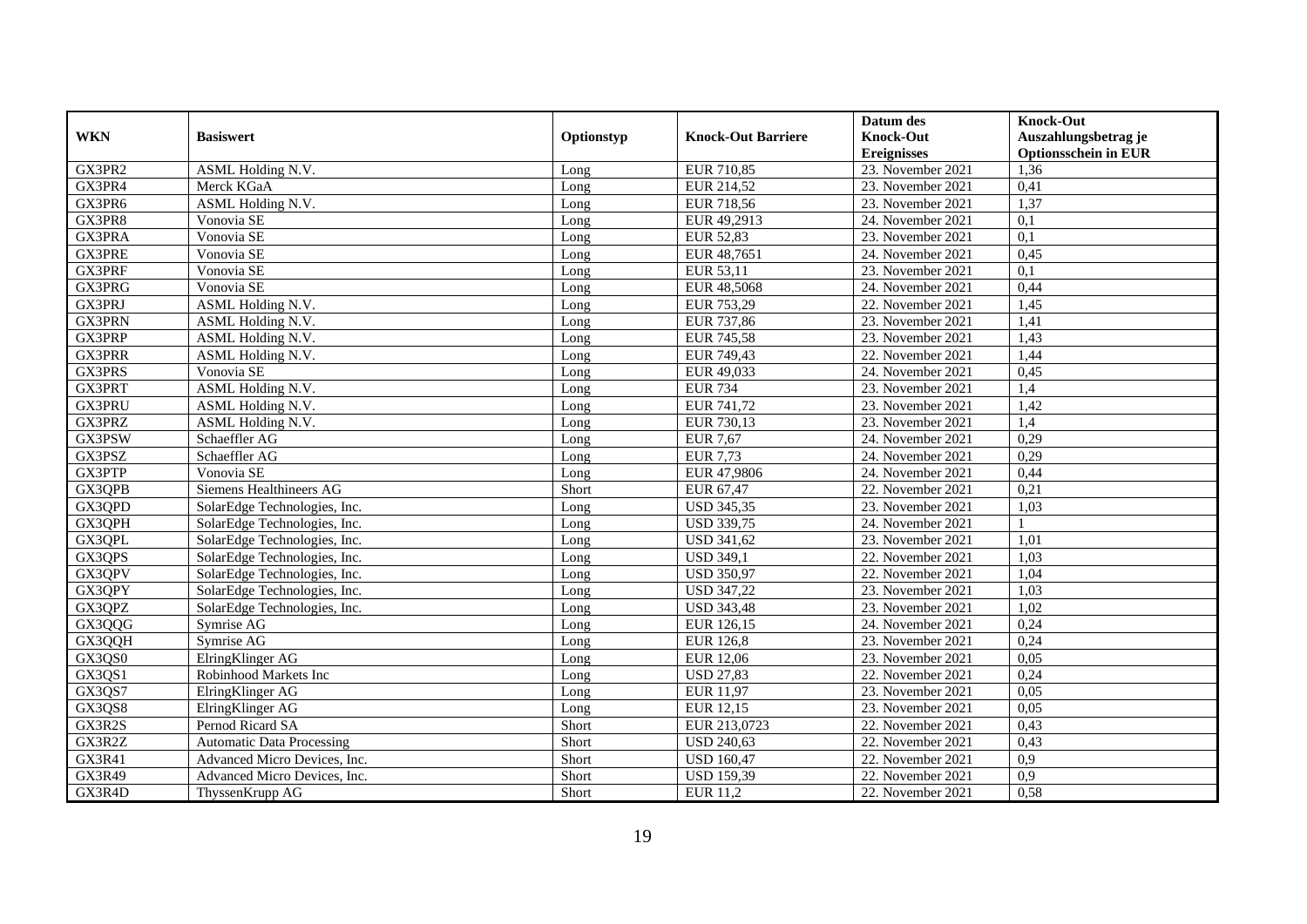|               |                              |            |                           | Datum des          | <b>Knock-Out</b>            |
|---------------|------------------------------|------------|---------------------------|--------------------|-----------------------------|
| <b>WKN</b>    | <b>Basiswert</b>             | Optionstyp | <b>Knock-Out Barriere</b> | <b>Knock-Out</b>   | Auszahlungsbetrag je        |
|               |                              |            |                           | <b>Ereignisses</b> | <b>Optionsschein in EUR</b> |
| <b>GX3R54</b> | adidas AG                    | Long       | EUR 277,65                | 23. November 2021  | 0,53                        |
| <b>GX3R59</b> | NetEase Inc ADR              | Short      | <b>USD 116,55</b>         | 22. November 2021  | 0,43                        |
| GX3R67        | DSV A/S                      | Short      | DKK 1583,63               | 22. November 2021  | 0,76                        |
| GX3R6U        | DSV A/S                      | Short      | DKK 1591,11               | 22. November 2021  | 0,77                        |
| GX3R7J        | Roblox Corporation - Class A | Long       | <b>USD 113,74</b>         | 23. November 2021  | 0,66                        |
| GX3R7Y        | <b>RWE AG</b>                | Long       | <b>EUR 32,6</b>           | 22. November 2021  | 0,06                        |
| GX3R7Z        | <b>RWE AG</b>                | Long       | EUR 32,43                 | 22. November 2021  | 0,06                        |
| <b>GX3R82</b> | <b>RWE AG</b>                | Long       | EUR 32,09                 | 23. November 2021  | 0,06                        |
| GX3R8J        | <b>LINDE PLC</b>             | Short      | EUR 295,79                | 22. November 2021  | 0,59                        |
| GX3R8P        | Roblox Corporation - Class A | Long       | <b>USD 115,56</b>         | 23. November 2021  | 0,67                        |
| GX3R9G        | <b>AIXTRON SE</b>            | Long       | EUR 21,36                 | 22. November 2021  |                             |
| GX3R9J        | <b>RWE AG</b>                | Long       | EUR 32,26                 | 22. November 2021  | 0,06                        |
| GX3R9K        | <b>AIXTRON SE</b>            | Long       | EUR 21,13                 | 23. November 2021  | 0,99                        |
| GX3R9L        | <b>AIXTRON SE</b>            | Long       | <b>EUR 20,68</b>          | 23. November 2021  | 0,98                        |
| GX3R9M        | <b>AIXTRON SE</b>            | Long       | <b>EUR 20,79</b>          | 23. November 2021  | 0,98                        |
| GX3R9N        | <b>AIXTRON SE</b>            | Long       | EUR 20,43                 | 23. November 2021  | 0,97                        |
| GX3R9P        | NIO Inc                      | Short      | <b>USD 42,64</b>          | 22. November 2021  | 5,12                        |
| GX3R9S        | <b>AIXTRON SE</b>            | Long       | EUR 21.25                 | 23. November 2021  |                             |
| GX3R9T        | <b>AIXTRON SE</b>            | Long       | <b>EUR 20,56</b>          | 23. November 2021  | 0,97                        |
| GX3RA0        | NIO Inc                      | Short      | <b>USD 40,61</b>          | 22. November 2021  | 4,87                        |
| GX3RA5        | <b>AIXTRON SE</b>            | Long       | EUR 21,02                 | 23. November 2021  | 0,99                        |
| GX3RA6        | Delivery Hero SE             | Long       | EUR 120,35                | 23. November 2021  | 0,68                        |
| GX3RA8        | Delivery Hero SE             | Long       | EUR 119,68                | 23. November 2021  | 0,67                        |
| GX3RAF        | Delivery Hero SE             | Long       | EUR 123,68                | 23. November 2021  | $\overline{0,7}$            |
| GX3RAQ        | Delivery Hero SE             | Long       | EUR 121,68                | 23. November 2021  | 0,68                        |
| <b>GX3RAR</b> | Delivery Hero SE             | Long       | EUR 123,01                | 23. November 2021  | 0,69                        |
| GX3RAS        | <b>AIXTRON SE</b>            | Long       | EUR 20,91                 | 23. November 2021  | 0,99                        |
| GX3RAT        | Delivery Hero SE             | Long       | EUR 122,34                | 23. November 2021  | 0,69                        |
| <b>GX3RAX</b> | Advanced Micro Devices, Inc. | Long       | <b>USD 149,07</b>         | 23. November 2021  | 0,74                        |
| GX3RAZ        | Advanced Micro Devices, Inc. | Long       | <b>USD 147,46</b>         | 23. November 2021  | 0,74                        |
| GX3RB0        | Delivery Hero SE             | Long       | EUR 121,01                | 23. November 2021  | 0,68                        |
| GX3RB1        | Advanced Micro Devices, Inc. | Long       | <b>USD 145,86</b>         | 23. November 2021  | 0,73                        |
| GX3RB6        | Advanced Micro Devices, Inc. | Long       | <b>USD 148,26</b>         | 23. November 2021  | 0,74                        |
| GX3RB7        | NIO Inc                      | Short      | <b>USD 41,45</b>          | 22. November 2021  | 4,98                        |
| GX3RBG        | Puma SE                      | Long       | EUR 111,23                | 23. November 2021  | 0,21                        |
| GX3RBH        | Puma SE                      | Long       | EUR 112,96                | 23. November 2021  | 0,22                        |
| GX3RBM        | Puma SE                      | Long       | EUR 111,81                | 23. November 2021  | 0,22                        |
| GX3RBN        | Puma SE                      | Long       | EUR 110,65                | 23. November 2021  | 0,21                        |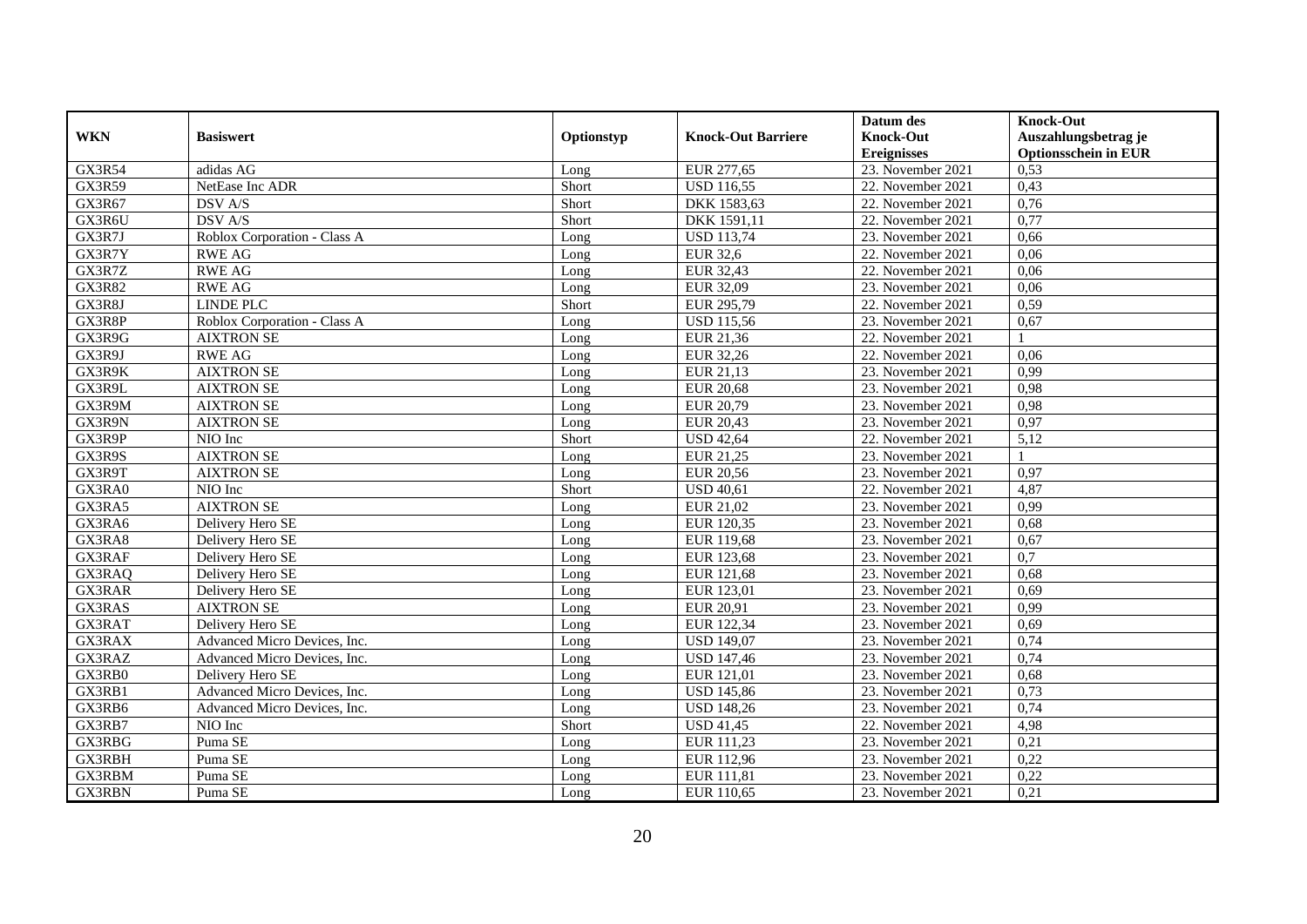|               |                                 |            |                           | Datum des          | <b>Knock-Out</b>            |
|---------------|---------------------------------|------------|---------------------------|--------------------|-----------------------------|
| <b>WKN</b>    | <b>Basiswert</b>                | Optionstyp | <b>Knock-Out Barriere</b> | <b>Knock-Out</b>   | Auszahlungsbetrag je        |
|               |                                 |            |                           | <b>Ereignisses</b> | <b>Optionsschein in EUR</b> |
| GX3RBQ        | Puma SE                         | Long       | EUR 112,39                | 23. November 2021  | 0,22                        |
| GX3RBV        | Advanced Micro Devices, Inc.    | Long       | <b>USD 146,66</b>         | 23. November 2021  | 0,73                        |
| GX3RBZ        | Puma SE                         | Long       | EUR 109,49                | 24. November 2021  | 0,21                        |
| GX3RCA        | Puma SE                         | Long       | EUR 108,91                | 24. November 2021  | 0,21                        |
| GX3RCL        | Puma SE                         | Long       | EUR 110,07                | 24. November 2021  | 0,21                        |
| <b>GX3SPK</b> | NASDAQ-100 Index®               | Long       | <b>USD 16220,248</b>      | 23. November 2021  | 2,82                        |
| GX3SPL        | NASDAQ-100 Index®               | Long       | USD 16153,65              | 23. November 2021  | 2,81                        |
| GX3SQD        | NASDAQ-100 Index®               | Long       | USD 16203,545             | 23. November 2021  | 2,82                        |
| GX3SQH        | NASDAQ-100 Index®               | Long       | USD 16136,978             | 23. November 2021  | 2,81                        |
| GX3SQW        | NASDAQ-100 Index®               | Long       | USD 16170,231             | 23. November 2021  | 2,81                        |
| GX3SR0        | NASDAQ-100 Index®               | Long       | USD 16121,067             | 24. November 2021  | 2,81                        |
| GX3SR2        | NASDAQ-100 Index®               | Long       | USD 16186,903             | 23. November 2021  | 2,82                        |
| GX3SR4        | NASDAQ-100 Index®               | Long       | USD 16236,869             | 23. November 2021  | 2,83                        |
| GX3SRN        | NASDAQ-100 Index®               | Long       | USD 16253,491             | 23. November 2021  | 2,83                        |
| GX3SUH        | Walmart Inc.                    | Short      | <b>USD 145,44</b>         | 23. November 2021  | 0,26                        |
| GX3SUN        | JPMorgan Chase & Co.            | Short      | <b>USD 167,25</b>         | 23. November 2021  | 0,3                         |
| GX3SUR        | Walmart Inc.                    | Short      | <b>USD 146,14</b>         | 24. November 2021  | 0,26                        |
| GX3SUX        | JPMorgan Chase & Co.            | Short      | <b>USD 168,86</b>         | 24. November 2021  | 0,3                         |
| GX3SV1        | JPMorgan Chase & Co.            | Short      | <b>USD 164,84</b>         | 22. November 2021  | 0,29                        |
| GX3SV4        | Walmart Inc.                    | Short      | <b>USD 146,84</b>         | 24. November 2021  | 0,26                        |
| GX3SV5        | Walmart Inc.                    | Short      | <b>USD 144,05</b>         | 22. November 2021  | 0,26                        |
| GX3SVA        | Amgen Inc.                      | Long       | <b>USD 203,64</b>         | 23. November 2021  | 0,35                        |
| GX3SVC        | JPMorgan Chase & Co.            | Short      | <b>USD 166,45</b>         | 23. November 2021  | 0,3                         |
| GX3SVD        | JPMorgan Chase & Co.            | Short      | <b>USD 165,64</b>         | 22. November 2021  | 0,3                         |
| GX3SVH        | AXA S.A.                        | Short      | <b>EUR 25,78</b>          | 24. November 2021  | 0,05                        |
| GX3SVJ        | AXA S.A.                        | Short      | <b>EUR 25,65</b>          | 23. November 2021  | 0,05                        |
| GX3SVK        | JPMorgan Chase & Co.            | Short      | <b>USD 168,06</b>         | 23. November 2021  | 0,3                         |
| GX3SVY        | Walmart Inc.                    | Short      | <b>USD 144,74</b>         | 22. November 2021  | 0,26                        |
| GX3SWA        | Lowe's Companies, Inc.          | Short      | <b>USD 254,41</b>         | 22. November 2021  | 0,69                        |
| GX3SWC        | Telefonica S.A.                 | Short      | <b>EUR 4,17</b>           | 22. November 2021  | 0,09                        |
| GX3SWP        | Koninklijke Ahold Delhaize N.V. | Short      | <b>EUR 30,92</b>          | 22. November 2021  | 0,06                        |
| GX3SWW        | PowerCell Sweden AB             | Short      | SEK 246,87                | 22. November 2021  | 0,11                        |
| GX3SX4        | Lowe's Companies, Inc.          | Short      | <b>USD 252,07</b>         | 22. November 2021  | 0,68                        |
| GX3SX5        | Tesla Inc                       | Short      | <b>USD 1163,75</b>        | 22. November 2021  | 0,54                        |
| GX3SXH        | Telefonica S.A.                 | Short      | <b>EUR 4,08</b>           | 22. November 2021  | 0,08                        |
| GX3SXP        | Telefonica S.A.                 | Short      | <b>EUR 4,01</b>           | 22. November 2021  | 0,08                        |
| GX3SXQ        | Verizon Communications Inc.     | Short      | <b>USD 51,92</b>          | 22. November 2021  | 0,09                        |
| GX3SY8        | Galapagos N.V                   | Short      | EUR 45,85                 | 22. November 2021  | 0,19                        |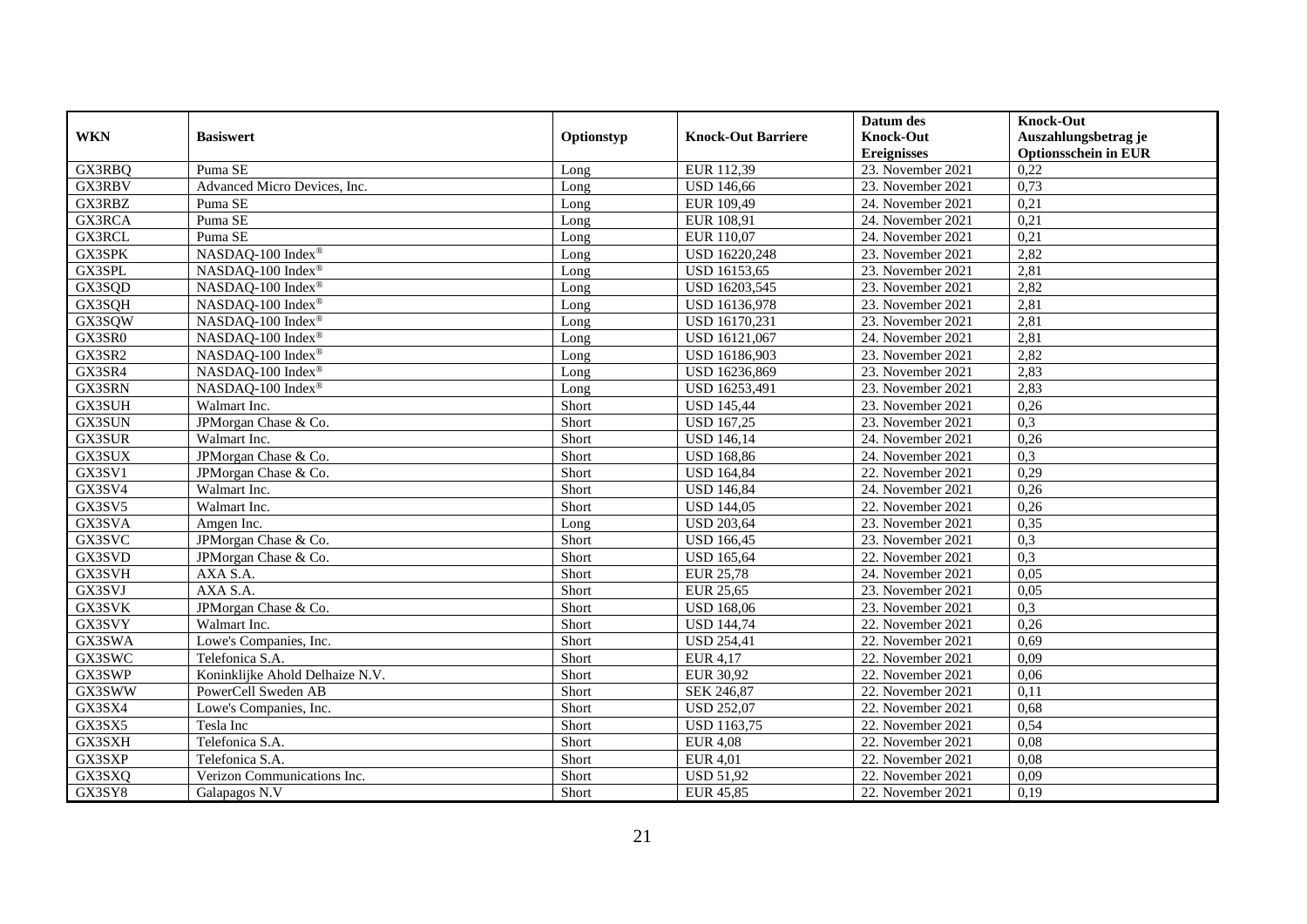|               |                                                             |            |                           | Datum des          | <b>Knock-Out</b>            |
|---------------|-------------------------------------------------------------|------------|---------------------------|--------------------|-----------------------------|
| <b>WKN</b>    | <b>Basiswert</b>                                            | Optionstyp | <b>Knock-Out Barriere</b> | <b>Knock-Out</b>   | Auszahlungsbetrag je        |
|               |                                                             |            |                           | <b>Ereignisses</b> | <b>Optionsschein in EUR</b> |
| GX3SY9        | Telefonica S.A.                                             | Short      | EUR $4,1$                 | 22. November 2021  | 0,09                        |
| GX3SYJ        | Telefonica S.A.                                             | Short      | <b>EUR 4,03</b>           | 22. November 2021  | 0,08                        |
| GX3SYL        | PowerCell Sweden AB                                         | Short      | SEK 245,71                | 22. November 2021  | 0,11                        |
| GX3SYN        | Telefonica S.A.                                             | Short      | <b>EUR 4,06</b>           | 22. November 2021  | 0,08                        |
| GX3SZ5        | Tesla Inc                                                   | Long       | <b>USD 1064,47</b>        | 23. November 2021  | 0,44                        |
| GX3SZD        | Koninklijke Ahold Delhaize N.V.                             | Short      | EUR 30,62                 | 22. November 2021  | 0,06                        |
| GX3T01        | Tesla Inc                                                   | Long       | <b>USD 1070,15</b>        | 23. November 2021  | 0,45                        |
| GX3T0L        | <b>QUALCOMM</b> Incorporated                                | Long       | <b>USD 180,79</b>         | 23. November 2021  | 0.61                        |
| GX3T0N        | <b>QUALCOMM</b> Incorporated                                | Long       | <b>USD 179,84</b>         | 23. November 2021  | 0,61                        |
| GX3T0T        | Telefonica S.A.                                             | Short      | <b>EUR 4,13</b>           | 22. November 2021  | 0.08                        |
| GX3T0W        | <b>QUALCOMM</b> Incorporated                                | Long       | <b>USD 177,94</b>         | 23. November 2021  | 0,6                         |
| GX3T1Q        | <b>QUALCOMM</b> Incorporated                                | Long       | <b>USD 178,9</b>          | 23. November 2021  | 0,61                        |
| GX3T25        | The Home Depot, Inc.                                        | Short      | <b>USD 413,87</b>         | 22. November 2021  | 0,74                        |
| GX3T2Q        | Caterpillar Inc.                                            | Short      | <b>USD 203,89</b>         | 22. November 2021  | 0,55                        |
| GX3T2S        | Caterpillar Inc.                                            | Short      | <b>USD 204,87</b>         | 23. November 2021  | 0,56                        |
| GX3T2T        | Caterpillar Inc.                                            | Short      | <b>USD 202,91</b>         | 22. November 2021  | 0,55                        |
| GX3T2W        | Caterpillar Inc.                                            | Short      | <b>USD 207,81</b>         | 24. November 2021  | 0,56                        |
| GX3T30        | Infineon Technologies AG                                    | Long       | EUR 42.36                 | 23. November 2021  | 1.62                        |
| GX3T32        | Caterpillar Inc.                                            | Short      | <b>USD 205,85</b>         | 24. November 2021  | 0,56                        |
| GX3T33        | Infineon Technologies AG                                    | Long       | EUR 41,91                 | 23. November 2021  | 1,6                         |
| GX3T35        | Infineon Technologies AG                                    | Long       | EUR 42,14                 | 23. November 2021  | 1,61                        |
| GX3T3C        | Infineon Technologies AG                                    | Long       | EUR 42,59                 | 23. November 2021  | 1,63                        |
| GX3T3M        | Caterpillar Inc.                                            | Short      | <b>USD 206,83</b>         | 24. November 2021  | 0,56                        |
| GX3T46        | Citigroup Inc.                                              | Short      | <b>USD 68,34</b>          | 23. November 2021  | 0,12                        |
| GX3T4D        | Citigroup Inc.                                              | Short      | <b>USD 67,5</b>           | 22. November 2021  | 0,12                        |
| GX3T4N        | Citigroup Inc.                                              | Short      | <b>USD 67,08</b>          | 22. November 2021  | 0,12                        |
| GX3T4Q        | Citigroup Inc.                                              | Short      | <b>USD 67,92</b>          | 22. November 2021  | 0,12                        |
| GX3U7Y        | $\text{DAX}^{\textcircled{}}$ (Performance Index)           | Long       | EUR 16075,36              | 23. November 2021  | 1,58                        |
| <b>GX3U83</b> | DAX <sup>®</sup> (Performance Index)/ X-DAX <sup>®</sup>    | Long       | EUR 16206,66              | 22. November 2021  | 1,6                         |
| <b>GX3U89</b> | $DAX^{\circledast}$ (Performance Index)                     | Long       | EUR 16198,44              | 22. November 2021  | 1.6                         |
| GX3U8E        | $DAX^{\circledast}$ (Performance Index)                     | Long       | EUR 16190,24              | 22. November 2021  | 1,6                         |
| GX3U8J        | DAX <sup>®</sup> (Performance Index)                        | Long       | EUR 16067,17              | 23. November 2021  | 1,58                        |
| GX3U8K        | DAX <sup>®</sup> (Performance Index)/ X-DAX <sup>®</sup>    | Long       | EUR 16198,44              | 22. November 2021  | 1,6                         |
| GX3U8M        | $\overline{\text{DAX}^{\otimes}}$ (Performance Index)       | Long       | EUR 16206,66              | 22. November 2021  | 1,6                         |
| GX3U8X        | $DAX^{\circledast}$ (Performance Index)/ X-DAX <sup>®</sup> | Long       | EUR 15747,09              | 24. November 2021  | 1,54                        |
| GX3UE8        | ThyssenKrupp AG                                             | Short      | EUR 11,32                 | 22. November 2021  | 0,6                         |
| GX3UE9        | MorphoSys AG                                                | Long       | <b>EUR 36,3</b>           | 22. November 2021  | 0,14                        |
| GX3UEA        | Koninklijke D <sup>SM</sup> N.V.                            | Short      | EUR 198,74                | 22. November 2021  | 0,41                        |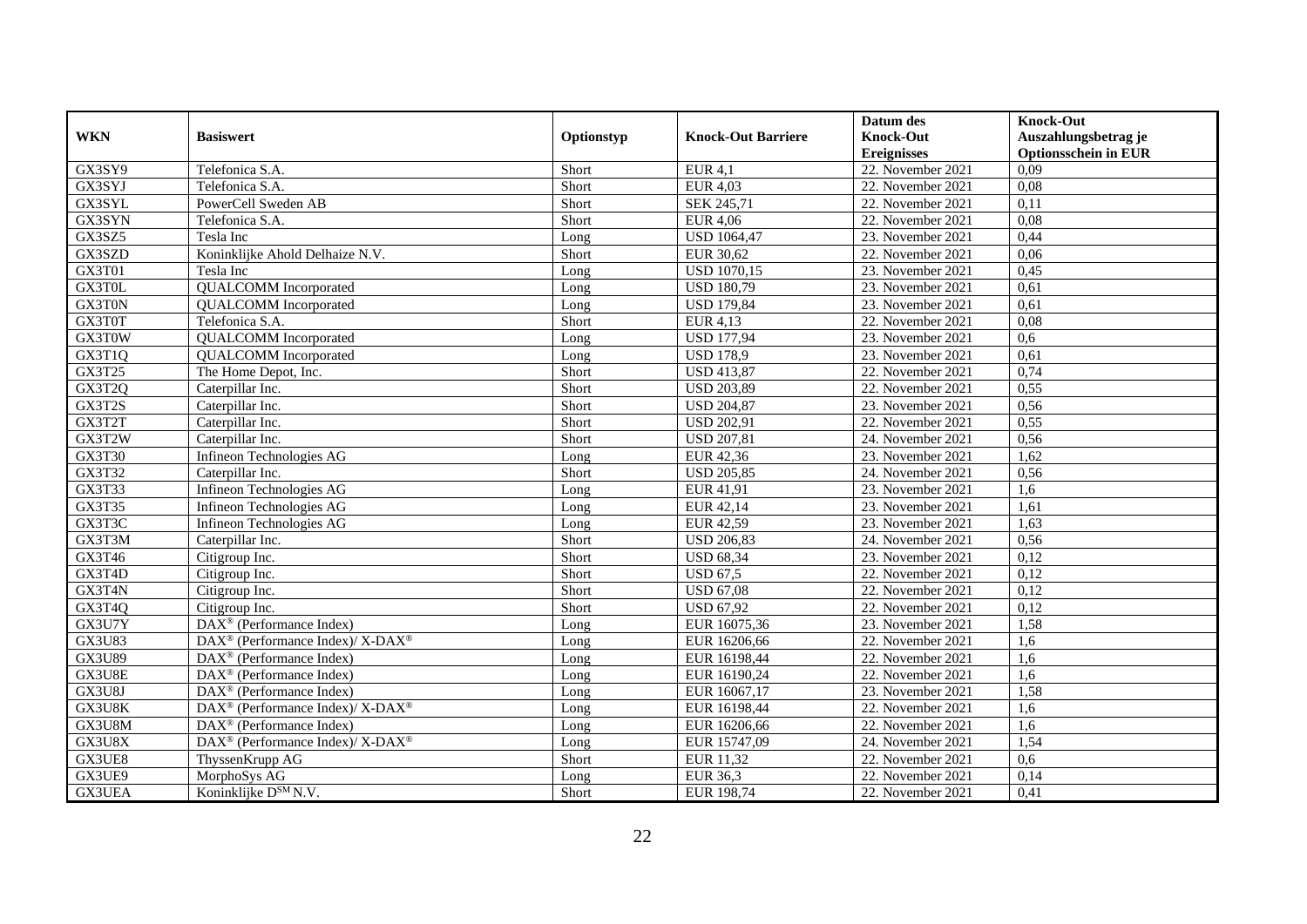|               |                                      |            |                           | Datum des           | <b>Knock-Out</b>            |
|---------------|--------------------------------------|------------|---------------------------|---------------------|-----------------------------|
| <b>WKN</b>    | <b>Basiswert</b>                     | Optionstyp | <b>Knock-Out Barriere</b> | <b>Knock-Out</b>    | Auszahlungsbetrag je        |
|               |                                      |            |                           | <b>Ereignisses</b>  | <b>Optionsschein in EUR</b> |
| <b>GX3UEB</b> | Amazon.com. Inc.                     | Short      | <b>USD 3681,47</b>        | 22. November 2021   | 1,01                        |
| <b>GX3UEC</b> | Alibaba Group Holding Limited        | Long       | <b>USD 142,94</b>         | 22. November 2021   | 0,37                        |
| <b>GX3UEF</b> | Nvidia Corporation                   | Short      | <b>USD 336,57</b>         | 22. November 2021   | 1,57                        |
| GX3UEH        | Amazon.com, Inc.                     | Short      | USD 3699,25               | 22. November 2021   | 1,01                        |
| GX3UEP        | Nvidia Corporation                   | Short      | <b>USD 335,04</b>         | 22. November 2021   | 1,56                        |
| GX3UET        | Alibaba Group Holding Limited        | Long       | <b>USD 145,21</b>         | 22. November 2021   | 0,37                        |
| GX3UEV        | Advanced Micro Devices, Inc.         | Short      | <b>USD 157,52</b>         | 22. November 2021   | 0,89                        |
| <b>GX3UEX</b> | ThyssenKrupp AG                      | Short      | <b>EUR 10,97</b>          | 22. November 2021   | 0,57                        |
| <b>GX3UEY</b> | Nvidia Corporation                   | Short      | <b>USD 324,32</b>         | 22. November 2021   | 1,51                        |
| GX3UEZ        | MorphoSys AG                         | Long       | EUR 35,31                 | 22. November 2021   | 0,14                        |
| GX3UF2        | MorphoSys AG                         | Long       | <b>EUR 34,92</b>          | 22. November 2021   | 0,14                        |
| GX3UF5        | Microchip Technology Incorporated    | Short      | <b>USD 83,19</b>          | 22. November 2021   | 0,23                        |
| GX3UF7        | Nvidia Corporation                   | Short      | <b>USD 327,38</b>         | 22. November 2021   | 1,53                        |
| GX3UF9        | ThyssenKrupp AG                      | Short      | EUR 11,26                 | 22. November 2021   | 0,6                         |
| GX3UFA        | ThyssenKrupp AG                      | Short      | <b>EUR 11,08</b>          | 22. November 2021   | 0,59                        |
| GX3UFD        | Nvidia Corporation                   | Long       | <b>USD 311,87</b>         | 23. November 2021   | 1,32                        |
| GX3UFG        | Nvidia Corporation                   | Long       | <b>USD 318,63</b>         | 23. November 2021   | 1,35                        |
| GX3UFS        | Nvidia Corporation                   | Long       | <b>USD 315,25</b>         | 23. November 2021   | 1,33                        |
| GX3UFU        | Nvidia Corporation                   | Long       | <b>USD 310,17</b>         | 23. November 2021   | 1,31                        |
| GX3UFV        | Nvidia Corporation                   | Long       | <b>USD 313,56</b>         | 23. November 2021   | 1,33                        |
| GX3UFW        | <b>QUALCOMM</b> Incorporated         | Short      | <b>USD 187,78</b>         | 22. November 2021   | 0,69                        |
| GX3UFX        | Nvidia Corporation                   | Long       | <b>USD 316,94</b>         | 23. November 2021   | 1,34                        |
| GX3UFZ        | MorphoSys AG                         | Long       | <b>EUR 36,1</b>           | 22. November 2021   | 0,14                        |
| GX3UG1        | Advanced Micro Devices, Inc.         | Short      | <b>USD</b> 158,26         | 22. November 2021   | 0,89                        |
| GX3UG5        | ThyssenKrupp AG                      | Short      | EUR 11,03                 | $22.$ November 2021 | 0,58                        |
| GX3UG7        | Nvidia Corporation                   | Short      | <b>USD 328,91</b>         | 22. November 2021   | 1,53                        |
| GX3UG8        | ThyssenKrupp AG                      | Short      | EUR 10,91                 | 22. November 2021   | 0,57                        |
| GX3UG9        | Nvidia Corporation                   | Short      | <b>USD 341,84</b>         | 22. November 2021   | 1,59                        |
| GX3UGC        | Nvidia Corporation                   | Short      | <b>USD 344,03</b>         | 22. November 2021   | 1,6                         |
| GX3UGF        | Nvidia Corporation                   | Short      | <b>USD 325,85</b>         | 22. November 2021   | 1,52                        |
| GX3UGH        | MorphoSys AG                         | Long       | <b>EUR 34,52</b>          | 23. November 2021   | 0,13                        |
| GX3UGM        | <b>QUALCOMM</b> Incorporated         | Short      | <b>USD 186,9</b>          | 22. November 2021   | 0,69                        |
| GX3UGQ        | Alibaba Group Holding Limited        | Long       | <b>USD 145,97</b>         | 22. November 2021   | 0,38                        |
| GX3UGU        | Alibaba Group Holding Limited        | Long       | <b>USD 144,45</b>         | 22. November 2021   | 0,37                        |
| GX3UGV        | MorphoSys AG                         | Long       | <b>EUR 36,5</b>           | 22. November 2021   | 0,14                        |
| GX3UGY        | <b>QUALCOMM</b> Incorporated         | Short      | <b>USD 186,01</b>         | 22. November 2021   | 0,69                        |
| GX3UH0        | Banco Bilbao Vizcaya Argentaria S.A. | Short      | <b>EUR 5,48</b>           | 22. November 2021   | 0,11                        |
| GX3UH1        | Alibaba Group Holding Limited        | Long       | <b>USD 143,7</b>          | 22. November 2021   | 0,37                        |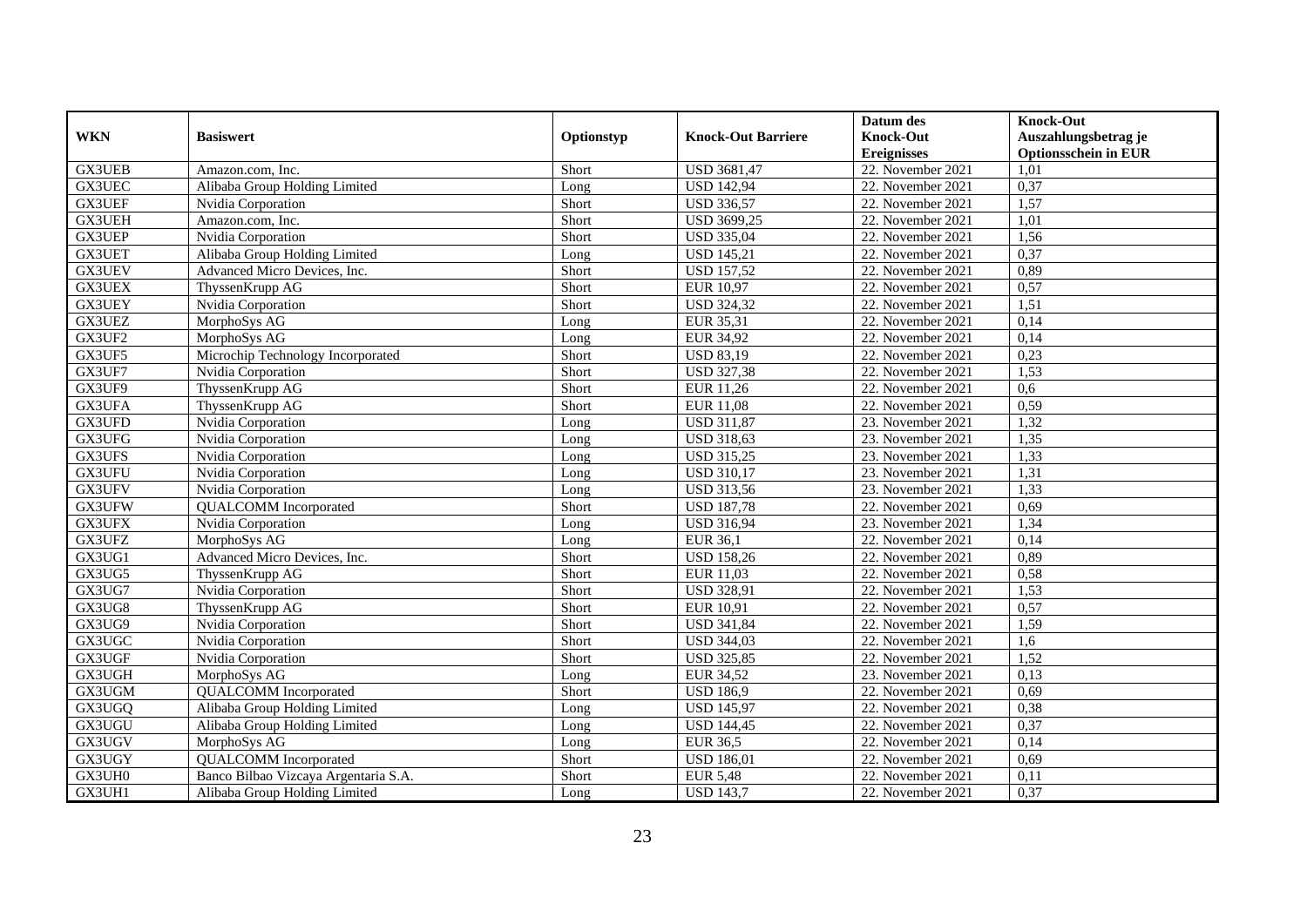|               |                              |            |                           | Datum des          | <b>Knock-Out</b>            |
|---------------|------------------------------|------------|---------------------------|--------------------|-----------------------------|
| <b>WKN</b>    | <b>Basiswert</b>             | Optionstyp | <b>Knock-Out Barriere</b> | <b>Knock-Out</b>   | Auszahlungsbetrag je        |
|               |                              |            |                           | <b>Ereignisses</b> | <b>Optionsschein in EUR</b> |
| GX3UH9        | <b>QUALCOMM</b> Incorporated | Short      | <b>USD 188,67</b>         | 22. November 2021  | $\overline{0,7}$            |
| GX3UHA        | Nvidia Corporation           | Short      | <b>USD 330,44</b>         | 22. November 2021  | 1,54                        |
| GX3UHB        | Activision Blizzard, Inc.    | Long       | <b>USD 60,6</b>           | 22. November 2021  | 0,21                        |
| GX3UHK        | Daimler AG                   | Short      | EUR 91,34                 | 22. November 2021  | 0,28                        |
| GX3UHN        | Beyond Meat, Inc.            | Long       | <b>USD 76,81</b>          | 22. November 2021  | 0,56                        |
| <b>GX3UHR</b> | Activision Blizzard, Inc.    | Long       | <b>USD 61,09</b>          | 22. November 2021  | 0,21                        |
| GX3UHX        | Beyond Meat, Inc.            | Long       | <b>USD 75,74</b>          | 22. November 2021  | 0,56                        |
| GX3UJ2        | Roblox Corporation - Class A | Short      | <b>USD 139,48</b>         | 22. November 2021  | 0,93                        |
| GX3UJ3        | Roblox Corporation - Class A | Short      | <b>USD 132,84</b>         | 22. November 2021  | 0,89                        |
| GX3UJ4        | Deutsche Lufthansa AG        | Short      | <b>EUR 6,2</b>            | 22. November 2021  | 0.02                        |
| GX3UJC        | Roblox Corporation - Class A | Short      | <b>USD 127,64</b>         | 22. November 2021  | 0,85                        |
| GX3UJE        | Roblox Corporation - Class A | Short      | <b>USD 131,1</b>          | 22. November 2021  | 0,87                        |
| GX3UJL        | Merck KGaA                   | Short      | EUR 223,34                | 22. November 2021  | 0,46                        |
| GX3UJN        | Merck KGaA                   | Short      | <b>EUR 222,27</b>         | 22. November 2021  | 0,45                        |
| GX3UJQ        | Peloton Interactive Inc.     | Long       | <b>USD 44,91</b>          | 22. November 2021  | 0,36                        |
| GX3UJR        | Merck KGaA                   | Short      | EUR 221,18                | 22. November 2021  | 0,45                        |
| GX3UJS        | Beyond Meat, Inc.            | Long       | <b>USD 73,15</b>          | 24. November 2021  | 0,53                        |
| GX3UJT        | Peloton Interactive Inc.     | Long       | <b>USD 42,11</b>          | 23. November 2021  | 0,34                        |
| GX3UJW        | Apple Inc.                   | Short      | <b>USD 155,63</b>         | 22. November 2021  | 0,43                        |
| GX3UJX        | Beyond Meat, Inc.            | Long       | <b>USD 75,17</b>          | 22. November 2021  | 0,55                        |
| GX3UJZ        | Deutsche Lufthansa AG        | Short      | EUR 6,23                  | 22. November 2021  | 0,02                        |
| GX3UK0        | Peloton Interactive Inc.     | Long       | <b>USD 43,31</b>          | 22. November 2021  | 0,35                        |
| GX3UK1        | The Walt Disney Company      | Long       | <b>USD 153,97</b>         | 22. November 2021  | 0,27                        |
| GX3UK2        | Cisco Systems, Inc.          | Short      | <b>USD 55,06</b>          | 22. November 2021  | 0,15                        |
| GX3UK3        | Apple Inc.                   | Short      | <b>USD 156,39</b>         | 22. November 2021  | 0,43                        |
| GX3UK4        | Amazon.com, Inc.             | Long       | USD 3639,59               | 22. November 2021  | 0,94                        |
| GX3UK5        | The Walt Disney Company      | Long       | <b>USD 154,76</b>         | 22. November 2021  | 0,27                        |
| GX3UK6        | Cisco Systems, Inc.          | Short      | <b>USD 55,35</b>          | 22. November 2021  | 0,15                        |
| GX3UK8        | Amazon.com. Inc.             | Long       | <b>USD 3582,99</b>        | 22. November 2021  | 0,92                        |
| GX3UK9        | Amazon.com. Inc.             | Long       | <b>USD 3620,71</b>        | 22. November 2021  | 0,93                        |
| GX3UKA        | Cisco Systems, Inc.          | Short      | <b>USD 54,18</b>          | 22. November 2021  | 0,15                        |
| <b>GX3UKB</b> | Coinbase Global Inc          | Short      | <b>USD 329,53</b>         | 22. November 2021  | 0,32                        |
| GX3UKD        | Coinbase Global Inc          | Short      | <b>USD 331,47</b>         | 22. November 2021  | 0,33                        |
| <b>GX3UKE</b> | Coinbase Global Inc          | Short      | <b>USD 333,65</b>         | 22. November 2021  | 0,33                        |
| GX3UKF        | Apple Inc.                   | Short      | <b>USD 157,89</b>         | 22. November 2021  | 0,43                        |
| GX3UKG        | Cisco Systems, Inc.          | Short      | <b>USD 55,64</b>          | 24. November 2021  | 0,15                        |
| GX3UKH        | Cisco Systems, Inc.          | Short      | <b>USD 54,77</b>          | 22. November 2021  | 0,15                        |
| GX3UKK        | Cisco Systems, Inc.          | Short      | <b>USD 54,47</b>          | 22. November 2021  | 0,15                        |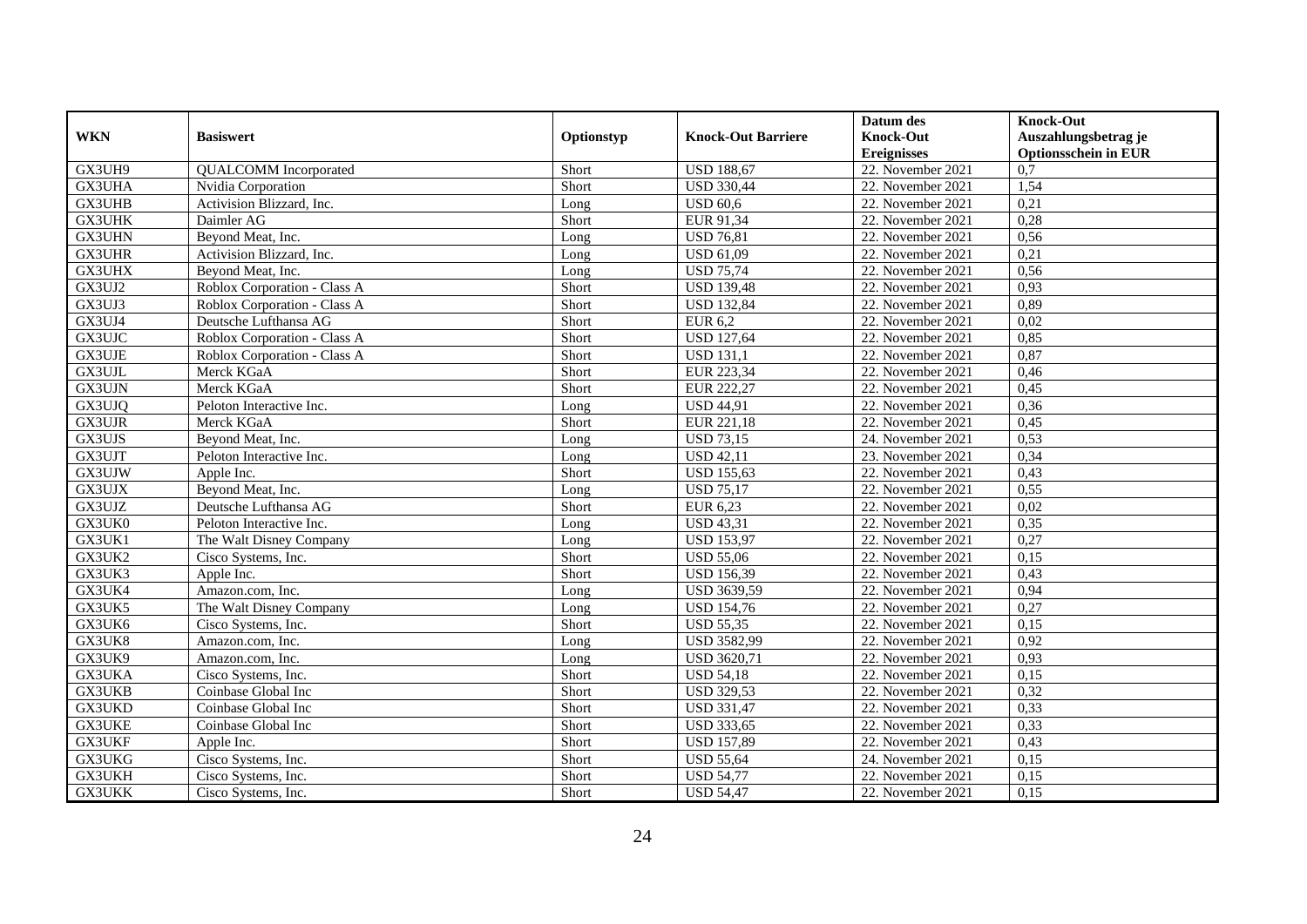|               |                          |            |                           | Datum des          | <b>Knock-Out</b>            |
|---------------|--------------------------|------------|---------------------------|--------------------|-----------------------------|
| <b>WKN</b>    | <b>Basiswert</b>         | Optionstyp | <b>Knock-Out Barriere</b> | <b>Knock-Out</b>   | Auszahlungsbetrag je        |
|               |                          |            |                           | <b>Ereignisses</b> | <b>Optionsschein in EUR</b> |
| GX3UKL        | Cisco Systems, Inc.      | Short      | <b>USD 53,02</b>          | 22. November 2021  | 0,14                        |
| GX3UKN        | ADYEN N.V.               | Short      | EUR 2632,34               | 22. November 2021  | 2,29                        |
| GX3UKS        | ADYEN N.V.               | Short      | EUR 2575,51               | 22. November 2021  | 2,24                        |
| GX3UKV        | Cisco Systems, Inc.      | Short      | <b>USD 53,31</b>          | 22. November 2021  | 0,15                        |
| GX3UKZ        | ADYEN N.V.               | Short      | EUR 2588,68               | 22. November 2021  | 2,25                        |
| GX3UL1        | ADYEN N.V.               | Short      | EUR 2601,84               | 22. November 2021  | 2,26                        |
| GX3UL2        | Deutsche Bank AG         | Short      | <b>EUR 11,48</b>          | 24. November 2021  | 0,48                        |
| GX3UL5        | Cisco Systems, Inc.      | Short      | <b>USD 53,6</b>           | 22. November 2021  | 0,15                        |
| GX3UL6        | Deutsche Bank AG         | Short      | <b>EUR 11,54</b>          | 24. November 2021  | 0,48                        |
| GX3UL7        | Apple Inc.               | Short      | <b>USD 157,14</b>         | 22. November 2021  | 0,43                        |
| GX3UL8        | Peloton Interactive Inc. | Long       | <b>USD 44,15</b>          | 22. November 2021  | 0,36                        |
| GX3UL9        | Cisco Systems, Inc.      | Short      | <b>USD 53,89</b>          | 22. November 2021  | 0,15                        |
| GX3ULA        | <b>BioNTech SE - ADR</b> | Short      | <b>USD 274,57</b>         | 22. November 2021  | 1,15                        |
| GX3ULB        | BioNTech SE - ADR        | Short      | <b>USD 273,27</b>         | 22. November 2021  | 1,14                        |
| GX3ULC        | BioNTech SE - ADR        | Short      | <b>USD 279,76</b>         | 22. November 2021  | 1,17                        |
| GX3ULE        | BioNTech SE - ADR        | Short      | <b>USD 277,16</b>         | 22. November 2021  | 1,16                        |
| GX3ULF        | <b>BioNTech SE - ADR</b> | Short      | <b>USD 275,86</b>         | 22. November 2021  | 1,15                        |
| GX3ULH        | <b>BioNTech SE - ADR</b> | Short      | <b>USD 278.46</b>         | 22. November 2021  | 1.16                        |
| GX3ULJ        | ADYEN N.V.               | Short      | EUR 2562,53               | 22. November 2021  | 2,23                        |
| GX3ULK        | Robinhood Markets Inc    | Long       | <b>USD 28,43</b>          | 22. November 2021  | 0,25                        |
| GX3ULL        | Pfizer Inc.              | Long       | <b>USD 51,33</b>          | 22. November 2021  | 0,09                        |
| <b>GX3ULN</b> | Pfizer Inc.              | Long       | <b>USD 51,07</b>          | 22. November 2021  | 0,09                        |
| GX3ULQ        | Siemens Healthineers AG  | Short      | EUR 66,96                 | 22. November 2021  | 0,21                        |
| <b>GX3ULR</b> | Pfizer Inc.              | Long       | <b>USD 50,81</b>          | 22. November 2021  | 0,09                        |
| GX3ULS        | <b>TUI AG</b>            | Long       | <b>EUR 2,54</b>           | 22. November 2021  | 0,1                         |
| GX3ULV        | <b>TUI AG</b>            | Long       | <b>EUR 2,53</b>           | 22. November 2021  | 0,1                         |
| GX3ULX        | <b>TUI AG</b>            | Long       | <b>EUR 2,51</b>           | 22. November 2021  | 0,09                        |
| GX3ULY        | Deutsche Bank AG         | Short      | EUR 11,43                 | 24. November 2021  | 0,47                        |
| GX3ULZ        | Pfizer Inc.              | Long       | <b>USD 50.55</b>          | 22. November 2021  | 0,09                        |
| GX3UM1        | Siemens AG               | Long       | EUR 152,04                | 24. November 2021  | 0,3                         |
| GX3UM2        | Siemens AG               | Long       | EUR 151,25                | 24. November 2021  | 0,29                        |
| GX3UM4        | $K + S \land G$          | Short      | EUR 15,36                 | 22. November 2021  | 0,47                        |
| GX3UM5        | $K+SAG$                  | Short      | <b>EUR 15,28</b>          | 22. November 2021  | 0,47                        |
| GX3UM6        | Siemens AG               | Long       | EUR 152,83                | 24. November 2021  | 0,3                         |
| GX3UM7        | Weibo Corporation        | Short      | <b>USD 41,86</b>          | 22. November 2021  | 0,24                        |
| GX3UM8        | Weibo Corporation        | Short      | <b>USD 42,61</b>          | 22. November 2021  | 0,24                        |
| GX3UM9        | ADYEN N.V.               | Short      | EUR 2616,22               | 22. November 2021  | 2,28                        |
| GX3UMA        | Weibo Corporation        | Short      | <b>USD 42,11</b>          | 22. November 2021  | 0,24                        |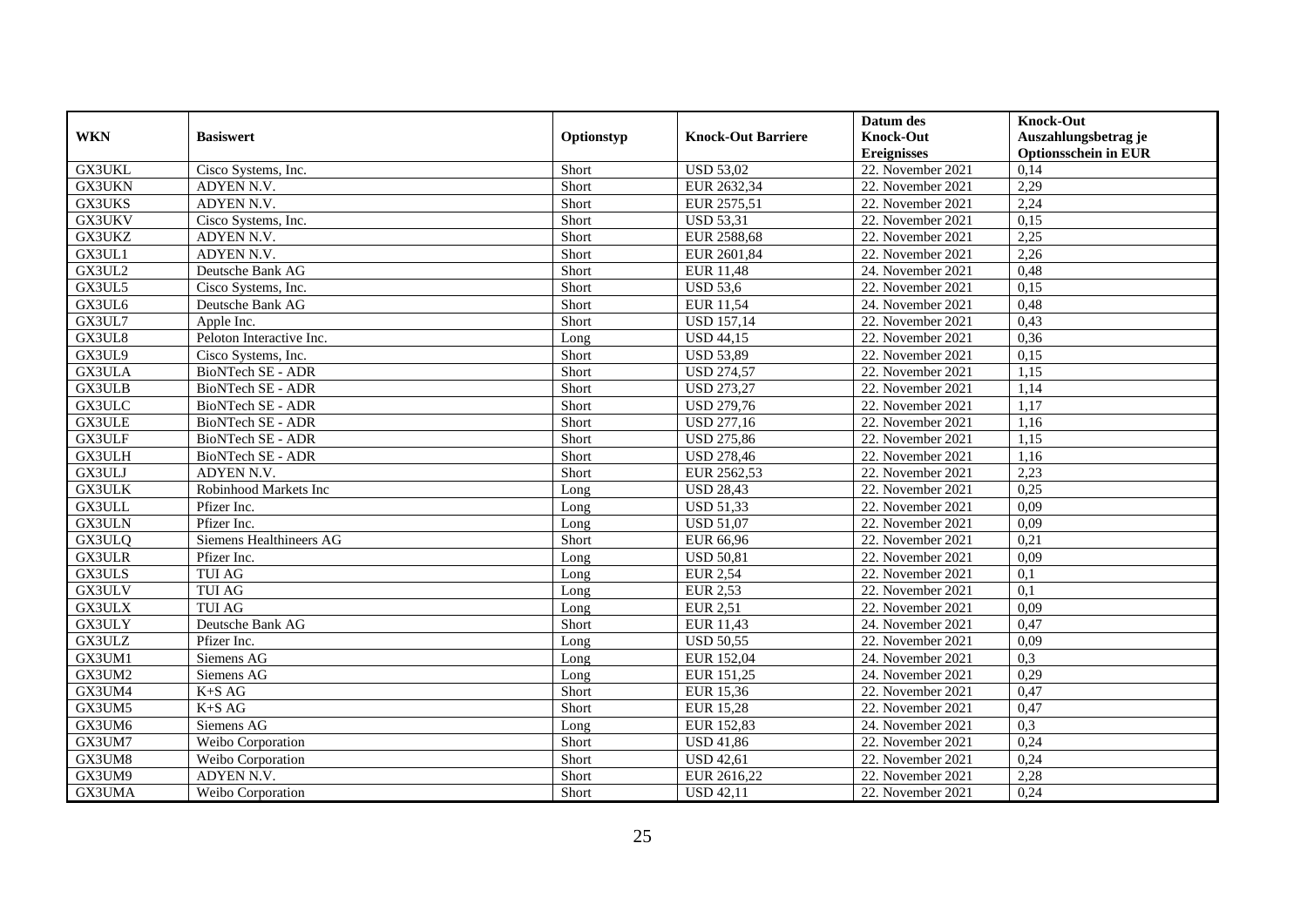|               |                         |            |                           | Datum des          | <b>Knock-Out</b>            |
|---------------|-------------------------|------------|---------------------------|--------------------|-----------------------------|
| <b>WKN</b>    | <b>Basiswert</b>        | Optionstyp | <b>Knock-Out Barriere</b> | <b>Knock-Out</b>   | Auszahlungsbetrag je        |
|               |                         |            |                           | <b>Ereignisses</b> | <b>Optionsschein in EUR</b> |
| GX3UMC        | UnitedHealth Group Inc. | Short      | <b>USD 450,45</b>         | 24. November 2021  | 0,81                        |
| GX3UME        | Weibo Corporation       | Short      | <b>USD 43,11</b>          | 23. November 2021  | 0,24                        |
| GX3UML        | HelloFresh SE           | Long       | EUR 89,24                 | 24. November 2021  | 0,58                        |
| GX3UMM        | Siemens Healthineers AG | Short      | EUR 66,51                 | 22. November 2021  | 0,21                        |
| GX3UMN        | <b>CUREVAC NV</b>       | Long       | <b>USD 37,62</b>          | 24. November 2021  | 0,38                        |
| GX3UMP        | Robinhood Markets Inc   | Long       | <b>USD 29,86</b>          | 22. November 2021  | 0,26                        |
| GX3UMR        | Amazon.com. Inc.        | Long       | <b>USD 3601,89</b>        | 22. November 2021  | 0,93                        |
| GX3UMU        | <b>CUREVAC NV</b>       | Long       | <b>USD 39,18</b>          | 23. November 2021  | 0,4                         |
| GX3UMV        | Siemens AG              | Long       | EUR 154,42                | 23. November 2021  | 0,3                         |
| GX3UN8        | HelloFresh SE           | Long       | EUR 89,73                 | 24. November 2021  | 0,58                        |
| GX3UN9        | Freenet AG              | Short      | <b>EUR 23,4</b>           | 22. November 2021  | 0,05                        |
| GX3UNB        | Freenet AG              | Short      | <b>EUR 23,52</b>          | 23. November 2021  | 0,05                        |
| GX3UNC        | HelloFresh SE           | Long       | EUR 90,23                 | 23. November 2021  | 0,59                        |
| GX3UNG        | <b>Freenet AG</b>       | Short      | EUR 23,15                 | 22. November 2021  | 0.05                        |
| GX3UNK        | Siemens AG              | Long       | EUR 153,62                | 23. November 2021  | 0,3                         |
| GX3UNM        | NIO Inc                 | Short      | <b>USD 37,88</b>          | 22. November 2021  | 4,57                        |
| GX3UNQ        | NIO Inc                 | Short      | <b>USD 38,66</b>          | 22. November 2021  | 4,68                        |
| GX3UNU        | NIO Inc                 | Short      | <b>USD 39,77</b>          | 22. November 2021  | 4,8                         |
| GX3UNV        | Weibo Corporation       | Short      | <b>USD 43,61</b>          | 23. November 2021  | 0,25                        |
| GX3UNZ        | $K+SAG$                 | Short      | <b>EUR 15,43</b>          | 22. November 2021  | 0,48                        |
| GX3UP2        | JD.com Inc              | Long       | <b>USD 86,42</b>          | 22. November 2021  | 0,29                        |
| GX3UPA        | Amazon.com. Inc.        | Long       | <b>USD 3545,23</b>        | 23. November 2021  | 0,92                        |
| GX3UPD        | <b>CUREVAC NV</b>       | Long       | <b>USD 40.3</b>           | 22. November 2021  | 0,41                        |
| GX3UPP        | Autodesk, Inc.          | Short      | <b>USD 323,73</b>         | 22. November 2021  | 1,19                        |
| GX3UPS        | Freenet AG              | Short      | EUR 23,27                 | 22. November 2021  | 0,05                        |
| GX3UPX        | Plug Power Inc          | Short      | <b>USD 41,17</b>          | 22. November 2021  | 4,06                        |
| GX3UPZ        | Plug Power Inc          | Short      | <b>USD 40,27</b>          | 22. November 2021  | 3,96                        |
| GX3UQ0        | Plug Power Inc          | Short      | <b>USD 40,53</b>          | 22. November 2021  | 3,99                        |
| GX3UQ4        | Plug Power Inc          | Short      | <b>USD 40,03</b>          | 22. November 2021  | 3,94                        |
| GX3UQC        | $K+SAG$                 | Short      | EUR 15,21                 | 22. November 2021  | 0,47                        |
| GX3UQS        | TeamViewer AG           | Short      | <b>EUR 12,96</b>          | 22. November 2021  | 0,07                        |
| GX3UQX        | Puma SE                 | Short      | EUR 114,93                | 22. November 2021  | 0,24                        |
| GX3UR0        | <b>Bechtle AG</b>       | Short      | EUR 64,03                 | 22. November 2021  | 0,2                         |
| GX3URA        | Sartorius AG            | Long       | EUR 535,14                | 24. November 2021  | 1,55                        |
| <b>GX3URK</b> | Bechtle AG              | Short      | EUR 65,04                 | 22. November 2021  | 0,2                         |
| GX3URM        | Sartorius AG            | Long       | EUR 541,04                | 23. November 2021  | 1,57                        |
| GX3URQ        | TeamViewer AG           | Short      | <b>EUR 12,9</b>           | 22. November 2021  | 0,07                        |
| GX3URV        | QIAGEN N.V.             | Long       | <b>EUR 48,8</b>           | 23. November 2021  | 0,14                        |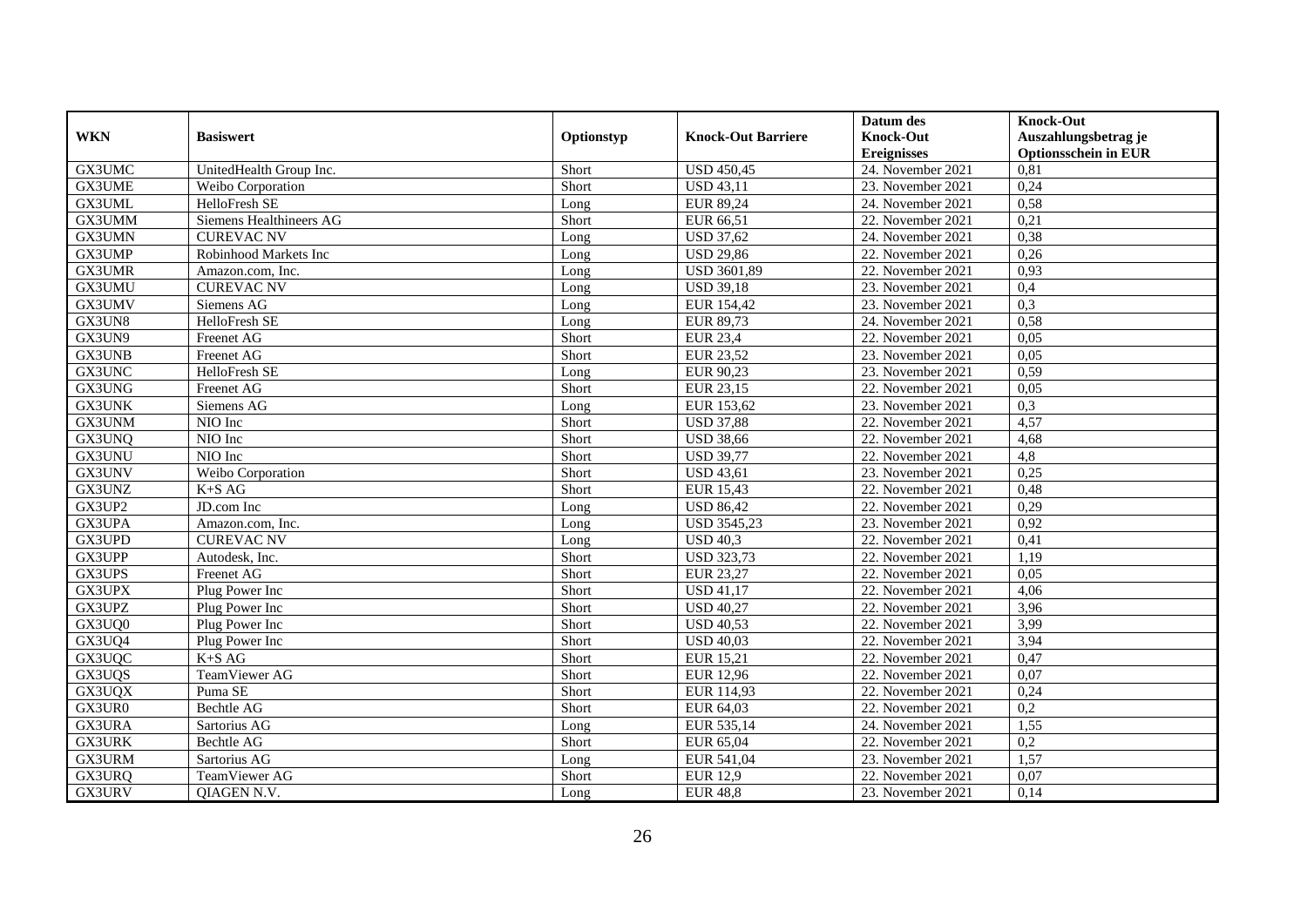|               |                              |            |                           | Datum des          | <b>Knock-Out</b>            |
|---------------|------------------------------|------------|---------------------------|--------------------|-----------------------------|
| <b>WKN</b>    | <b>Basiswert</b>             | Optionstyp | <b>Knock-Out Barriere</b> | <b>Knock-Out</b>   | Auszahlungsbetrag je        |
|               |                              |            |                           | <b>Ereignisses</b> | <b>Optionsschein in EUR</b> |
| GX3URZ        | Siemens AG                   | Short      | <b>EUR 155,6</b>          | 22. November 2021  | 0,32                        |
| GX3US5        | Sartorius AG                 | Long       | EUR 538,11                | 23. November 2021  | 1,56                        |
| GX3USF        | Sartorius AG                 | Long       | EUR 532,22                | 24. November 2021  | 1,54                        |
| GX3USR        | TeamViewer AG                | Short      | <b>EUR 13,08</b>          | 22. November 2021  | 0,07                        |
| GX3USS        | Peloton Interactive Inc.     | Short      | <b>USD 46,56</b>          | 22. November 2021  | 0,46                        |
| GX3USU        | Sartorius AG                 | Long       | EUR 552,81                | 23. November 2021  | 1,61                        |
| GX3USW        | QIAGEN N.V.                  | Long       | <b>EUR 48,37</b>          | 23. November 2021  | 0,14                        |
| GX3UT1        | TeamViewer AG                | Short      | <b>EUR 12,84</b>          | 22. November 2021  | 0,07                        |
| GX3UT2        | Sartorius AG                 | Long       | EUR 546,92                | 23. November 2021  | 1,59                        |
| GX3UT8        | Sartorius AG                 | Long       | EUR 543,99                | 23. November 2021  | 1,58                        |
| GX3UTA        | Sartorius AG                 | Long       | EUR 549,87                | 23. November 2021  | 1,6                         |
| GX3UTB        | TeamViewer AG                | Short      | <b>EUR 13,2</b>           | 22. November 2021  | 0,07                        |
| GX3UTD        | Sartorius AG                 | Long       | EUR 561,64                | 22. November 2021  | 1,64                        |
| GX3UTG        | Sartorius AG                 | Long       | EUR 555,75                | 23. November 2021  | 1,61                        |
| GX3UTJ        | Ford Motor Company           | Short      | <b>USD 20,15</b>          | 22. November 2021  | 0,55                        |
| <b>GX3UTK</b> | Sartorius AG                 | Long       | EUR 567,52                | 22. November 2021  | 1,65                        |
| GX3UTL        | Bechtle AG                   | Short      | EUR 64,36                 | 22. November 2021  | 0,2                         |
| GX3UTN        | Ford Motor Company           | Short      | <b>USD 20,4</b>           | 22. November 2021  | 0,56                        |
| <b>GX3UTR</b> | Ford Motor Company           | Short      | <b>USD 20,66</b>          | 22. November 2021  | 0,57                        |
| GX3UTS        | Ford Motor Company           | Short      | <b>USD 19,64</b>          | 22. November 2021  | 0,53                        |
| GX3UTT        | SolarEdge Technologies, Inc. | Short      | <b>USD 363,05</b>         | 22. November 2021  | 1,17                        |
| GX3UTU        | Sartorius AG                 | Long       | <b>EUR 558,7</b>          | 23. November 2021  | 1,62                        |
| GX3UTW        | Delivery Hero SE             | Short      | EUR 128,13                | 22. November 2021  | 0,82                        |
| GX3UTX        | SolarEdge Technologies, Inc. | Short      | <b>USD 361,32</b>         | 22. November 2021  | 1,16                        |
| GX3UTY        | Ford Motor Company           | Short      | <b>USD 19,89</b>          | 22. November 2021  | 0,55                        |
| GX3UU1        | Delivery Hero SE             | Short      | EUR 127,48                | 22. November 2021  | 0,81                        |
| GX3UU7        | Shop Apotheke Europe NV      | Short      | EUR 150,81                | 22. November 2021  | 1,14                        |
| GX3UU8        | Bechtle AG                   | Short      | EUR 64,7                  | 22. November 2021  | 0,2                         |
| GX3UUC        | QIAGEN N.V.                  | Long       | <b>EUR 47,94</b>          | 23. November 2021  | 0,14                        |
| <b>GX3UUE</b> | Shop Apotheke Europe NV      | Short      | EUR 151,51                | 22. November 2021  | 1,14                        |
| GX3UUF        | Shop Apotheke Europe NV      | Short      | EUR 150,12                | 22. November 2021  | 1,13                        |
| GX3UUG        | Shop Apotheke Europe NV      | Short      | <b>EUR 153,68</b>         | 22. November 2021  | 1,16                        |
| GX3UUH        | Shop Apotheke Europe NV      | Short      | EUR 155,53                | 22. November 2021  | 1,17                        |
| <b>GX3UUK</b> | Shop Apotheke Europe NV      | Short      | EUR 152,2                 | 22. November 2021  | 1,15                        |
| GX3UUS        | United Parcel Service, Inc.  | Short      | <b>USD 212,98</b>         | 23. November 2021  | 0,39                        |
| GX3UUT        | Shop Apotheke Europe NV      | Short      | <b>EUR 152,9</b>          | 22. November 2021  | 1,15                        |
| GX3UUY        | $DSV$ A/S $\,$               | Long       | DKK 1500,84               | 23. November 2021  | 0,68                        |
| GX3UUZ        | DSV A/S                      | Long       | DKK 1492,82               | 23. November 2021  | 0,68                        |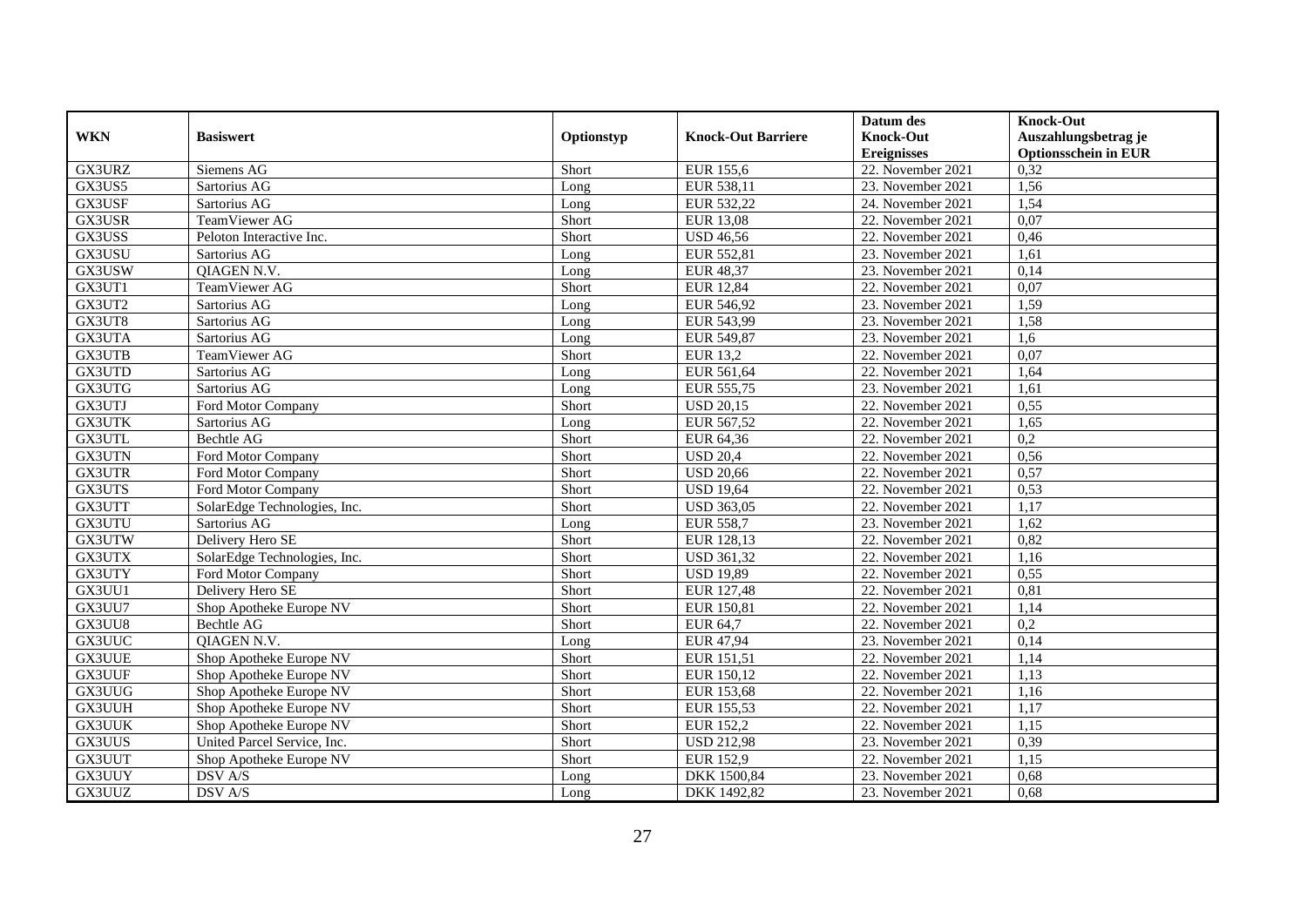|            |                                                 |            |                           | Datum des          | <b>Knock-Out</b>            |
|------------|-------------------------------------------------|------------|---------------------------|--------------------|-----------------------------|
| <b>WKN</b> | <b>Basiswert</b>                                | Optionstyp | <b>Knock-Out Barriere</b> | <b>Knock-Out</b>   | Auszahlungsbetrag je        |
|            |                                                 |            |                           | <b>Ereignisses</b> | <b>Optionsschein in EUR</b> |
| GX3UV1     | DSV A/S                                         | Long       | DKK 1532,81               | 23. November 2021  | 0,7                         |
| GX3UV2     | DSV A/S                                         | Long       | DKK 1516,79               | 23. November 2021  | 0,69                        |
| GX3UV3     | DSV A/S                                         | Long       | DKK 1524,82               | 23. November 2021  | 0,69                        |
| GX3UV6     | Sartorius AG                                    | Long       | EUR 564,58                | 22. November 2021  | 1,65                        |
| GX3UV7     | DSV A/S                                         | Long       | DKK 1476,79               | 23. November 2021  | 0,67                        |
| GX3UV8     | <b>DSV A/S</b>                                  | Long       | DKK 1508,83               | 23. November 2021  | 0,68                        |
| GX3UV9     | <b>DSV A/S</b>                                  | Long       | DKK 1468,78               | 24. November 2021  | 0,66                        |
| GX3UVA     | Peloton Interactive Inc.                        | Short      | <b>USD 45,94</b>          | 22. November 2021  | 0,45                        |
| GX3UVB     | DSV A/S                                         | Long       | DKK 1460,85               | 24. November 2021  | 0,66                        |
| GX3UVC     | DSV A/S                                         | Long       | DKK 1452,85               | 24. November 2021  | 0,66                        |
| GX3UVF     | DSV A/S                                         | Long       | DKK 1444,77               | 24. November 2021  | 0,65                        |
| GX3UVG     | United Parcel Service, Inc.                     | Short      | <b>USD 210,64</b>         | 22. November 2021  | 0,38                        |
| GX3UVH     | United Parcel Service, Inc.                     | Short      | <b>USD 207,12</b>         | 22. November 2021  | 0,37                        |
| GX3UVK     | United Parcel Service, Inc.                     | Short      | <b>USD 209,46</b>         | 22. November 2021  | 0,38                        |
| GX3UVL     | Capgemini SE                                    | Short      | EUR 216,25                | 22. November 2021  | 0,67                        |
| GX3UVN     | United Parcel Service, Inc.                     | Short      | <b>USD 208,29</b>         | 22. November 2021  | 0,38                        |
| GX3UVQ     | SolarEdge Technologies, Inc.                    | Short      | <b>USD 359,6</b>          | 22. November 2021  | 1,16                        |
| GX3UW0     | <b>DSV A/S</b>                                  | Long       | DKK 1484,8                | 23. November 2021  | 0,67                        |
| GX3UW6     | United Parcel Service, Inc.                     | Short      | <b>USD 211,81</b>         | 22. November 2021  | 0,38                        |
| GX3UW7     | Shop Apotheke Europe NV                         | Short      | EUR 154,55                | 22. November 2021  | 1,16                        |
| GX3UW8     | Delivery Hero SE                                | Short      | EUR 128,79                | 22. November 2021  | 0,82                        |
| GX3W8Y     | $AEX$ -Index®                                   | Long       | <b>EUR 797,5</b>          | 24. November 2021  | 0,16                        |
| GX3W95     | AEX-Index®                                      | Long       | EUR 805,08                | 23. November 2021  | 0,16                        |
| GX3W96     | EURO STOXX <sup>®</sup> Banks (Price EUR) Index | Long       | EUR 99,14                 | 23. November 2021  | 0,02                        |
| GX3W98     | EURO STOXX <sup>®</sup> Banks (Price EUR) Index | Long       | EUR 99,44                 | 23. November 2021  | 0,02                        |
| GX3W9B     | $AEX-Index^{\circledR}$                         | Long       | EUR 806,75                | 23. November 2021  | 0,16                        |
| GX3W9E     | $AEX-Index^{\circledR}$                         | Long       | EUR 818,54                | 23. November 2021  | 0,16                        |
| GX3W9J     | $AEX-Index^{\circledR}$                         | Long       | EUR 816,85                | 23. November 2021  | 0,16                        |
| GX3W9K     | $AEX-Index^{\circledR}$                         | Long       | <b>EUR 803,4</b>          | 23. November 2021  | 0,16                        |
| GX3W9N     | $AEX-Index^{\circledR}$                         | Long       | EUR 810,97                | 23. November 2021  | 0,16                        |
| GX3W9P     | $AEX-Index^{\circledR}$                         | Long       | EUR 814,33                | 23. November 2021  | 0,16                        |
| GX3W9Q     | $AEX-Index^{\circledR}$                         | Long       | EUR 808,45                | 23. November 2021  | 0,16                        |
| GX3W9R     | $AEX-Index^{\circledR}$                         | Long       | EUR 812,65                | 23. November 2021  | 0,16                        |
| GX3W9S     | $AEX$ -Index®                                   | Long       | EUR 815,17                | 23. November 2021  | 0,16                        |
| GX3W9T     | AEX-Index®                                      | Long       | EUR 813,49                | 23. November 2021  | 0,16                        |
| GX3W9U     | $AEX-Index^{\circledR}$                         | Long       | EUR 817,69                | 23. November 2021  | 0,16                        |
| GX3W9V     | $AEX-Index^{\circledR}$                         | Long       | EUR 810,13                | 23. November 2021  | 0,16                        |
| GX3W9X     | $AEX-Index^{\circledR}$                         | Long       | EUR 811,81                | 23. November 2021  | 0,16                        |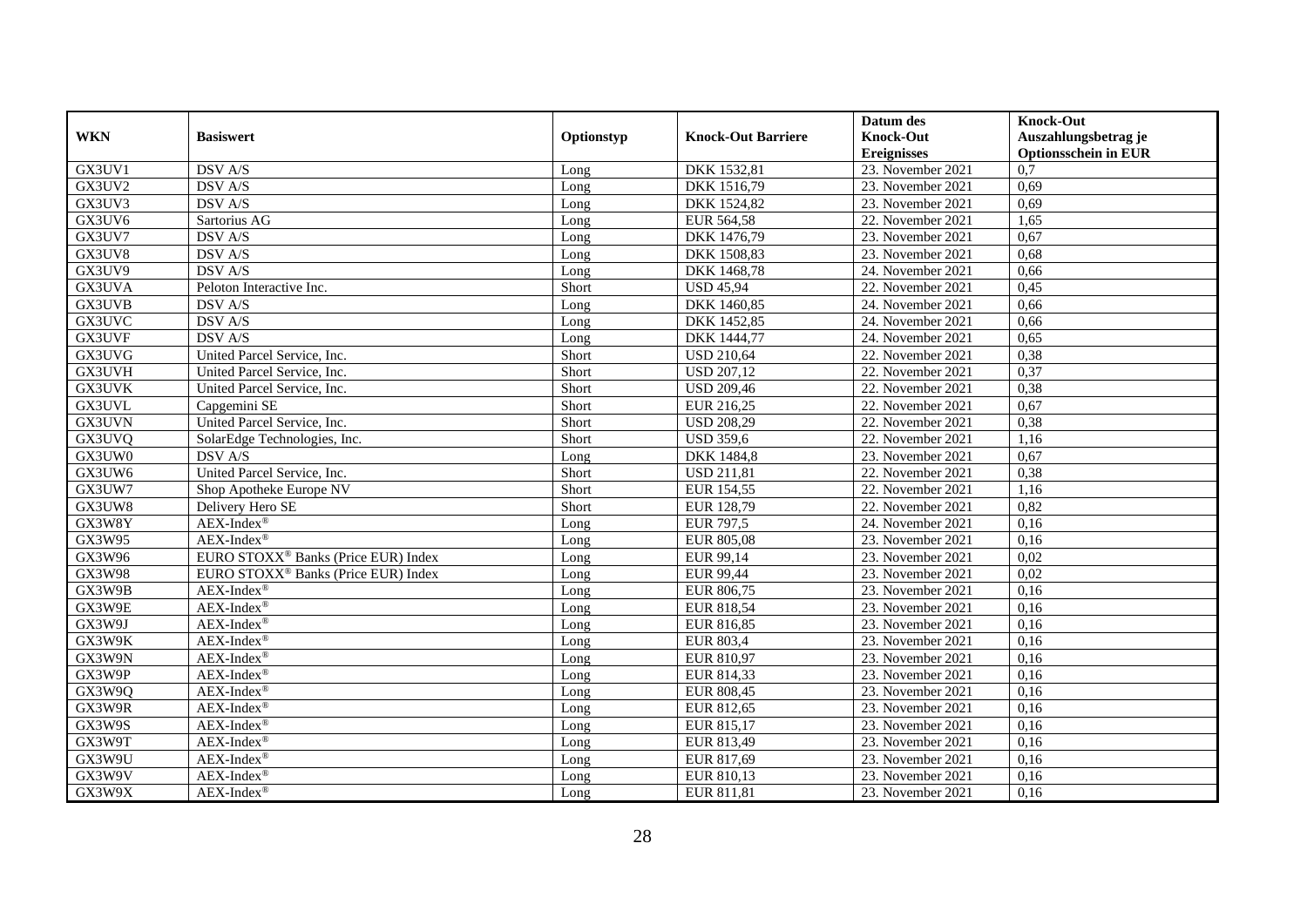|            |                                                              |            |                           | Datum des           | <b>Knock-Out</b>            |
|------------|--------------------------------------------------------------|------------|---------------------------|---------------------|-----------------------------|
| <b>WKN</b> | <b>Basiswert</b>                                             | Optionstyp | <b>Knock-Out Barriere</b> | <b>Knock-Out</b>    | Auszahlungsbetrag je        |
|            |                                                              |            |                           | <b>Ereignisses</b>  | <b>Optionsschein in EUR</b> |
| GX3W9Y     | $AEX-Index^{\circledR}$                                      | Long       | EUR 809,29                | 23. November 2021   | 0,16                        |
| GX3WA0     | $AEX-Index^{\circledR}$                                      | Long       | <b>EUR 800,88</b>         | 24. November 2021   | 0,16                        |
| GX3WA4     | $AEX-Index^{\circledR}$                                      | Long       | EUR 816,01                | 23. November 2021   | 0,16                        |
| GX3WAC     | $AEX-Index^{\circledR}$                                      | Long       | <b>EUR 796,68</b>         | 24. November 2021   | 0,16                        |
| GX3WAD     | EURO STOXX <sup>®</sup> Banks (Price EUR) Index              | Long       | EUR 99,34                 | 23. November 2021   | 0,02                        |
| GX3WAH     | $AEX-Index^{\circledR}$                                      | Long       | <b>EUR 799,2</b>          | 24. November 2021   | 0,16                        |
| GX3WAL     | EURO STOXX <sup>®</sup> Banks (Price EUR) Index              | Long       | EUR 99,24                 | 23. November 2021   | 0,02                        |
| GX3WAQ     | $AEX-Index^{\circledR}$                                      | Long       | EUR 798,35                | 24. November 2021   | 0,16                        |
| GX3WB1     | $AEX-Index^{\circledR}$                                      | Long       | EUR 802,56                | 23. November 2021   | 0,16                        |
| GX3WB2     | EURO STOXX <sup>®</sup> Banks (Price EUR) Index              | Long       | EUR 99,04                 | 23. November 2021   | 0,02                        |
| GX3WB6     | $AEX-Index^{\circledR}$                                      | Long       | EUR 805,92                | 23. November 2021   | 0,16                        |
| GX3WB7     | $AEX-Index^{\circledR}$                                      | Long       | EUR 804,24                | 23. November 2021   | 0,16                        |
| GX3WB9     | $AEX-Index^{\circledR}$                                      | Long       | EUR 800,04                | 24. November 2021   | 0,16                        |
| GX3WBB     | $AEX-Index^{\circledR}$                                      | Long       | EUR 801,71                | 23. November 2021   | 0,16                        |
| GX3WBN     | $AEX-Index^{\circledR}$                                      | Long       | EUR 807,6                 | 23. November 2021   | 0,16                        |
| GX3WBR     | DAX <sup>®</sup> (Performance Index)                         | Long       | EUR 16133,75              | 23. November 2021   | 1,6                         |
| GX3WBS     | DAX <sup>®</sup> (Performance Index)                         | Long       | EUR 15970,31              | 23. November 2021   | 1,58                        |
| GX3WBT     | $\overline{\text{DAX}^{\otimes}}$ (Performance Index)        | Long       | EUR 16052,05              | 23. November 2021   | 1,59                        |
| GX3WBU     | $DAX^{\circledast}$ (Performance Index)                      | Long       | EUR 16084,72              | 23. November 2021   | 1,59                        |
| GX3WBV     | $DAX^{\circledast}$ (Performance Index)                      | Long       | EUR 16109,26              | 23. November 2021   | 1,6                         |
| GX3WBW     | $DAX^{\circledast}$ (Performance Index)                      | Long       | EUR 16125,58              | 23. November 2021   | 1,6                         |
| GX3WBX     | $DAX^{\circledast}$ (Performance Index)                      | Long       | EUR 16141,94              | 23. November 2021   | 1,6                         |
| GX3WBZ     | $AEX-Index^{\circledR}$                                      | Long       | EUR 819,38                | $23.$ November 2021 | 0,16                        |
| GX3WC1     | DAX <sup>®</sup> (Performance Index)                         | Long       | EUR 15855,83              | 24. November 2021   | 1,56                        |
| GX3WC2     | $AEX-Index^{\circledR}$                                      | Long       | EUR 820,22                | 23. November 2021   | 0,16                        |
| GX3WC5     | DAX <sup>®</sup> (Performance Index)/ X-DAX <sup>®</sup>     | Long       | EUR 16117,42              | 23. November 2021   | 1,6                         |
| GX3WC6     | AEX-Index®                                                   | Long       | EUR 821,06                | 23. November 2021   | 0,16                        |
| GX3WC7     | DAX <sup>®</sup> (Performance Index)/ X-DAX <sup>®</sup>     | Long       | EUR 16109,26              | 23. November 2021   | 1,6                         |
| GX3WC8     | $DAX^{\circledast}$ (Performance Index)                      | Long       | EUR 16117,42              | 23. November 2021   | 1,6                         |
| GX3WC9     | $DAX^{\circledcirc}$ (Performance Index)/ X-DAX <sup>®</sup> | Long       | EUR 15855,83              | 24. November 2021   | 1,56                        |
| GX3WCA     | DAX <sup>®</sup> (Performance Index)/ X-DAX <sup>®</sup>     | Long       | EUR 15970,31              | 23. November 2021   | 1,58                        |
| GX3WCE     | $AEX-Index^{\circledR}$                                      | Long       | EUR 795,82                | 24. November 2021   | 0,16                        |
| GX3WCN     | DAX <sup>®</sup> (Performance Index)/ X-DAX <sup>®</sup>     | Long       | EUR 16133,75              | 23. November 2021   | 1,6                         |
| GX3WCP     | DAX <sup>®</sup> (Performance Index)/ X-DAX <sup>®</sup>     | Long       | EUR 16141,94              | 23. November 2021   | 1,6                         |
| GX3WCT     | DAX <sup>®</sup> (Performance Index)/ X-DAX <sup>®</sup>     | Long       | EUR 16125,58              | 23. November 2021   | 1,6                         |
| GX3WFB     | $MDAX^{\circledR}$ (Performance Index)                       | Long       | EUR 34583,97              | 24. November 2021   | 0,68                        |
| GX3WFD     | MDAX <sup>®</sup> (Performance Index)                        | Long       | EUR 34731,36              | 24. November 2021   | 0,68                        |
| GX3WFK     | MDAX <sup>®</sup> (Performance Index)                        | Long       | EUR 34693,85              | 24. November 2021   | 0,68                        |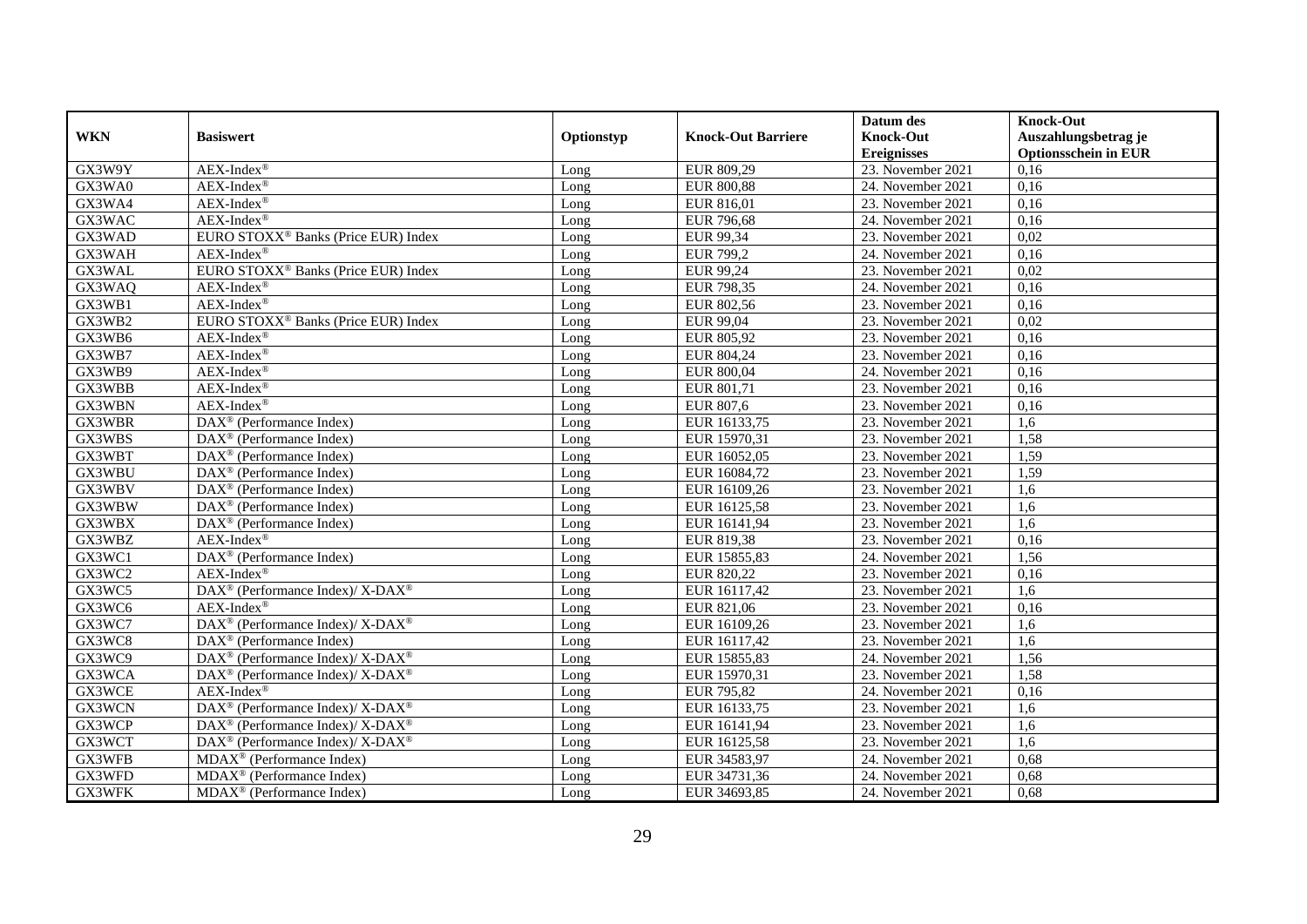|            |                                                             |            |                           | Datum des          | <b>Knock-Out</b>            |
|------------|-------------------------------------------------------------|------------|---------------------------|--------------------|-----------------------------|
| <b>WKN</b> | <b>Basiswert</b>                                            | Optionstyp | <b>Knock-Out Barriere</b> | <b>Knock-Out</b>   | Auszahlungsbetrag je        |
|            |                                                             |            |                           | <b>Ereignisses</b> | <b>Optionsschein in EUR</b> |
| GX3WFN     | $MDAX^{\circledR}$ (Performance Index)                      | Long       | EUR 34621,17              | 24. November 2021  | 0,68                        |
| GX3WFP     | $\overline{\text{MDAX}}^{\circledcirc}$ (Performance Index) | Long       | EUR 34950,7               | 24. November 2021  | 0,68                        |
| GX3WFQ     | $MDAX^{\circledR}$ (Performance Index)                      | Long       | EUR 35061,23              | 23. November 2021  | 0,69                        |
| GX3WFR     | MDAX <sup>®</sup> (Performance Index)                       | Long       | EUR 34658,17              | 24. November 2021  | 0,68                        |
| GX3WFS     | MDAX <sup>®</sup> (Performance Index)                       | Long       | EUR 34914,6               | 24. November 2021  | 0,68                        |
| GX3WFT     | $MDAX^{\circledR}$ (Performance Index)                      | Long       | EUR 35024,54              | 24. November 2021  | 0,68                        |
| GX3WFU     | MDAX <sup>®</sup> (Performance Index)                       | Long       | EUR 34987,66              | 24. November 2021  | 0,68                        |
| GX3WFV     | MDAX <sup>®</sup> (Performance Index)                       | Long       | EUR 34877,81              | 24. November 2021  | 0,68                        |
| GX3WFW     | MDAX <sup>®</sup> (Performance Index)                       | Long       | EUR 34804,16              | 24. November 2021  | 0,68                        |
| GX3WFX     | $MDAX^{\circledcirc}$ (Performance Index)                   | Long       | EUR 35501,07              | 23. November 2021  | 0,7                         |
| GX3WFY     | MDAX <sup>®</sup> (Performance Index)                       | Long       | EUR 35464,34              | 23. November 2021  | $\overline{0,7}$            |
| GX3WFZ     | $MDAX^{\circledR}$ (Performance Index)                      | Long       | EUR 34841,28              | 24. November 2021  | 0,68                        |
| GX3WG0     | $MDAX^{\circledcirc}$ (Performance Index)                   | Long       | EUR 35391,06              | 23. November 2021  | 0,69                        |
| GX3WG1     | $MDAX^{\circledR}$ (Performance Index)                      | Long       | EUR 34767,48              | 24. November 2021  | 0.68                        |
| GX3WG2     | MDAX <sup>®</sup> (Performance Index)                       | Long       | EUR 35354,51              | 23. November 2021  | 0,69                        |
| GX3WG3     | MDAX <sup>®</sup> (Performance Index)                       | Long       | EUR 35244,47              | 23. November 2021  | 0,69                        |
| GX3WG4     | $\overline{\text{MDAX}}$ <sup>®</sup> (Performance Index)   | Long       | EUR 35281,05              | 23. November 2021  | 0,69                        |
| GX3WG8     | $\overline{\text{MD}}$ AX <sup>®</sup> (Performance Index)  | Long       | EUR 35647,67              | 23. November 2021  | 0,7                         |
| GX3WGA     | $MDAX^{\circledcirc}$ (Performance Index)                   | Long       | EUR 35757,7               | 23. November 2021  | $\overline{0,7}$            |
| GX3WGB     | MDAX <sup>®</sup> (Performance Index)                       | Long       | EUR 35317,79              | 23. November 2021  | 0,69                        |
| GX3WGC     | $MDAX^{\circledast}$ (Performance Index)                    | Long       | EUR 35537,72              | 23. November 2021  | $\overline{0,7}$            |
| GX3WGD     | MDAX <sup>®</sup> (Performance Index)                       | Long       | EUR 35207,65              | 23. November 2021  | 0.69                        |
| GX3WGE     | MDAX <sup>®</sup> (Performance Index)                       | Long       | EUR 35610,95              | 23. November 2021  | $\overline{0,7}$            |
| GX3WGF     | $\overline{\text{MD}}$ AX <sup>®</sup> (Performance Index)  | Long       | EUR 35721,08              | 23. November 2021  | $\overline{0,7}$            |
| GX3WGM     | $MDAX^{\circledR}$ (Performance Index)                      | Long       | EUR 35794,31              | 23. November 2021  | 0,7                         |
| GX3WGN     | MDAX <sup>®</sup> (Performance Index)                       | Long       | EUR 35097,67              | 23. November 2021  | 0.69                        |
| GX3WGP     | MDAX <sup>®</sup> (Performance Index)                       | Long       | EUR 35170,71              | 23. November 2021  | 0,69                        |
| GX3WGR     | MDAX <sup>®</sup> (Performance Index)                       | Long       | EUR 35684,3               | 23. November 2021  | 0,7                         |
| GX3WGS     | $MDAX^{\circledcirc}$ (Performance Index)                   | Long       | EUR 35134,42              | 23. November 2021  | 0.69                        |
| GX3WGV     | MDAX <sup>®</sup> (Performance Index)                       | Long       | EUR 35427,74              | 23. November 2021  | 0,69                        |
| GX3WGW     | MDAX <sup>®</sup> (Performance Index)                       | Long       | EUR 35574,42              | 23. November 2021  | 0,7                         |
| GX3WGY     | NASDAQ-100 Index®                                           | Long       | USD 16288,72              | 23. November 2021  | 2,84                        |
| GX3WGZ     | NASDAQ-100 Index®                                           | Long       | USD 16305,62              | 23. November 2021  | 2,85                        |
| GX3WH0     | NASDAO-100 Index®                                           | Long       | <b>USD 16271,7</b>        | 23. November 2021  | 2,84                        |
| GX3WH1     | Dow Jones Industrial Average® Index                         | Short      | USD 35826,73              | 23. November 2021  | 0,65                        |
| GX3WH2     | Dow Jones Industrial Average® Index                         | Short      | USD 35809,32              | 23. November 2021  | 0,65                        |
| GX3WHB     | NASDAQ-100 Index®                                           | Long       | USD 16407,31              | 23. November 2021  | 2,86                        |
| GX3WHC     | NASDAQ-100 Index®                                           | Long       | USD 16441,21              | 23. November 2021  | 2,87                        |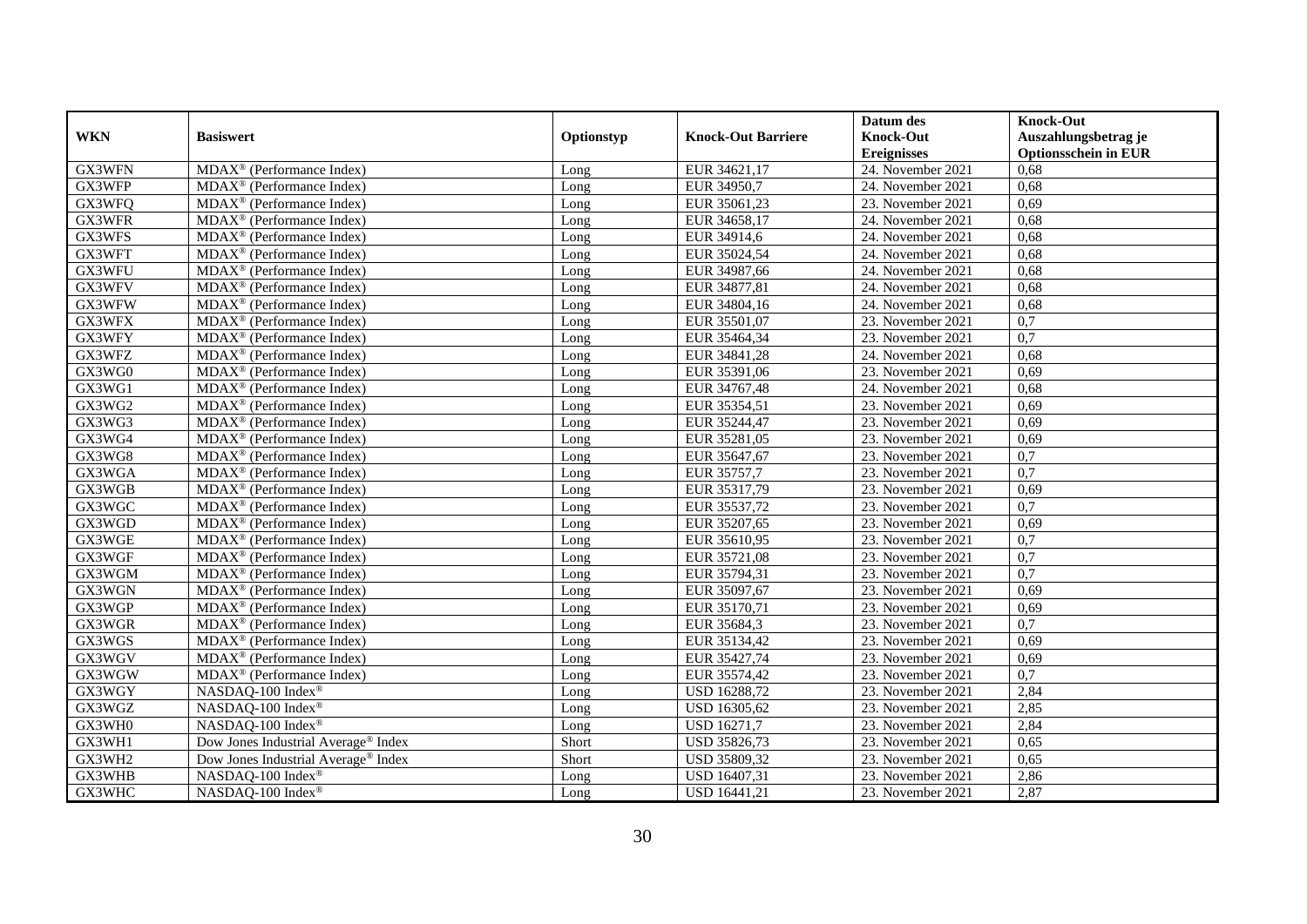|            |                                  |            |                           | Datum des          | <b>Knock-Out</b>            |
|------------|----------------------------------|------------|---------------------------|--------------------|-----------------------------|
| <b>WKN</b> | <b>Basiswert</b>                 | Optionstyp | <b>Knock-Out Barriere</b> | <b>Knock-Out</b>   | Auszahlungsbetrag je        |
|            |                                  |            |                           | <b>Ereignisses</b> | <b>Optionsschein in EUR</b> |
| GX3WHD     | NASDAQ-100 Index®                | Long       | <b>USD 16475,06</b>       | 23. November 2021  | 2,88                        |
| GX3WHE     | NASDAQ-100 Index®                | Long       | USD 16356,47              | 23. November 2021  | 2,86                        |
| GX3WHF     | NASDAQ-100 Index®                | Long       | USD 16373,42              | 23. November 2021  | 2,86                        |
| GX3WHH     | NASDAQ-100 Index <sup>®</sup>    | Long       | <b>USD 16322,6</b>        | 23. November 2021  | 2,85                        |
| GX3WHJ     | NASDAQ-100 Index®                | Long       | USD 16542,83              | 23. November 2021  | 2,89                        |
| GX3WHK     | NASDAQ-100 Index®                | Long       | USD 16424,25              | 23. November 2021  | 2,87                        |
| GX3WHL     | NASDAQ-100 Index®                | Long       | USD 16390,33              | 23. November 2021  | 2,86                        |
| GX3WHN     | NASDAQ-100 Index®                | Long       | USD 16508,99              | 23. November 2021  | 2,88                        |
| GX3WHP     | NASDAQ-100 Index®                | Long       | USD 16339,57              | 23. November 2021  | 2,85                        |
| GX3WHQ     | NASDAQ-100 Index®                | Long       | USD 16491,99              | 23. November 2021  | 2,88                        |
| GX3WHS     | NASDAQ-100 Index®                | Long       | USD 16458,09              | 23. November 2021  | 2,87                        |
| GX3WHU     | NASDAQ-100 Index®                | Long       | USD 16525,92              | 23. November 2021  | 2,89                        |
| GX3WUF     | Safran S.A.                      | Short      | EUR 112,28                | 23. November 2021  | 0,23                        |
| GX3WUH     | The Coca-Cola Company            | Long       | <b>USD 55,17</b>          | 24. November 2021  | 0,1                         |
| GX3WUL     | The Charles Schwab Corporation   | Short      | <b>USD 82,77</b>          | 23. November 2021  | 0,23                        |
| GX3WUM     | Telefonica S.A.                  | Short      | <b>EUR 4,01</b>           | 23. November 2021  | 0,09                        |
| GX3WUU     | Tesla Inc                        | Short      | <b>USD 1118,43</b>        | 23. November 2021  | 0,52                        |
| GX3WUZ     | Telefonica S.A.                  | Short      | <b>EUR 4.11</b>           | 23. November 2021  | 0.09                        |
| GX3WV4     | Bouygues S.A.                    | Long       | EUR 31,15                 | 23. November 2021  | 0,06                        |
| GX3WVJ     | Fresenius SE & Co KGaA           | Long       | <b>EUR 35,57</b>          | 23. November 2021  | 0,1                         |
| GX3WVP     | Fresenius SE & Co KGaA           | Long       | <b>EUR 35,38</b>          | 24. November 2021  | 0,1                         |
| GX3WVR     | The Charles Schwab Corporation   | Short      | <b>USD 81,83</b>          | 23. November 2021  | 0,23                        |
| GX3WVS     | Tesla Inc                        | Short      | <b>USD 1128,87</b>        | 23. November 2021  | 0,53                        |
| GX3WW6     | PowerCell Sweden AB              | Short      | <b>SEK 235,18</b>         | 23. November 2021  | 0,11                        |
| GX3WW7     | Safran S.A.                      | Short      | EUR 113,68                | 24. November 2021  | 0,23                        |
| GX3WWA     | Tesla Inc                        | Short      | <b>USD 1134,06</b>        | 23. November 2021  | 0,53                        |
| GX3WWF     | Telefonica S.A.                  | Short      | <b>EUR 4,06</b>           | 23. November 2021  | 0,09                        |
| GX3WWN     | Philip Morris International Inc. | Short      | <b>USD 90.75</b>          | 24. November 2021  | 0,16                        |
| GX3WWP     | Fresenius SE & Co KGaA           | Long       | <b>EUR 35,2</b>           | 24. November 2021  | $\overline{0.1}$            |
| GX3WWT     | PowerCell Sweden AB              | Short      | SEK 236,3                 | 23. November 2021  | 0,11                        |
| GX3WWU     | Bouygues S.A.                    | Long       | <b>EUR 30,94</b>          | 23. November 2021  | 0,06                        |
| GX3WWV     | Tesla Inc                        | Short      | <b>USD 1113,24</b>        | 23. November 2021  | 0,52                        |
| GX3WXA     | Tesla Inc                        | Short      | <b>USD 1102,83</b>        | 23. November 2021  | 0,52                        |
| GX3WXB     | Tesla Inc                        | Short      | <b>USD 1123,64</b>        | 23. November 2021  | 0,53                        |
| GX3WXC     | Tesla Inc                        | Short      | <b>USD 1108,03</b>        | 23. November 2021  | 0,52                        |
| GX3WXU     | The Charles Schwab Corporation   | Short      | <b>USD 80,88</b>          | 23. November 2021  | 0,22                        |
| GX3WXW     | Deutsche Bank AG                 | Short      | <b>EUR 11,3</b>           | 24. November 2021  | 0,47                        |
| GX3WXX     | Deutsche Bank AG                 | Short      | EUR 11,25                 | 24. November 2021  | 0,47                        |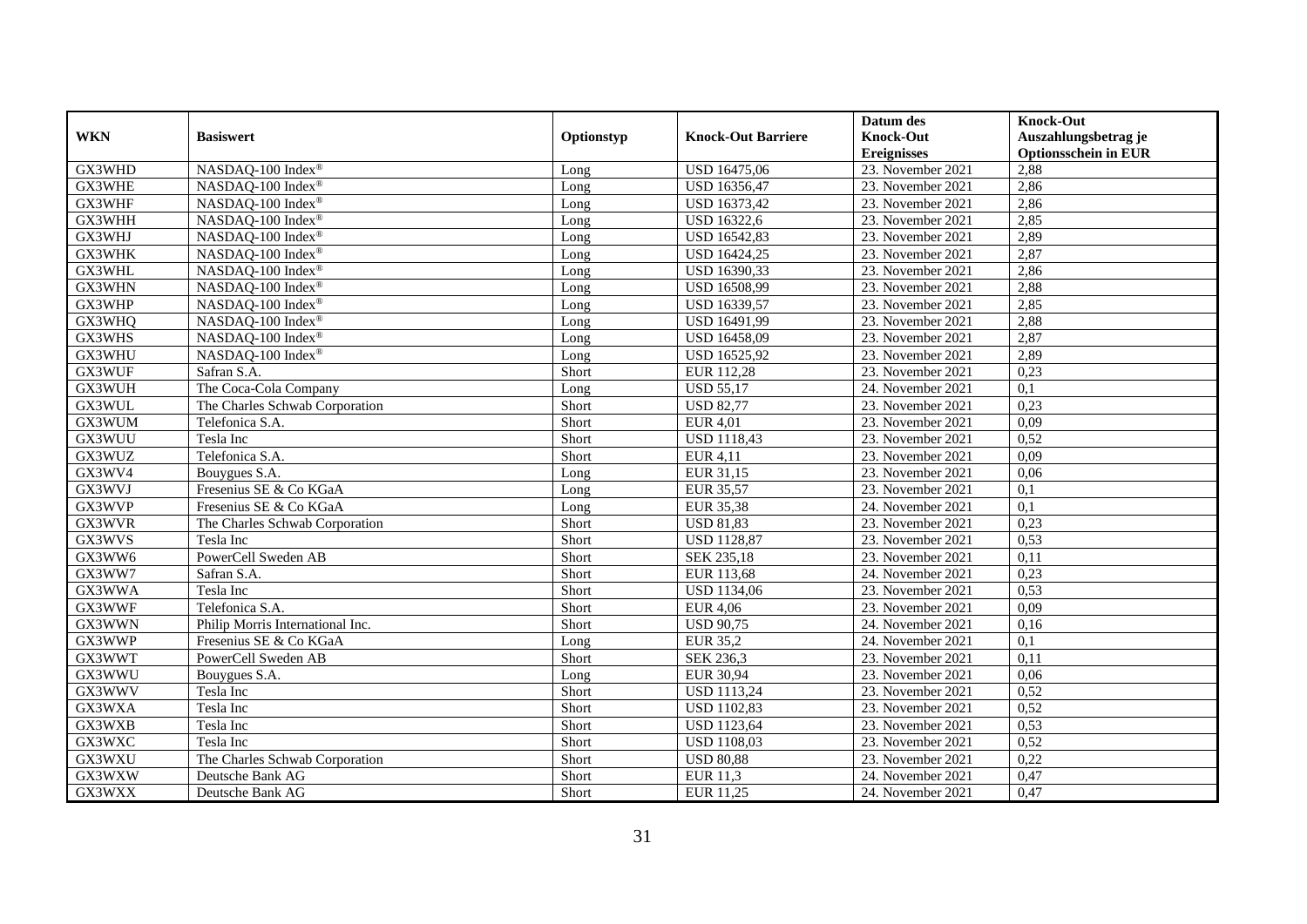|               |                               |            |                           | Datum des          | <b>Knock-Out</b>            |
|---------------|-------------------------------|------------|---------------------------|--------------------|-----------------------------|
| <b>WKN</b>    | <b>Basiswert</b>              | Optionstyp | <b>Knock-Out Barriere</b> | <b>Knock-Out</b>   | Auszahlungsbetrag je        |
|               |                               |            |                           | <b>Ereignisses</b> | <b>Optionsschein in EUR</b> |
| GX3WXY        | PayPal Holdings, Inc.         | Long       | <b>USD 189,48</b>         | 23. November 2021  | 0,49                        |
| GX3WY0        | Deutsche Bank AG              | Short      | EUR 11,35                 | 24. November 2021  | 0,48                        |
| GX3WY1        | Deutsche Bank AG              | Short      | <b>EUR 11,2</b>           | 24. November 2021  | 0,46                        |
| GX3WY5        | Deutsche Bank AG              | Short      | <b>EUR 10,94</b>          | 23. November 2021  | 0,45                        |
| GX3WY6        | Deutsche Bank AG              | Short      | EUR 11,09                 | 23. November 2021  | 0,47                        |
| GX3WY7        | Deutsche Bank AG              | Short      | EUR 11,15                 | 23. November 2021  | 0,46                        |
| GX3WY8        | Deutsche Bank AG              | Short      | EUR 11,04                 | 23. November 2021  | 0,46                        |
| GX3WY9        | Deutsche Bank AG              | Short      | <b>EUR 10,89</b>          | 23. November 2021  | 0,45                        |
| GX3WYH        | <b>TUI AG</b>                 | Long       | <b>EUR 2,47</b>           | 24. November 2021  | 0,09                        |
| GX3WYJ        | <b>TUI AG</b>                 | Long       | <b>EUR 2,46</b>           | 24. November 2021  | 0,09                        |
| GX3WYL        | TUI AG                        | Long       | <b>EUR 2,45</b>           | 24. November 2021  | 0,1                         |
| GX3WYN        | <b>TUI AG</b>                 | Long       | <b>EUR 2,49</b>           | 24. November 2021  | $\overline{0,1}$            |
| GX3WYS        | Commerzbank AG                | Short      | <b>EUR 6,76</b>           | 23. November 2021  | 0,28                        |
| GX3WYT        | Commerzbank AG                | Short      | EUR 6,73                  | 23. November 2021  | 0,28                        |
| GX3WYZ        | Deutsche Bank AG              | Short      | EUR 10,99                 | 23. November 2021  | 0,46                        |
| GX3WZ1        | Commerzbank AG                | Short      | EUR 6,79                  | 23. November 2021  | 0,29                        |
| GX3WZ6        | <b>BioNTech SE - ADR</b>      | Long       | <b>USD 295,43</b>         | 23. November 2021  | 1,13                        |
| GX3WZ7        | BioNTech SE - ADR             | Long       | <b>USD 293.87</b>         | 23. November 2021  | 1.13                        |
| GX3WZ9        | <b>TUI AG</b>                 | Long       | <b>EUR 2,5</b>            | 23. November 2021  | 0,1                         |
| GX3WZA        | <b>BioNTech SE - ADR</b>      | Long       | <b>USD 292,31</b>         | 23. November 2021  | 1,12                        |
| GX3WZC        | <b>TUI AG</b>                 | Long       | <b>EUR 2,43</b>           | 24. November 2021  | 0,09                        |
| GX3WZF        | Zalando SE                    | Long       | <b>EUR 80,87</b>          | 23. November 2021  | 0,31                        |
| GX3WZH        | Zalando SE                    | Long       | EUR 81,33                 | 23. November 2021  | 0,31                        |
| GX3WZJ        | Zalando SE                    | Long       | <b>EUR 80,37</b>          | 23. November 2021  | 0,31                        |
| GX3WZP        | Zalando SE                    | Long       | EUR 84,93                 | 23. November 2021  | 0,33                        |
| GX3WZT        | Zalando SE                    | Long       | <b>EUR 84,48</b>          | 23. November 2021  | 0,33                        |
| GX3WZU        | Zalando SE                    | Long       | <b>EUR 83,58</b>          | 23. November 2021  | 0,32                        |
| GX3WZV        | Zalando SE                    | Long       | EUR 83,13                 | 23. November 2021  | 0,32                        |
| GX3WZZ        | Zalando SE                    | Long       | <b>EUR 82,68</b>          | 23. November 2021  | 0,32                        |
| GX3X01        | Zalando SE                    | Long       | EUR 84,03                 | 23. November 2021  | 0,32                        |
| GX3X03        | Zalando SE                    | Long       | <b>EUR 85,83</b>          | 23. November 2021  | 0,33                        |
| GX3X06        | Zalando SE                    | Long       | EUR 81,78                 | 23. November 2021  | 0,31                        |
| <b>GX3X08</b> | Zalando SE                    | Long       | EUR 82,23                 | 23. November 2021  | 0,32                        |
| GX3X0C        | Zalando SE                    | Long       | <b>EUR 85,38</b>          | 23. November 2021  | 0,33                        |
| GX3X0H        | Alibaba Group Holding Limited | Long       | <b>USD 141,81</b>         | 23. November 2021  | 0,37                        |
| GX3X0K        | Alibaba Group Holding Limited | Long       | <b>USD 141,08</b>         | 23. November 2021  | 0,37                        |
| GX3X0L        | Airbus SE                     | Short      | EUR 110,01                | 23. November 2021  | 0,22                        |
| GX3X0M        | Airbus SE                     | Short      | EUR 111,08                | 23. November 2021  | 0,23                        |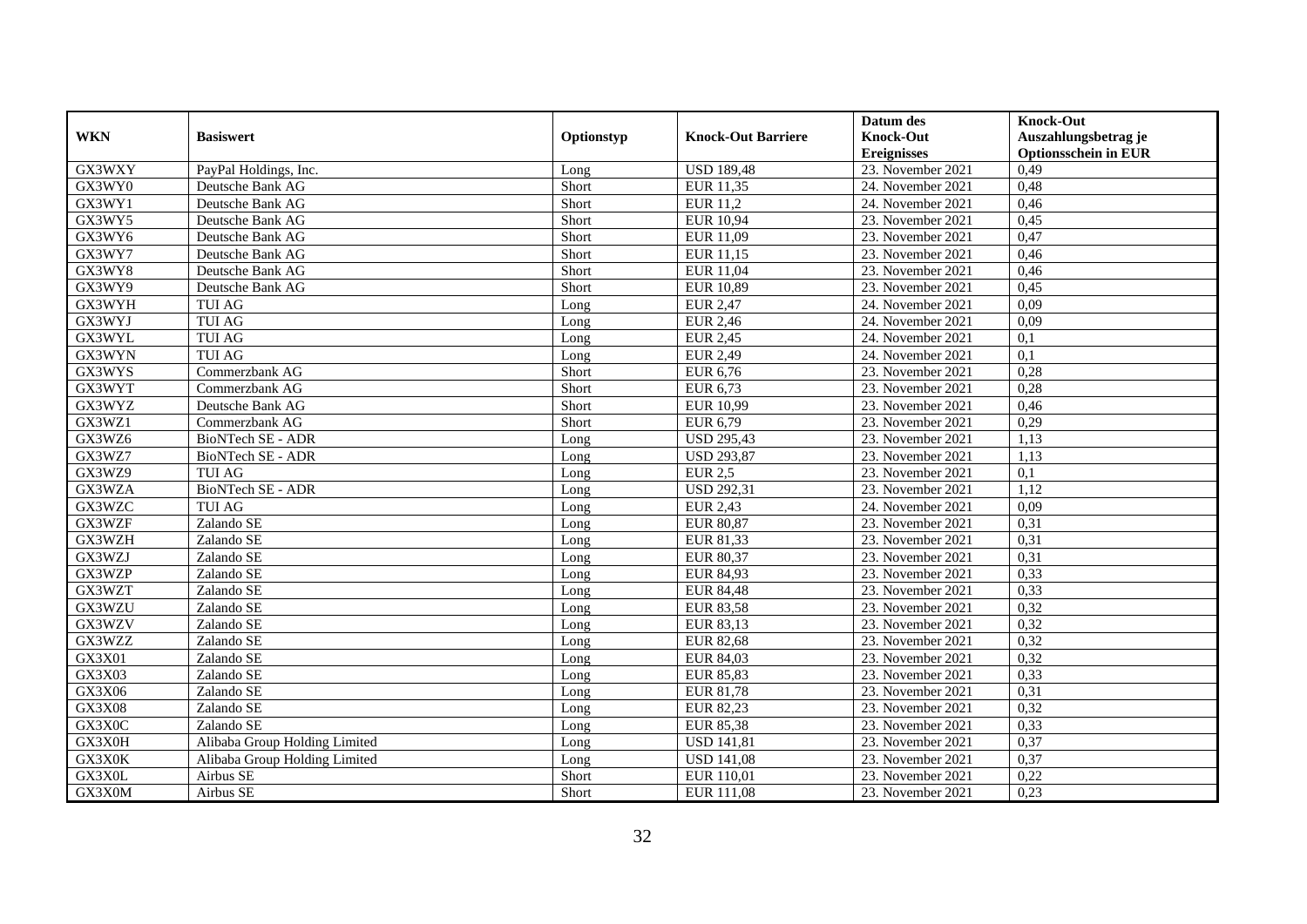|               |                                             |            |                           | Datum des          | <b>Knock-Out</b>            |
|---------------|---------------------------------------------|------------|---------------------------|--------------------|-----------------------------|
| <b>WKN</b>    | <b>Basiswert</b>                            | Optionstyp | <b>Knock-Out Barriere</b> | <b>Knock-Out</b>   | Auszahlungsbetrag je        |
|               |                                             |            |                           | <b>Ereignisses</b> | <b>Optionsschein in EUR</b> |
| GX3X0P        | Airbus SE                                   | Short      | EUR 110,54                | 23. November 2021  | 0,23                        |
| GX3X0R        | Airbus SE                                   | Short      | EUR 111,62                | 23. November 2021  | 0,23                        |
| GX409J        | MorphoSys AG                                | Long       | EUR 33,7586               | 23. November 2021  | 0,12                        |
| <b>GX409M</b> | <b>Ballard Power Systems Inc</b>            | Long       | <b>USD 15,3455</b>        | 23. November 2021  | 1,2                         |
| GX40AE        | Virgin Galactic Holdings, Inc.              | Long       | <b>USD 16,758</b>         | 23. November 2021  | 0,6                         |
| GX40K9        | 1 Feinunze Palladium, Feinheit mind. 0,9995 | Long       | <b>USD 1941,1</b>         | 23. November 2021  | 0,79                        |
| GX40KT        | 1 Feinunze Palladium, Feinheit mind. 0,9995 | Long       | <b>USD 1930,5</b>         | 23. November 2021  | 0,78                        |
| <b>GX40L6</b> | 1 Feinunze Platin, Feinheit mind. 0,9995    | Long       | <b>USD 987,1</b>          | 23. November 2021  | 0,4                         |
| GX4214        | 1 Feinunze Platin, Feinheit mind. 0,9995    | Long       | <b>USD 1006,4</b>         | 23. November 2021  | 0,41                        |
| <b>GX42C8</b> | Ceconomy AG                                 | Long       | <b>EUR 3,8</b>            | 24. November 2021  | 0,23                        |
| GX42CF        | Ceconomy AG                                 | Long       | <b>EUR 3,8</b>            | 24. November 2021  | 0,19                        |
| GX42CH        | Ceconomy AG                                 | Long       | <b>EUR 3,7</b>            | 24. November 2021  | 0,2                         |
| GX42CY        | Ceconomy AG                                 | Long       | $EUR$ 3,8                 | 24. November 2021  | 0,26                        |
| GX42EC        | <b>BIOGEN INC.</b>                          | Long       | USD 248,3747              | 24. November 2021  | 0,08                        |
| GX42EM        | Ceconomy AG                                 | Long       | <b>EUR 3,7</b>            | 24. November 2021  | 0,23                        |
| GX44KC        | Walgreens Boots Alliance, Inc.              | Long       | <b>USD 46,3391</b>        | 24. November 2021  | 0,12                        |
| GX44SX        | Bayer AG                                    | Long       | EUR 47,6699               | 24. November 2021  | 0,13                        |
| GX44SZ        | <b>Baver AG</b>                             | Long       | EUR 47,4224               | 24. November 2021  | 0,13                        |
| GX44T1        | TeamViewer AG                               | Long       | EUR 11,9579               | 22. November 2021  | 0,06                        |
| GX44TL        | TeamViewer AG                               | Long       | EUR 11,4746               | 24. November 2021  | 0,05                        |
| GX44U2        | <b>TeamViewer AG</b>                        | Long       | EUR 12,0735               | 22. November 2021  | 0,06                        |
| GX44U3        | TeamViewer AG                               | Long       | EUR 12,3362               | 22. November 2021  | 0.06                        |
| GX44VH        | Bayer AG                                    | Long       | EUR 47,9173               | 22. November 2021  | 0,13                        |
| GX44VM        | Johnson & Johnson                           | Long       | <b>USD 159,689</b>        | 22. November 2021  | 0,28                        |
| GX44W5        | Johnson & Johnson                           | Long       | <b>USD 158,85</b>         | 23. November 2021  | 0,28                        |
| GX46G9        | 1 Feinunze Palladium, Feinheit mind. 0,9995 | Long       | <b>USD 1882,5</b>         | 23. November 2021  | 0,77                        |
| GX46GC        | 1 Feinunze Palladium, Feinheit mind. 0,9995 | Long       | <b>USD 1861,3</b>         | 23. November 2021  | 0,75                        |
| GX46GM        | 1 Feinunze Palladium. Feinheit mind. 0.9995 | Long       | <b>USD 1850.9</b>         | 23. November 2021  | 0,75                        |
| GX46GX        | 1 Feinunze Platin, Feinheit mind. 0,9995    | Long       | <b>USD 974</b>            | 23. November 2021  | 0,4                         |
| GX46HD        | 1 Feinunze Palladium, Feinheit mind. 0,9995 | Long       | <b>USD 1866,8</b>         | 23. November 2021  | 0,76                        |
| GX46J1        | adidas AG                                   | Long       | EUR 269,5573              | 24. November 2021  | 0,48                        |
| GX46JV        | adidas AG                                   | Long       | EUR 268,1488              | 24. November 2021  | 0,48                        |
| GX46JX        | adidas AG                                   | Long       | EUR 270,9659              | 24. November 2021  | 0,48                        |
| GX46KR        | adidas AG                                   | Long       | EUR 272,3744              | 23. November 2021  | 0,49                        |
| GX46L4        | Gilead Sciences, Inc.                       | Short      | USD 69,6833               | 22. November 2021  | 0,11                        |
| GX46L6        | Gilead Sciences, Inc.                       | Short      | <b>USD 69,3405</b>        | 22. November 2021  | 0,11                        |
| <b>GX46L8</b> | Gilead Sciences, Inc.                       | Short      | <b>USD 70,7213</b>        | 23. November 2021  | 0,12                        |
| GX46LA        | Gilead Sciences, Inc.                       | Short      | <b>USD 70,026</b>         | 22. November 2021  | 0,11                        |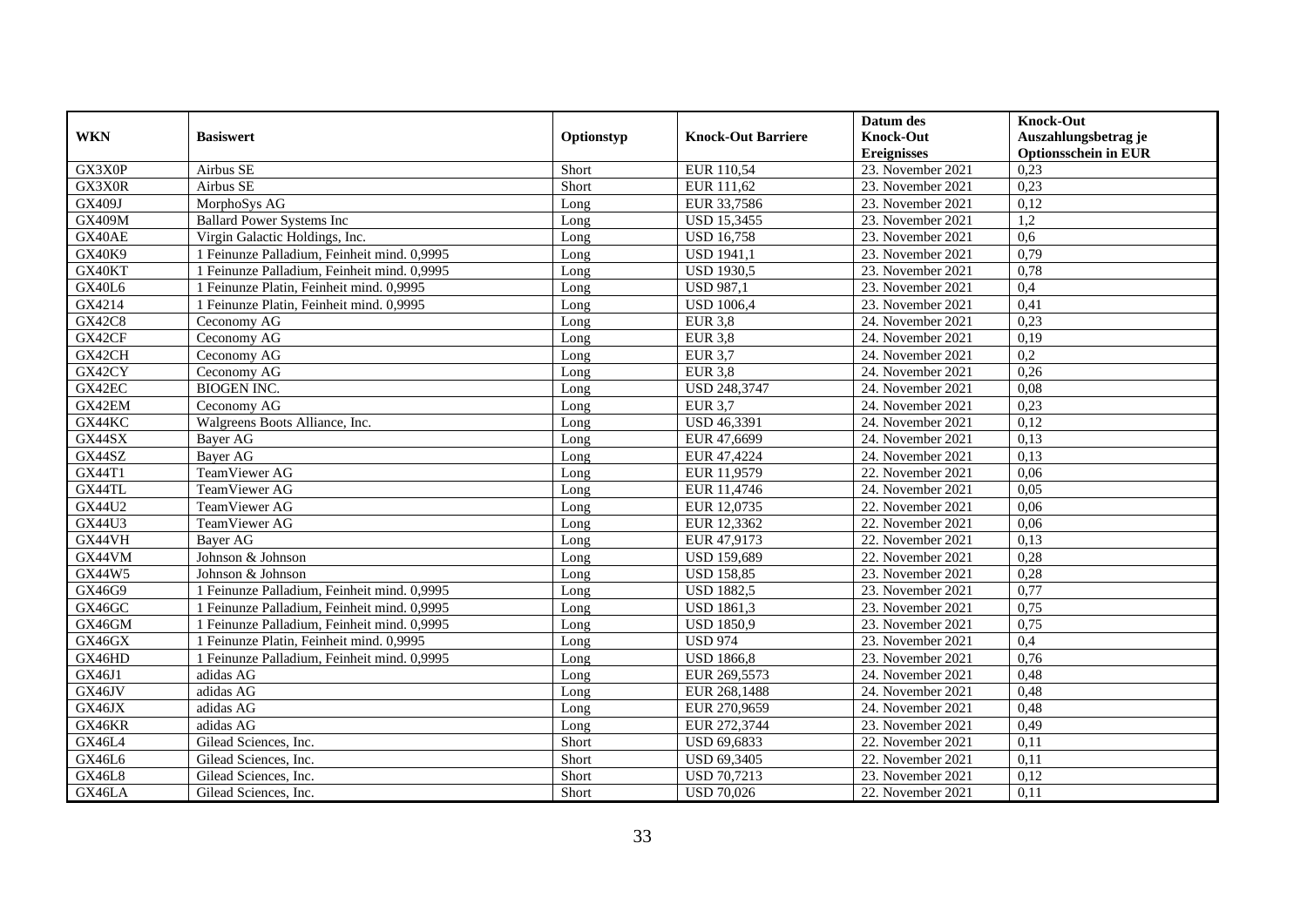|               |                                             |            |                           | Datum des          | <b>Knock-Out</b>            |
|---------------|---------------------------------------------|------------|---------------------------|--------------------|-----------------------------|
| <b>WKN</b>    | <b>Basiswert</b>                            | Optionstyp | <b>Knock-Out Barriere</b> | <b>Knock-Out</b>   | Auszahlungsbetrag je        |
|               |                                             |            |                           | <b>Ereignisses</b> | <b>Optionsschein in EUR</b> |
| GX46LD        | <b>CSX</b> Corporation                      | Short      | <b>USD 36,5259</b>        | 23. November 2021  | 0,06                        |
| GX46LE        | Gilead Sciences, Inc.                       | Short      | <b>USD 68,9978</b>        | 22. November 2021  | 0,11                        |
| GX46LG        | adidas AG                                   | Long       | EUR 275,1914              | 23. November 2021  | 0,49                        |
| GX46LL        | adidas AG                                   | Long       | EUR 273,7829              | 23. November 2021  | 0,49                        |
| GX46PC        | <b>Union Pacific Corporation</b>            | Short      | USD 246,1928              | 22. November 2021  | 0,4                         |
| GX46U5        | Spotify Technology S.A.                     | Long       | USD 241,0449              | 23. November 2021  | 0,68                        |
| <b>GX46V0</b> | <b>AIXTRON SE</b>                           | Long       | EUR 19,2591               | 24. November 2021  | 0,88                        |
| GX46V7        | <b>AIXTRON SE</b>                           | Long       | EUR 19,963                | 24. November 2021  | 0,92                        |
| GX46VC        | <b>AIXTRON SE</b>                           | Long       | EUR 19,8475               | 24. November 2021  | 0,91                        |
| GX46VF        | Spotify Technology S.A.                     | Long       | USD 243,1994              | 23. November 2021  | 0,69                        |
| GX46VW        | Spotify Technology S.A.                     | Long       | USD 249,6215              | 22. November 2021  | 0,55                        |
| GX46VY        | Spotify Technology S.A.                     | Long       | USD 238,9111              | 23. November 2021  | 0,68                        |
| GX46W0        | Spotify Technology S.A.                     | Long       | <b>USD 247,4877</b>       | 22. November 2021  | 0,7                         |
| GX46WN        | Spotify Technology S.A.                     | Long       | USD 245,3435              | 23. November 2021  | 0,69                        |
| <b>GX480J</b> | 1 Feinunze Palladium, Feinheit mind. 0,9995 | Long       | <b>USD 1894,9</b>         | 23. November 2021  | 0,77                        |
| GX48AR        | Galapagos N.V                               | Long       | EUR 43,1846               | 23. November 2021  | 0,16                        |
| GX48BL        | <b>BioNTech SE - ADR</b>                    | Short      | <b>USD 317,902</b>        | 22. November 2021  | 1,25                        |
| GX48CK        | Snap Inc.                                   | Long       | <b>USD 50,6754</b>        | 22. November 2021  | 2,42                        |
| GX48HX        | Carl-Zeiss Meditec AG                       | Long       | EUR 167,386               | 24. November 2021  | 0,61                        |
| GX48HZ        | <b>SAP SE</b>                               | Long       | EUR 121,143               | 23. November 2021  | 0,22                        |
| GX48J4        | <b>SAP SE</b>                               | Long       | EUR 120,5306              | 23. November 2021  | 0,22                        |
| GX48J5        | Carl-Zeiss Meditec AG                       | Long       | EUR 168,27                | 24. November 2021  | 0.61                        |
| <b>GX48J8</b> | <b>SAP SE</b>                               | Long       | EUR 119,2855              | 23. November 2021  | 0,21                        |
| GX48JB        | <b>SAP SE</b>                               | Long       | EUR 119,9081              | 23. November 2021  | 0,22                        |
| GX49HG        | TeamViewer AG                               | Long       | EUR 12,269                | 22. November 2021  | 0,06                        |
| GX49JH        | Coinbase Global Inc                         | Long       | USD 305,4371              | 23. November 2021  | 0,17                        |
| GX49NQ        | 1 Feinunze Platin, Feinheit mind. 0,9995    | Long       | <b>USD 997,2</b>          | 23. November 2021  | 0,41                        |
| GX49UQ        | <b>SAP SE</b>                               | Long       | EUR 121,9801              | 22. November 2021  | 0,22                        |
| GX49W6        | <b>SAP SE</b>                               | Long       | EUR 122,6128              | 22. November 2021  | 0,22                        |
| GX49XA        | Bechtle AG                                  | Long       | EUR 62,052                | 23. November 2021  | 0,17                        |
| GX49XB        | Bechtle AG                                  | Long       | EUR 62,722                | 23. November 2021  | 0,17                        |
| GX49XC        | Bechtle AG                                  | Long       | EUR 61,053                | 24. November 2021  | 0,17                        |
| GX49XD        | Bechtle AG                                  | Long       | EUR 61,722                | 24. November 2021  | 0,17                        |
| GX49YV        | <b>Bechtle AG</b>                           | Long       | EUR 61,382                | 24. November 2021  | 0,17                        |
| GX49YW        | <b>Bechtle AG</b>                           | Long       | EUR 62,382                | 23. November 2021  | 0,17                        |
| GX4PRR        | 1 Feinunze Palladium, Feinheit mind. 0,9995 | Long       | <b>USD 1965,1</b>         | 22. November 2021  | 0,81                        |
| GX4PRW        | 1 Feinunze Palladium, Feinheit mind. 0,9995 | Long       | <b>USD 1970,4</b>         | 22. November 2021  | 0,81                        |
| GX4PRX        | 1 Feinunze Palladium, Feinheit mind. 0,9995 | Long       | <b>USD 1981</b>           | 22. November 2021  | 0,81                        |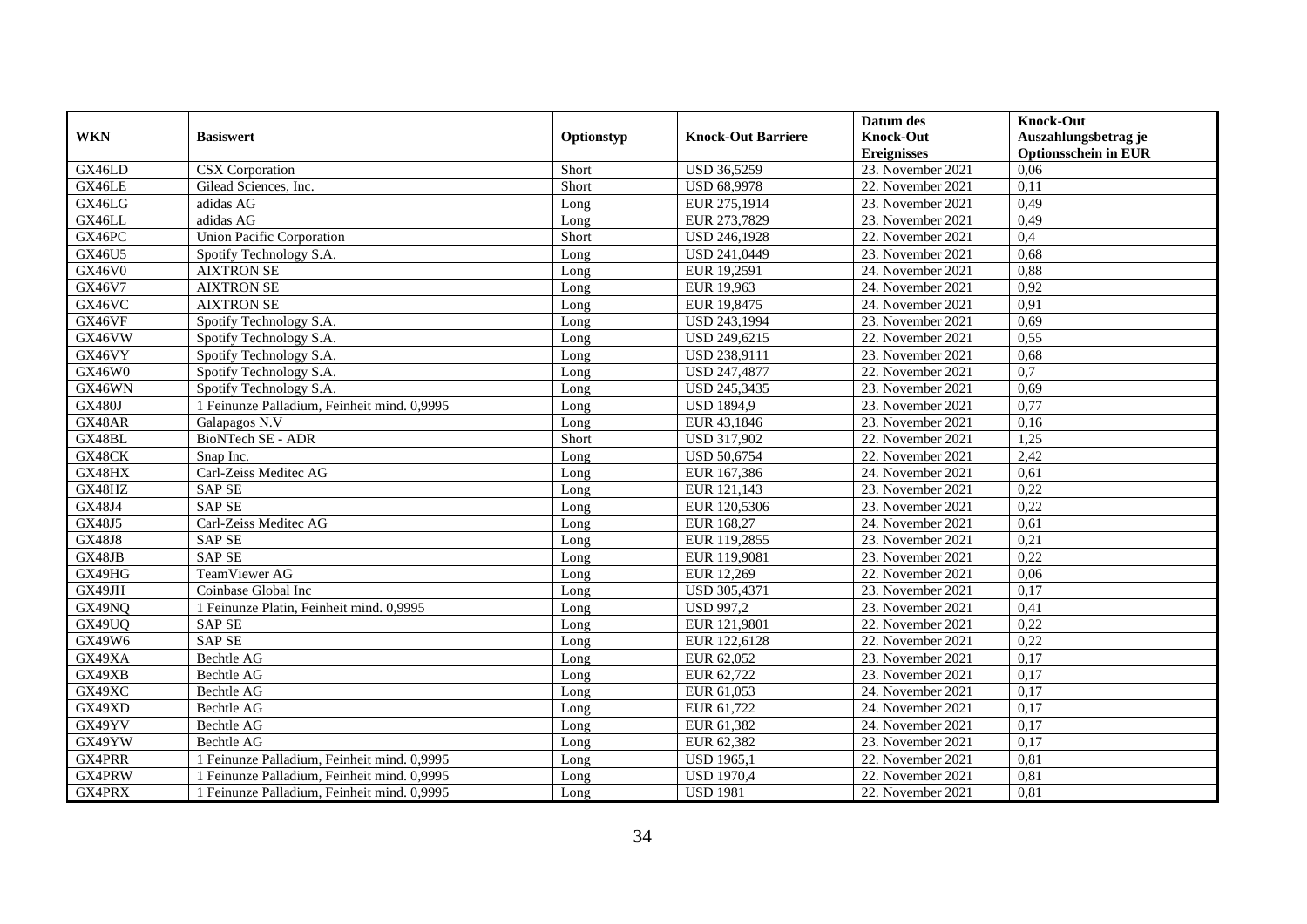|               |                                             |            |                           | Datum des          | <b>Knock-Out</b>            |
|---------------|---------------------------------------------|------------|---------------------------|--------------------|-----------------------------|
| <b>WKN</b>    | <b>Basiswert</b>                            | Optionstyp | <b>Knock-Out Barriere</b> | <b>Knock-Out</b>   | Auszahlungsbetrag je        |
|               |                                             |            |                           | <b>Ereignisses</b> | <b>Optionsschein in EUR</b> |
| GX4PRZ        | 1 Feinunze Platin, Feinheit mind. 0,9995    | Long       | <b>USD 989,8</b>          | 23. November 2021  | 0,41                        |
| GX4PS0        | 1 Feinunze Palladium. Feinheit mind. 0.9995 | Long       | <b>USD 1975,7</b>         | 22. November 2021  | 0,81                        |
| GX4PS5        | 1 Feinunze Silber, Feinheit mind. 0,999     | Long       | <b>USD 23,7</b>           | 23. November 2021  | 0,61                        |
| GX4PSA        | 1 Feinunze Palladium, Feinheit mind. 0,9995 | Long       | <b>USD 1991,5</b>         | 22. November 2021  | 0,82                        |
| GX4PSC        | 1 Feinunze Platin, Feinheit mind. 0,9995    | Long       | <b>USD 1017</b>           | 22. November 2021  | 0,42                        |
| GX4PSF        | 1 Feinunze Platin, Feinheit mind. 0,9995    | Long       | <b>USD 1010,2</b>         | 23. November 2021  | 0,42                        |
| GX4PSJ        | 1 Feinunze Silber, Feinheit mind. 0,999     | Long       | <b>USD 23,5</b>           | 23. November 2021  | 0,54                        |
| GX4PSP        | 1 Feinunze Platin, Feinheit mind. 0,9995    | Long       | <b>USD 969,5</b>          | 23. November 2021  | 0,4                         |
| GX4PSS        | 1 Feinunze Palladium. Feinheit mind. 0.9995 | Long       | <b>USD 1986,3</b>         | 22. November 2021  | 0,82                        |
| GX4PST        | 1 Feinunze Platin, Feinheit mind. 0,9995    | Long       | <b>USD 1003,4</b>         | 23. November 2021  | 0,41                        |
| GX4PSZ        | 1 Feinunze Silber, Feinheit mind. 0,999     | Long       | <b>USD 23,6</b>           | 23. November 2021  | 0,58                        |
| GX4PX1        | 1 Feinunze Gold, Feinheit mind. 0,995, LBMA | Long       | <b>USD 1779</b>           | 24. November 2021  | 2,86                        |
| GX4PX2        | 1 Feinunze Silber, Feinheit mind. 0,999     | Long       | <b>USD 23.3</b>           | 23. November 2021  | 0,56                        |
| GX4PX4        | 1 Feinunze Silber, Feinheit mind. 0,999     | Long       | <b>USD 23,3</b>           | 23. November 2021  | 0,62                        |
| GX4PX5        | 1 Feinunze Gold, Feinheit mind. 0,995, LBMA | Long       | <b>USD 1807</b>           | 22. November 2021  | 2,94                        |
| GX4PX7        | 1 Feinunze Silber, Feinheit mind. 0,999     | Long       | <b>USD 23,4</b>           | 23. November 2021  | 0,6                         |
| GX4PX9        | 1 Feinunze Silber, Feinheit mind. 0,999     | Long       | <b>USD 23,9</b>           | 23. November 2021  | 0,61                        |
| GX4PXA        | 1 Feinunze Gold, Feinheit mind. 0,995, LBMA | Long       | <b>USD 1793</b>           | 23. November 2021  | 2,91                        |
| GX4PXB        | 1 Feinunze Gold, Feinheit mind. 0,995, LBMA | Long       | <b>USD 1784</b>           | 23. November 2021  | 2,92                        |
| GX4PXC        | 1 Feinunze Gold, Feinheit mind. 0,995, LBMA | Long       | <b>USD 1788</b>           | 23. November 2021  | 2,87                        |
| GX4PXD        | 1 Feinunze Gold, Feinheit mind, 0.995, LBMA | Long       | <b>USD 1798</b>           | 23. November 2021  | 2,95                        |
| <b>GX4PXH</b> | 1 Feinunze Silber, Feinheit mind. 0,999     | Long       | <b>USD 23,8</b>           | 23. November 2021  | 0,63                        |
| GX4PXM        | 1 Feinunze Silber, Feinheit mind. 0,999     | Long       | <b>USD 23,4</b>           | 23. November 2021  | 0,54                        |
| GX4PXQ        | 1 Feinunze Silber, Feinheit mind. 0,999     | Long       | <b>USD 23,8</b>           | 23. November 2021  | 0,58                        |
| GX4PXR        | 1 Feinunze Silber, Feinheit mind. 0,999     | Long       | <b>USD 24</b>             | 23. November 2021  | 0,59                        |
| GX4PY0        | 1 Feinunze Gold, Feinheit mind. 0,995, LBMA | Long       | <b>USD 1802</b>           | 23. November 2021  | 2,9                         |
| GX4PY3        | 1 Feinunze Silber, Feinheit mind. 0,999     | Long       | <b>USD 23,9</b>           | 23. November 2021  | 0,56                        |
| GX4PY6        | 1 Feinunze Gold, Feinheit mind, 0.995, LBMA | Long       | <b>USD 1812</b>           | 22. November 2021  | 2,98                        |
| GX4QB7        | 1 Feinunze Palladium, Feinheit mind. 0,9995 | Long       | <b>USD 2030.6</b>         | 22. November 2021  | 0,85                        |
| GX4QBC        | 1 Feinunze Gold, Feinheit mind. 0,995, LBMA | Long       | <b>USD 1833</b>           | 22. November 2021  | 3,12                        |
| GX4QBF        | 1 Feinunze Silber, Feinheit mind. 0,999     | Long       | <b>USD 24,4</b>           | 22. November 2021  | 0,6                         |
| GX4QBG        | 1 Feinunze Palladium, Feinheit mind. 0,9995 | Long       | <b>USD 2036,4</b>         | 22. November 2021  | 0,85                        |
| GX4QBH        | 1 Feinunze Silber, Feinheit mind. 0,999     | Long       | <b>USD 24,1</b>           | 22. November 2021  | 0,61                        |
| GX4QBN        | Feinunze Palladium, Feinheit mind. 0,9995   | Long       | <b>USD 2013,4</b>         | 22. November 2021  | 0,84                        |
| GX4QBS        | 1 Feinunze Silber, Feinheit mind. 0,999     | Long       | <b>USD 24,2</b>           | 22. November 2021  | 0,58                        |
| GX4QBU        | 1 Feinunze Gold, Feinheit mind. 0,995, LBMA | Long       | <b>USD 1824</b>           | 22. November 2021  | 3,15                        |
| GX4QBX        | 1 Feinunze Gold, Feinheit mind. 0,995, LBMA | Long       | <b>USD 1843</b>           | 22. November 2021  | 3,18                        |
| GX4QC0        | 1 Feinunze Gold, Feinheit mind. 0,995, LBMA | Long       | <b>USD 1828</b>           | 22. November 2021  | 3,09                        |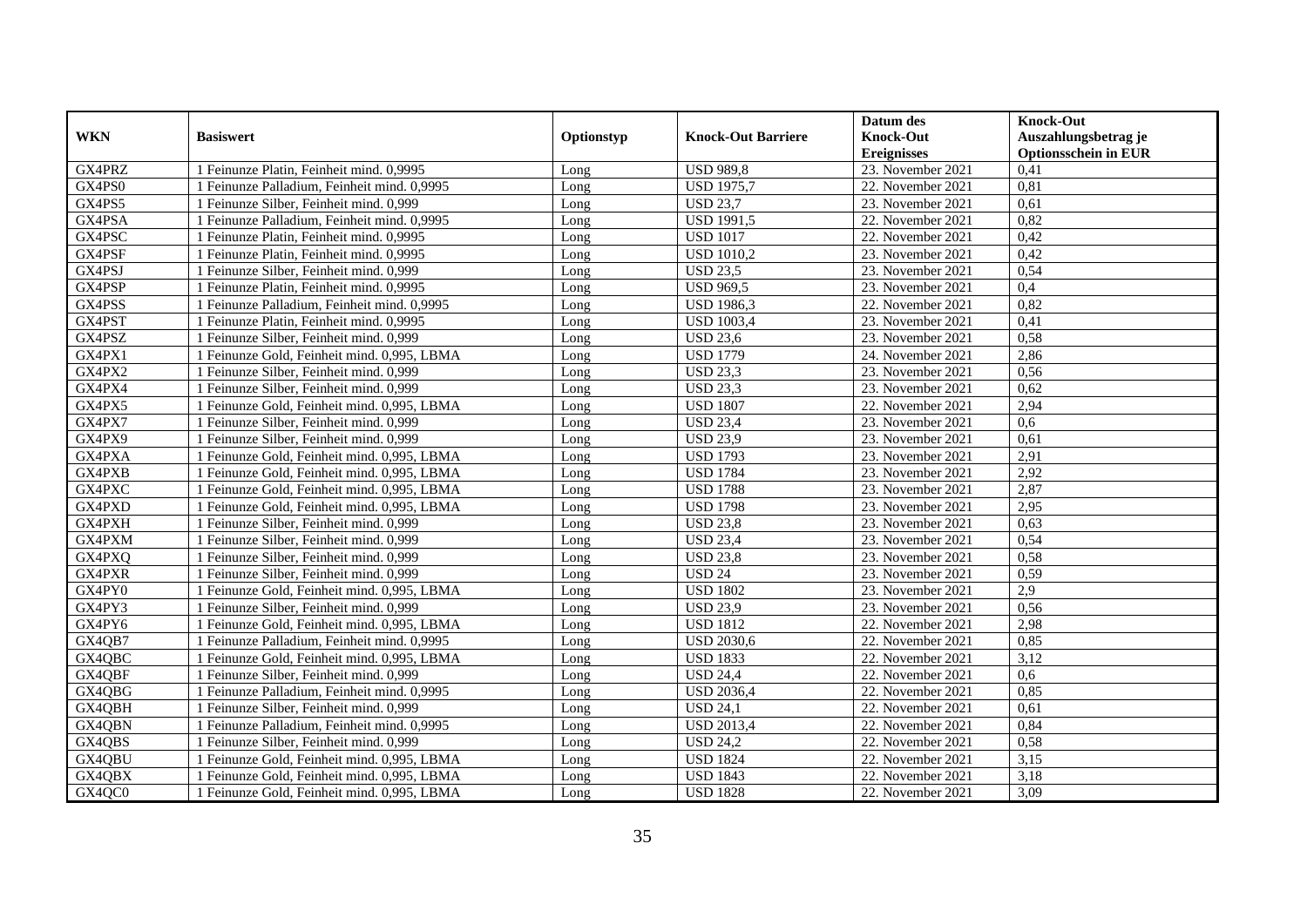|            |                                                            |            |                           | Datum des          | <b>Knock-Out</b>            |
|------------|------------------------------------------------------------|------------|---------------------------|--------------------|-----------------------------|
| <b>WKN</b> | <b>Basiswert</b>                                           | Optionstyp | <b>Knock-Out Barriere</b> | <b>Knock-Out</b>   | Auszahlungsbetrag je        |
|            |                                                            |            |                           | <b>Ereignisses</b> | <b>Optionsschein in EUR</b> |
| GX4QC9     | 1 Feinunze Palladium, Feinheit mind. 0,9995                | Long       | <b>USD 2053,6</b>         | 22. November 2021  | 0,86                        |
| GX4QCR     | 1 Feinunze Palladium, Feinheit mind. 0,9995                | Long       | <b>USD 2047,8</b>         | 22. November 2021  | 0,86                        |
| GX4QCT     | 1 Feinunze Silber, Feinheit mind. 0,999                    | Long       | <b>USD 24,4</b>           | 22. November 2021  | 0,65                        |
| GX4QCX     | 1 Feinunze Palladium, Feinheit mind. 0,9995                | Long       | <b>USD 2024,9</b>         | 22. November 2021  | 0,85                        |
| GX4QD2     | 1 Feinunze Gold, Feinheit mind. 0,995, LBMA                | Long       | <b>USD 1819</b>           | 22. November 2021  | 3,12                        |
| GX4QD8     | 1 Feinunze Silber, Feinheit mind. 0,999                    | Long       | <b>USD 24,2</b>           | 22. November 2021  | 0,64                        |
| GX4QDA     | 1 Feinunze Silber, Feinheit mind. 0,999                    | Long       | <b>USD 24,3</b>           | 22. November 2021  | 0,62                        |
| GX4QDG     | 1 Feinunze Palladium, Feinheit mind. 0,9995                | Long       | <b>USD 2007,7</b>         | 22. November 2021  | 0,84                        |
| GX4QDV     | 1 Feinunze Silber, Feinheit mind. 0,999                    | Long       | <b>USD 24,5</b>           | 22. November 2021  | 0,63                        |
| GX4QE1     | 1 Feinunze Platin, Feinheit mind, 0.9995                   | Long       | <b>USD 1025,6</b>         | 22. November 2021  | 0,43                        |
| GX4QE7     | 1 Feinunze Platin, Feinheit mind. 0,9995                   | Long       | <b>USD 991,8</b>          | 23. November 2021  | 0,42                        |
| GX4QE8     | 1 Feinunze Platin, Feinheit mind. 0,9995                   | Long       | <b>USD 978,3</b>          | 23. November 2021  | 0,41                        |
| GX4QEB     | 1 Feinunze Gold, Feinheit mind. 0,995, LBMA                | Long       | <b>USD 1838</b>           | 22. November 2021  | 3,15                        |
| GX4QEK     | 1 Feinunze Palladium, Feinheit mind. 0,9995                | Long       | <b>USD 2041,9</b>         | 22. November 2021  | 0,86                        |
| GX4QF8     | 1 Feinunze Palladium, Feinheit mind. 0,9995                | Long       | <b>USD 1915,4</b>         | 23. November 2021  | 0.81                        |
| GX4QFB     | 1 Feinunze Silber, Feinheit mind. 0,999                    | Long       | <b>USD 24,1</b>           | 23. November 2021  | 0,61                        |
| GX4QFD     | ICE Brent Crude Oil Future (Generic Front Month<br>Future) | Short      | <b>USD 81,5</b>           | 24. November 2021  | 2,24                        |
| GX4QFE     | ICE Brent Crude Oil Future (Generic Front Month<br>Future) | Short      | <b>USD 81</b>             | 24. November 2021  | 2,23                        |
| GX4QFF     | ICE Brent Crude Oil Future (Generic Front Month<br>Future) | Short      | <b>USD 80,5</b>           | 24. November 2021  | 2,21                        |
| GX4QHS     | ICE Brent Crude Oil Future (Generic Front Month<br>Future) | Short      | <b>USD 80</b>             | 24. November 2021  | 2,2                         |
| GX4QHT     | ICE Brent Crude Oil Future (Generic Front Month<br>Future) | Short      | <b>USD 79.5</b>           | 24. November 2021  | 2,19                        |
| GX4QHU     | ICE Brent Crude Oil Future (Generic Front Month<br>Future) | Short      | <b>USD 79</b>             | 24. November 2021  | 2,17                        |
| GX4QHV     | ICE Brent Crude Oil Future (Generic Front Month<br>Future) | Short      | <b>USD 78,5</b>           | 24. November 2021  | 2,16                        |
| GX4QJ7     | CBOT Soybeans Future (Generic Front Month Future)          | Short      | <b>USD 12,8</b>           | 24. November 2021  | 0,86                        |
| GX4QJ8     | CBOT Soybeans Future (Generic Front Month Future)          | Short      | <b>USD 12,7</b>           | 24. November 2021  | 0,85                        |
| GX4QJG     | 1 Feinunze Silber, Feinheit mind. 0,999                    | Long       | <b>USD 24,4</b>           | 23. November 2021  | 0,6                         |
| GX4QJJ     | 1 Feinunze Gold, Feinheit mind. 0,995, LBMA                | Long       | <b>USD 1828</b>           | 23. November 2021  | 3,22                        |
| GX4QJL     | 1 Feinunze Palladium, Feinheit mind. 0,9995                | Long       | <b>USD 1974,6</b>         | 23. November 2021  | 0,84                        |
| GX4QJQ     | 1 Feinunze Palladium, Feinheit mind. 0,9995                | Long       | <b>USD 1947,7</b>         | 23. November 2021  | 0,83                        |
| GX4QJR     | 1 Feinunze Platin, Feinheit mind. 0,9995                   | Long       | <b>USD 968,1</b>          | 23. November 2021  | 0,41                        |
| GX4QJT     | 1 Feinunze Palladium, Feinheit mind. 0,9995                | Long       | <b>USD 1904,6</b>         | 23. November 2021  | 0,81                        |